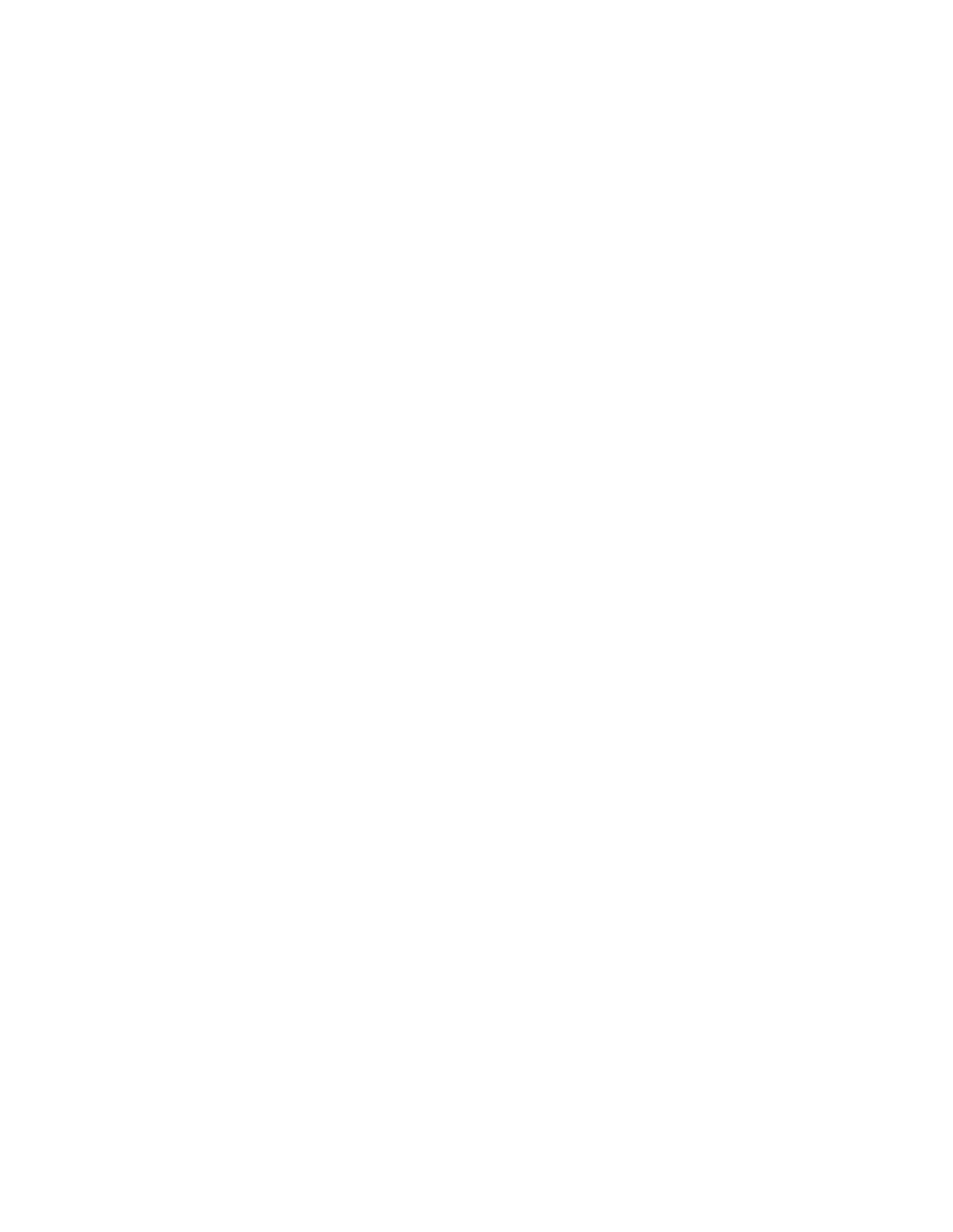# **AEROSPACE IN VIRGINIA:**

# *An Opportunity for Economic Growth*

Committee on the Commonwealth's Aerospace Industry

of the

Virginia Academy of Science, Engineering, and Medicine

January 2017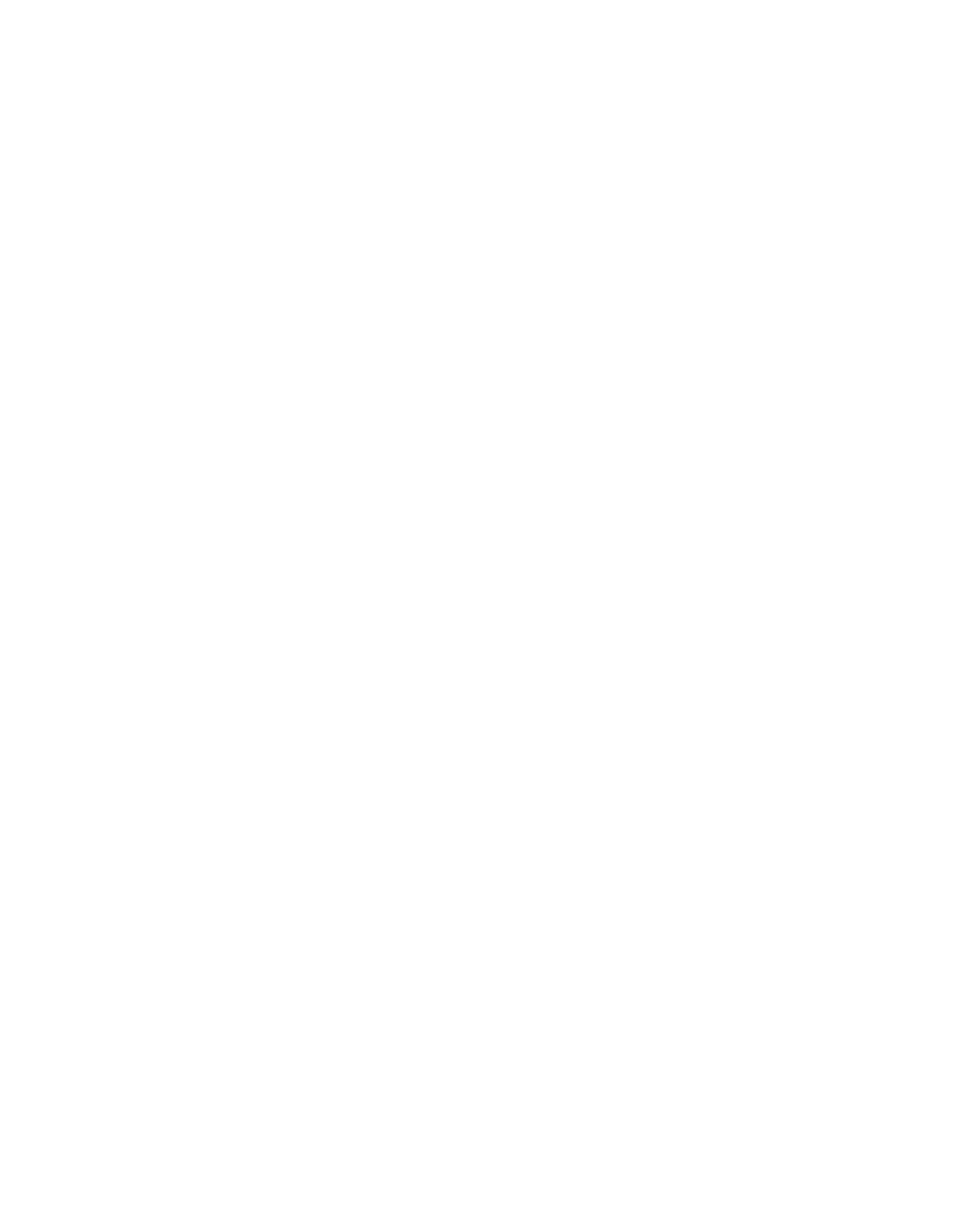# **The Virginia Academy of Science, Engineering, and Medicine**

The Virginia Academy of Science, Engineering, and Medicine is a nonprofit organization consisting of members of the National Academy of Science, National Academy of Engineering and Institute of Medicine who reside or work in Virginia.

VASEM's mission is to assist the Commonwealth of Virginia by serving as an intellectual resource to inform and educate agencies on issues for which science, engineering, and medicine affect decisions on policy, on the economy, and on quality of life. The organization will promote research, foster interchange between individuals and organizations, and recognize and honor individuals in the Commonwealth who have made major achievements in science, engineering, and medicine.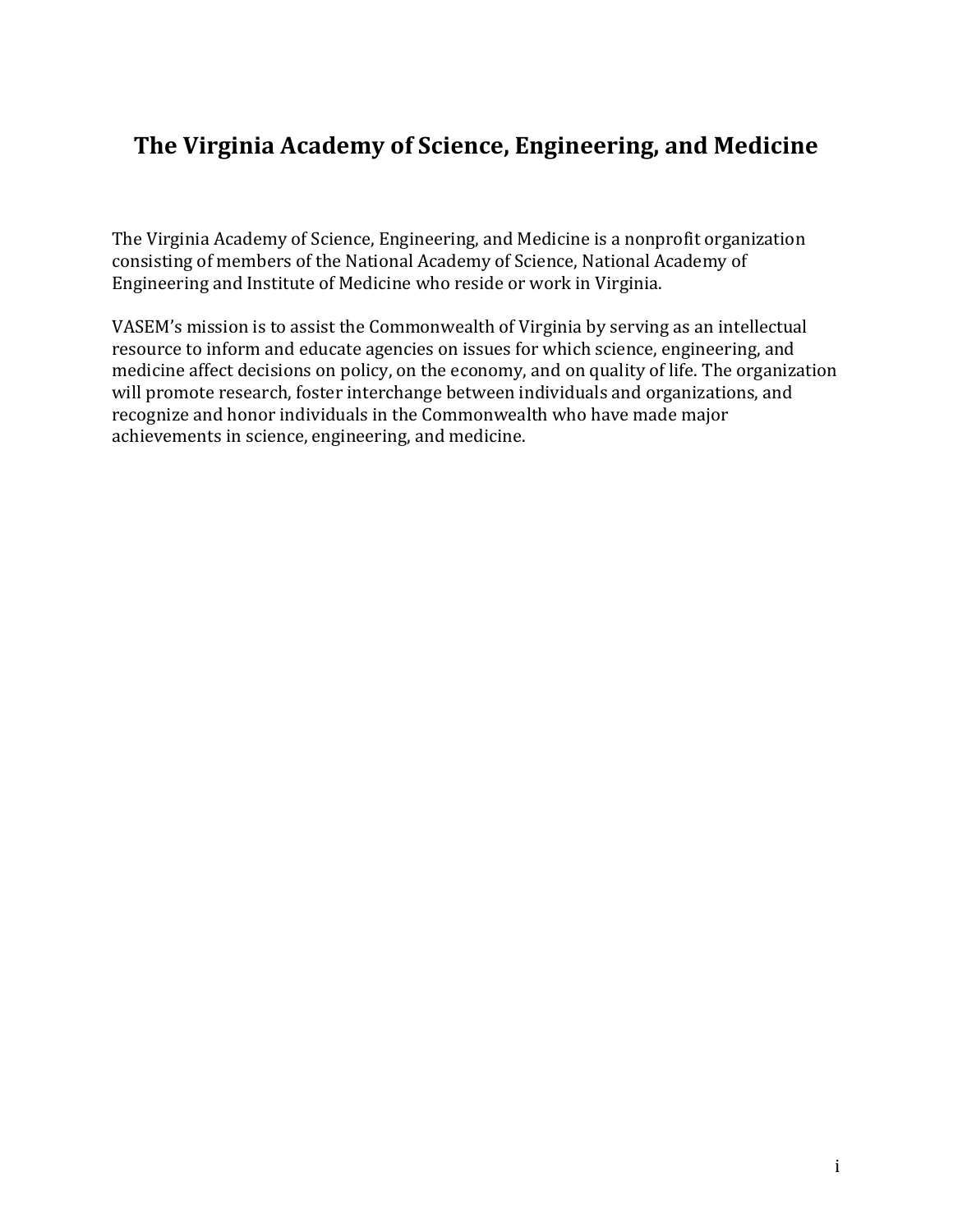# **Preface**

The Virginia General Assembly Joint Commission on Technology and Science (JCOTS), which is made up of House and Senate members, asked the Virginia Academy of Science, Engineering, and Medicine (VASEM) to conduct a study of the aerospace industry in Virginia and identify areas with potential for economic development. VASEM formed the Committee on the Commonwealth's Aerospace Industry to identify growth areas, document important assets in each one, and highlight best practices of competitor states, all with the aim of informing Virginia's economic development efforts.

The committee is grateful for the support it received from the MITRE Corporation, Virginia Commonwealth University, and the University of Virginia, which allowed the committee to host meetings in their facilities. The committee would also like to thank participants from the following organizations who shared their views: Accomack County, Advanced Aircraft Company, Aerojet Rocketdyne, Blue Origin, Hampton Roads Military and Federal Facilities Alliance, KPMG, Mid-Atlantic Aviation Partnership, National Institute of Aerospace, Offices of the Secretaries of Technology and Transportation, OmniEarth, Orbital ATK, Peninsula Technology Incubator, Rolls-Royce, Virginia Commercial Space Flight Authority, Virginia Department of Transportation, Virginia Economic Development Partnership, Virginia Tech, and Wallops Island Regional Alliance (see Appendix B for a list of presentations and interviews).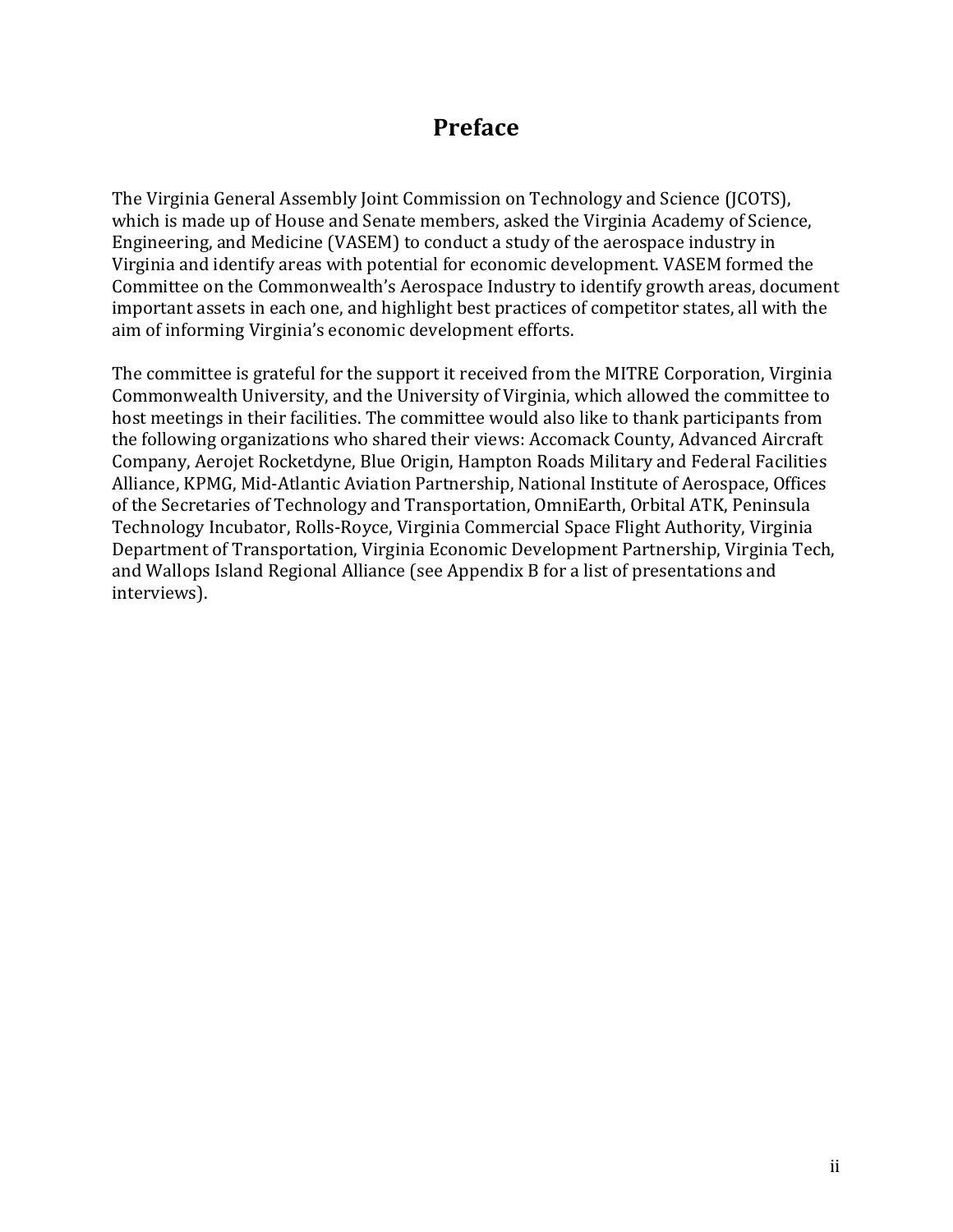# **Table of Contents**

| Section 2. Virginia Aerospace Infrastructure and Economic Development  16 |  |
|---------------------------------------------------------------------------|--|
|                                                                           |  |
|                                                                           |  |
|                                                                           |  |
|                                                                           |  |
|                                                                           |  |
|                                                                           |  |
|                                                                           |  |
|                                                                           |  |
|                                                                           |  |
|                                                                           |  |
|                                                                           |  |
|                                                                           |  |
|                                                                           |  |
|                                                                           |  |
|                                                                           |  |
|                                                                           |  |
|                                                                           |  |
|                                                                           |  |
|                                                                           |  |
|                                                                           |  |
|                                                                           |  |
|                                                                           |  |
|                                                                           |  |
|                                                                           |  |
|                                                                           |  |
|                                                                           |  |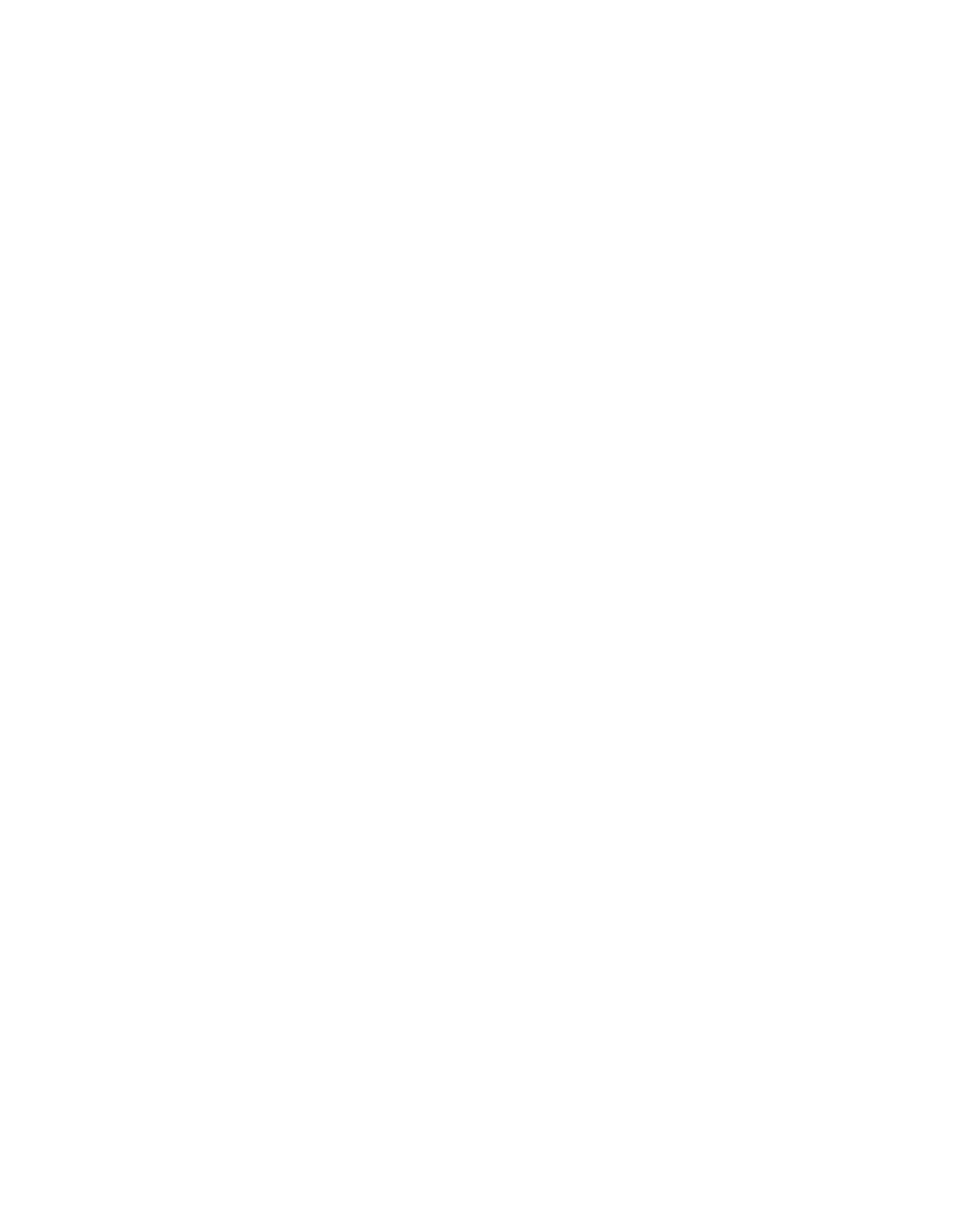# **Executive Summary**

#### **SECTION 1. OPPORTUNITIES IN AEROSPACE**

Aerospace represents a promising avenue for economic development in Virginia. The area is currently a source of well-paying jobs that pay substantially more than the average state wage, and it directly and indirectly supports close to 30,000 Virginia workers. Aerospace is also an industry that is growing, particularly in two areas—commercial space and unmanned aerial systems (UAS).

Commercial transportation of cargo and crew to the International Space Station (ISS), direct-to-home television services, communications, Earth observation, geo-location services, and global navigation services—and possibly space tourism—are the primary drivers of growth in commercial space. This growth, in turn, is leading to demand for launch facilities, ground stations and equipment, satellite manufacturing, and a host of services. SpaceX, Blue Origin, Virgin Galactic, Orbital ATK, and Bigelow Aerospace are examples of approximately two dozen companies working in this area. There is considerable discussion of the commercialization of low-earth orbit after the retirement of the ISS and extensive operations in cislunar space, the region between the Earth and the moon.

**Finding 1.1. Commercial space and related support services present an opportunity for high-quality jobs and substantial economic growth. Commercial space involves high-value products that require a well-educated, specialized workforce. It encompasses such activities as crew and cargo transportation services, space stations, launch services, spacecraft, ground systems, and information technology.**

The UAS industry is in an earlier stage of its lifecycle, but the prospects here are excellent as well, pending the effective integration of UAS into the National Airspace System, a process that is under way at the Federal Aviation Administration (FAA). Opportunity lies with high-end vehicles, which the FAA projects will grow dramatically from 1,300 units in 2016 to 52,000 units in 2020, and systems and services for low-end UAS. Demand for these units will come from companies like Google and Amazon as well as from users in sectors like infrastructure monitoring and inspection. In addition, the military is expected to continue investing heavily in various UAS, from UAS swarms to massive aircraft like the Navy's MQ-4C Triton. There will be opportunities to service and support this diverse and complex fleet.

**Finding 1.2. The UAS manufacturing market and the market for services built upon them is at a point of explosive growth. States that emerge as centers for commercial UAS development and application will reap the benefits of highpaying jobs, additional tax revenue, and economic growth far into the future.**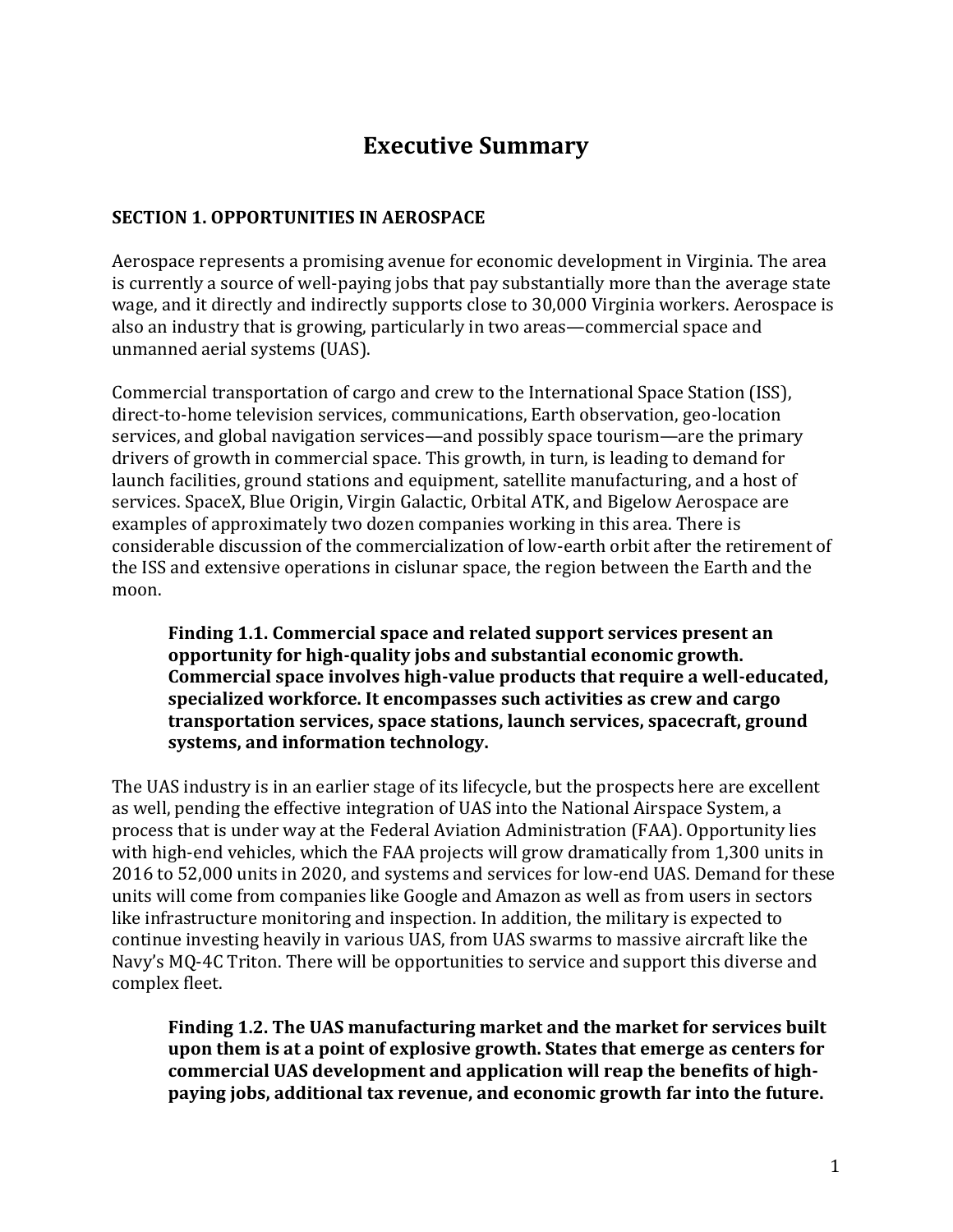#### **At the same time, the military market for drones and their services is evolving rapidly, creating significant opportunities for support and supply chain services.**

Virginia is not the only state that has recognized these two aerospace areas. States like Alabama, Colorado, Florida, and Texas have focused on commercial space, and there are centers for UAS development in states like California, Florida, New York, North Dakota, Ohio, and Texas. For Virginia to capture the benefits of this growth, it must act quickly.

#### **Finding 1.3. A number of other states are already investing heavily in commercial space and UAS across the country. Virginia must act quickly before the window of opportunity closes.**

*Recommendation 1.1. Virginia must act immediately to establish the two most promising growth areas in aerospace—commercial space and unmanned aerial systems (UAS) and their applications—as a primary focus of economic development. This is essential to positioning Virginia as an aerospace state, one that is high on the list of locations for aerospace companies.*

#### **SECTION 2. VIRGINIA AEROSPACE INFRASTRUCTURE AND ECONOMIC DEVELOPMENT**

#### **a) Virginia Aerospace Assets**

Over the last decade, there has been a dramatic increase in commercial space activity, fueled in large part by the opportunities private industry sees in space-based services, from Internet access to data generation. The initiatives founded by billionaire entrepreneurs— SpaceX (Elon Musk), Blue Origin (Jeff Bezos), and Virgin Galactic (Richard Branson)—are only the most visible manifestations of broad-based response to this demand.

Two areas of particular potential are providing NASA with commercial launch services to the ISS and low-earth orbit systems of the future. There are several companies competing to serve these markets, including such stalwarts as the United Launch Alliance (a joint venture between Lockheed Martin and The Boeing Company), SpaceX, Sierra Nevada Corporation, and Orbital ATK. In the future, cislunar space can be a major market.

The current lineup of companies serving the commercial space market creates the false impression that the opportunities in space have all been taken. Nothing could be further from the truth. As the industry matures, it is likely to grow as companies focus on niche markets while others consolidate in an effort to offer a broad range of service, orbits and transport specialties. A critical bottleneck is availability of suitable launchpads. With its Mid-Atlantic Regional Spaceport (MARS) on Wallops Island, Virginia has a foundation that could position it to capture a substantial share of these opportunities.

Virginia also has a considerable number of high-end commercial space assets, which range from NASA facilities to major commercial companies to universities with space-related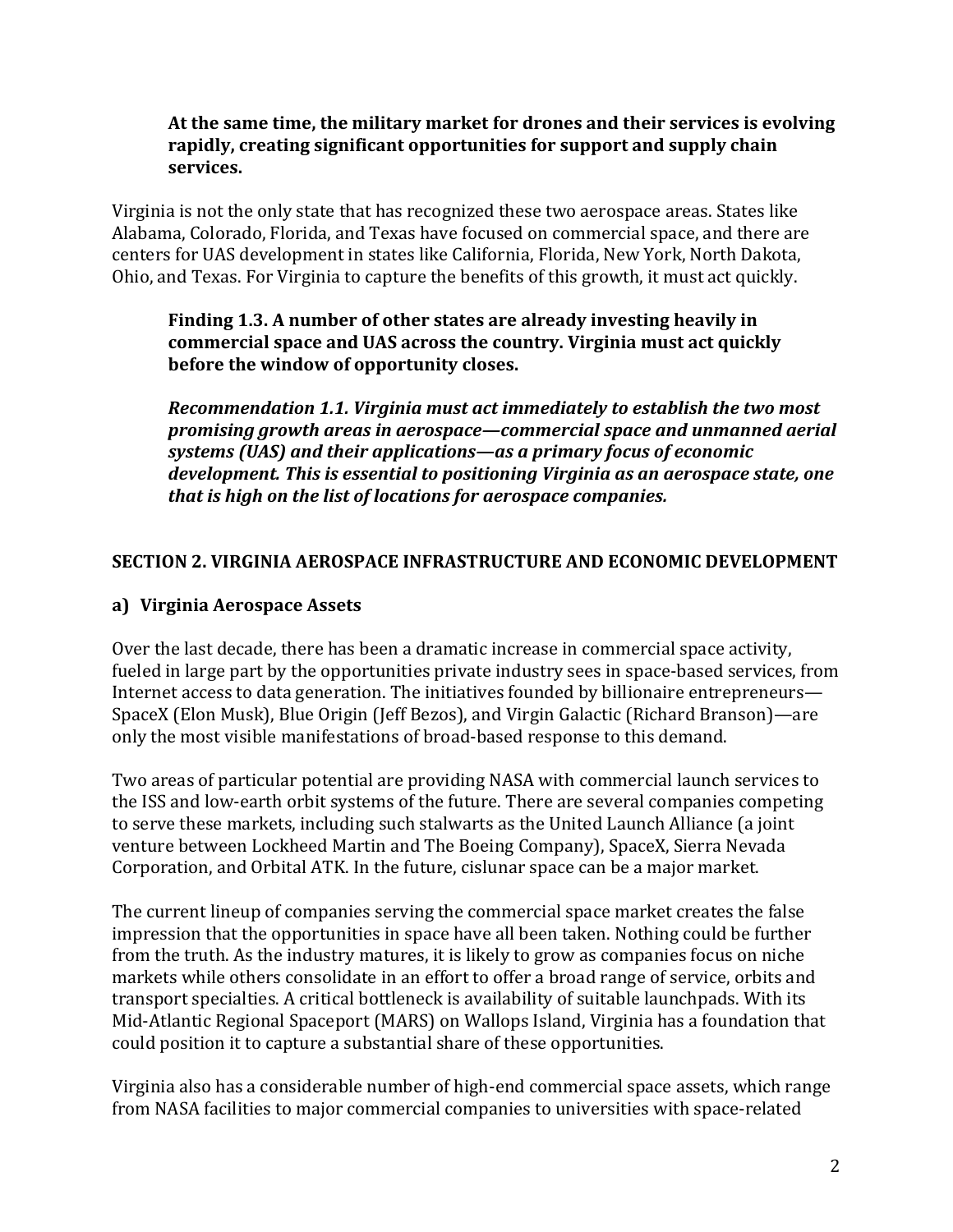research and education programs, but coordination occurs at best on a local level or on an *ad hoc* basis. There is no Commonwealth-wide master plan for strengthening commercial space assets.

**Finding 2.1. Virginia possesses a number of distinct advantages to support the development of commercial space initiatives. These include the Virginia Commercial Space Flight Authority and the Mid-Atlantic Regional Spaceport, two major NASA facilities, Department of Defense (DoD) and intelligence agencies with active space programs, major commercial space corporations, and leading universities and public/private consortia engaged in spacerelated R&D and education. However, these advantages are not coordinated in a way to maximize their potential.**

Unmanned vehicles and systems are in the early stages of their development. The FAA, NASA, and universities are working in tandem with private industry to overcome hurdles to widespread deployment. For instance, FAA's UAS Focus Area Pathfinders initiative is exploring how UAS might be safely used in populated areas and addressing some of the command-and-control challenges of using UAS beyond visual line of sight (BVLOS) in rural areas.

As these challenges are solved and regulations allow for BVLOS operations as well as the control of multiple unmanned aerial vehicles by a single pilot, demand for commercial UAS will soar. Attention will turn to improvements in platforms and to meeting demand for supporting services such as software applications, sensors, advanced manufacturing, data services, and cybersecurity.

Currently, Virginia has assembled a number of assets that it could use to position itself, during this critical phase leading up to UAS industry maturity, as a center for UAS development and application. In 2015, the Commonwealth established the Virginia Unmanned Systems (UMS) Commission to identify the state of the UMS industry in Virginia, pinpoint challenges and needs of the industry that may be met with Virginia assets, provide recommendations that will encourage its development, and establish a value proposition that will position Virginia for emerging needs and applications.

**Finding 2.2. Virginia has a number of facilities and initiatives required to develop a commercial UAS industry and support military UAS. These include NASA Wallops Flight Facility, NASA Langley Research Center, the Mid-Atlantic Aviation Partnership (MAAP), a new UAS test strip at Wallops Island, the 4,800-square-mile Beyond Visual Line of Sight (BVLOS) test range, established UAS companies and startups, and UAS-related university and government R&D activities. Virginia has also been the site of several UAS test programs. Most of these efforts, however, are in their formative phases and have not been well coordinated.**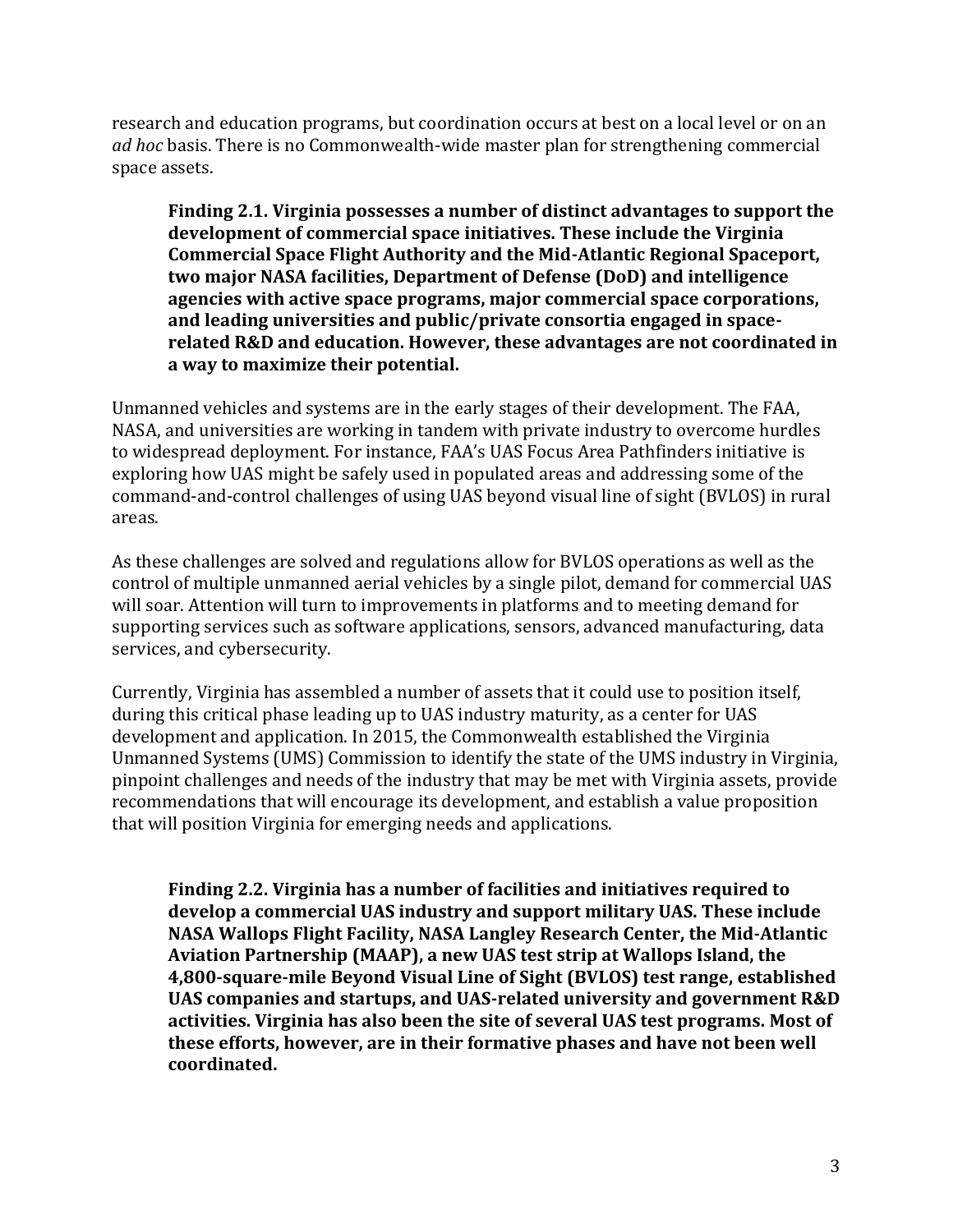#### **b) Virginia Economic Development**

In 2008, Orbital Sciences (now Orbital ATK) selected the Mid-Atlantic Regional Spaceport (MARS) as the base of operations for its Antares II rockets, creating approximately 125 new jobs. That year, Orbital subsequently secured a commercial orbital transport services (COTS) contract and a series of commercial resupply services (CRS) contracts for delivery of cargo and supplies to the International Space Station. Orbital invested approximately \$45 million to support this effort. Virginia has invested approximately \$95 million in making MARS a reality and has continued to fund MARS at a level of \$15.8 million per year. Since that time, despite a proliferation of commercial space opportunities, Virginia has secured no major additional customers for its MARS services.

A similar picture emerges for commercial UAS. When the FAA chose the Mid-Atlantic Aviation Partnership (MAAP) as one of its six UAS test sites in 2013, there were high expectations for Virginia to emerge as a leader in the field. Virginia invested \$2.6 million for the development of MAAP; as this funding is consumed MAAP has been required to focus on research rather than on growing the nascent industry as a way of being self-sufficient. In FY16, Virginia allocated \$950,000 for radar equipment to enhance its UAS BVLOS test range and will invest \$850,000 in FY17 for the establishment of a UAS Commercial Center of Excellence and business accelerator in collaboration with MAAP and the Virginia Commercial Space Flight Authority (Virginia Space).

In 2015, Virginia allocated \$5.8 million for the development of the UAS runway at Wallops Island. Virginia Space will invest \$500,000 for FY17 to develop a UAS hangar and maintenance complex.

**Finding 2.3. For most of the last decade, aerospace economic development efforts have been unsuccessful. The state has not secured a commitment from a major commercial space company since it signed its first agreement with Orbital ATK in 2008. The selection of MAAP as one of six UAS test sites nationwide has created visibility of Virginia in the UAS arena but has not led to a significant increase in UAS economic development success.**

One reason the state has been unsuccessful in capitalizing on its commercial space and UAS assets lies with the structure of the Virginia Economic Development Partnership, which leads economic development activities in the Commonwealth. In recent years, it has had a regional focus that has proven to be ineffective in pursuing opportunities that transcend single localities.

**Finding 2.4. There is no one leadership position, with authority stemming directly from the governor, that is responsible for leading the Commonwealth's economic development efforts for aerospace.**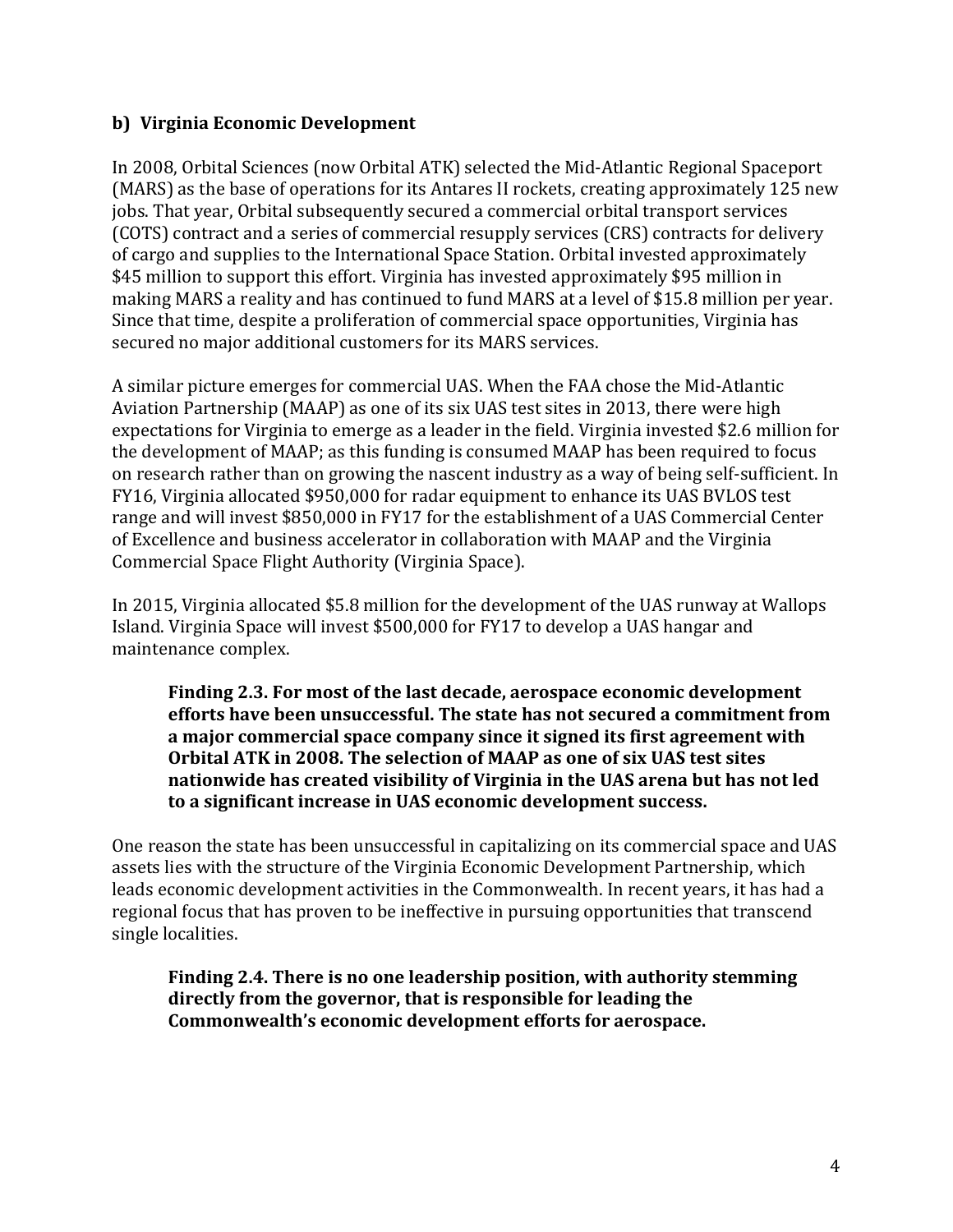#### **SECTION 3. STATE BEST PRACTICES AND COMPANY CASE STUDIES**

#### **a) State Best Practices**

The Aerospace Committee examined methods employed by other states to strengthen their aerospace sector. It performed an initial scan of all states, which led it to identify key states that have successfully attracted aerospace companies—Alabama, California, Colorado, Florida, Georgia, Nebraska, New York, North Carolina, North Dakota, South Carolina, and Texas. The committee selected Florida and North Dakota for detailed analysis. These states represented success in two areas of interest: Florida in commercial space and North Dakota in UAS.

#### Florida: Commercial Space

Because of its long history with space, Florida is recognized as a space state. Florida's aerospace infrastructure is well developed. In addition to its spaceport at Cape Canaveral, Florida is the home of many academic and research institutions with an aerospace focus, virtually every major aerospace company, a fully articulated supply chain, and an extensive talent pool.

#### **Finding 3.1. Commercial space infrastructure in Florida is exceptionally comprehensive, encompassing launch facilities at Cape Canaveral, virtually all major aerospace companies, a talented workforce, and a university research enterprise.**

Florida does an excellent job capitalizing on these advantages thanks to Space Florida. With the shuttle program closing down, then-Gov. Jeb Bush convened the Commission on Space & Aeronautics to determine Florida's way forward. The entity it proposed, Space Florida, serves as the state's central organization for coordinating and communicating all spacerelated matters within the state and reports to a board of directors chaired by the governor. In its economic development role, Space Florida has a substantial budget as well as direct access to a full suite of financial tools used to assist space-oriented businesses attracted to Florida.

**Finding 3.2. Florida has a single dedicated aerospace economic development agency, Space Florida, with a senior leader with the authority to negotiate on behalf of the governor. A special district, Space Florida has the power to negotiate on behalf of the state, a board chaired by the governor, an extensive variety of financial tools, and an annual budget of approximately \$40 million to incentivize aerospace companies to locate in Florida. It also can offer incentives through related agencies: Enterprise Florida and Workforce Florida.**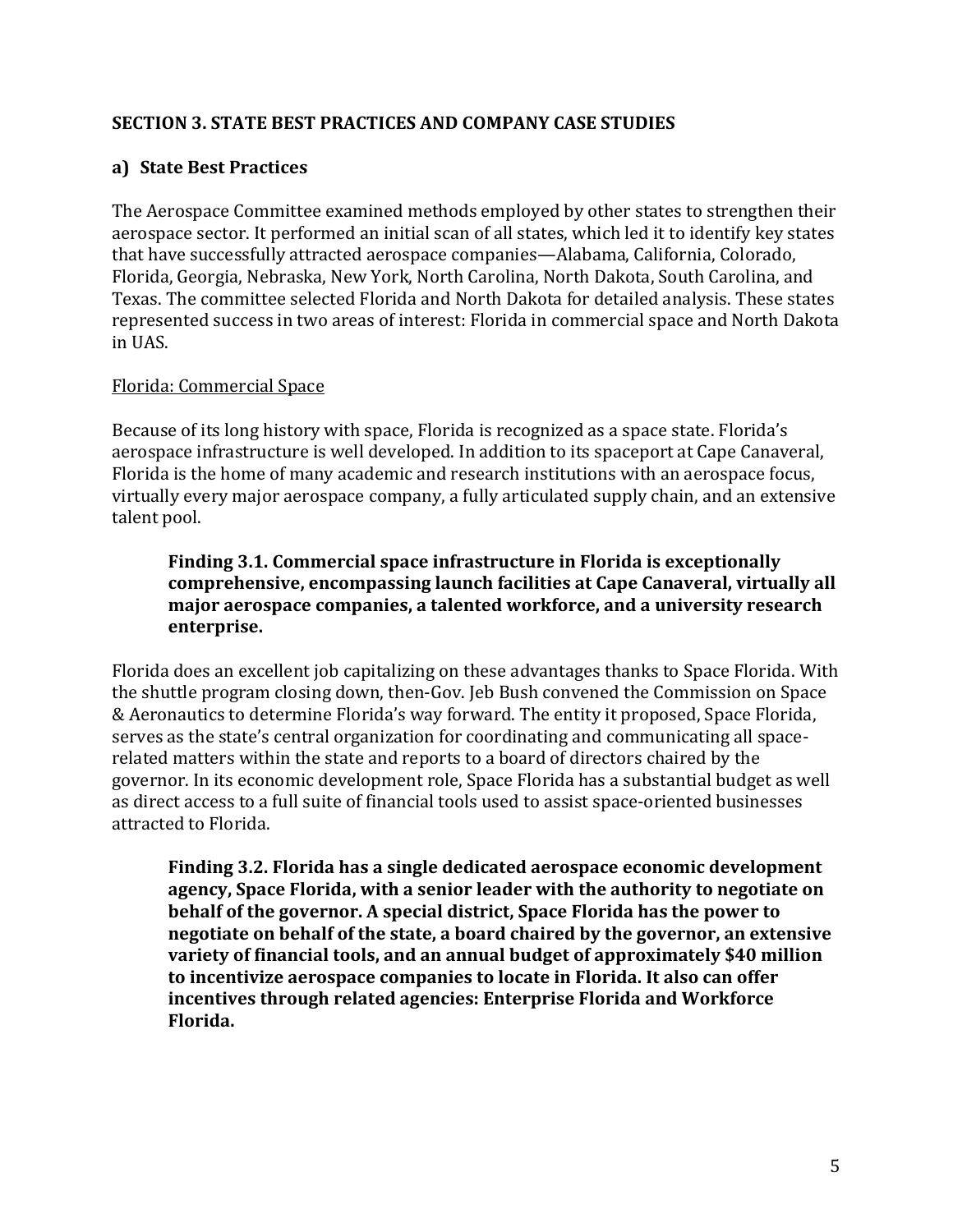#### North Dakota: UAS

North Dakota harnessed its oil revenues and the presence of Grand Forks Air Force Base, which since 2013 has predominantly flown UAS, to create a hub for UAS development. In the process, it has built a partnership with the FAA to advance commercial UAS policy. For instance, its Northern Plains UAS test site recently secured a block of the electromagnetic spectrum from the Federal Communications Commission for transmitting commands and data during drone flight. This partnership only increases the attractiveness of North Dakota for companies eager to be among the first to conduct BVLOS operations.

#### **Finding 3.3. North Dakota's UAS infrastructure, though small, is well balanced and concentrated around a Grand Forks hub. Its UAS assets include an FAA test site, an Air Force base focused on UAS flight, a UAS business park, and a university conducting UAS research and offering a degree in unmanned systems.**

The North Dakota Department of Commerce, with substantial backing from the governor, drives North Dakota's UAS economic development effort. State officials at the highest level—including the governor and all members of its Congressional delegation—are engaged in recruiting UAS corporations. North Dakota has also invested in building UAS infrastructure and intellectual property. It has spent a total of about \$34 million to establish a national UAS test site, to launch the Grand Sky UAS Business Park, and to advance North Dakota's position as a hub for the nation's growing UAS industry. In addition, the state's Research-ND program disburses \$5 million biannually in grants for research and development to organizations and companies involved in UAS research.

**Finding 3.4. North Dakota's UAS initiative is housed in its Department of Commerce, which aggressively promotes the state's UAS industry and its ability to offer a "one-stop-shop" for companies wishing to locate in the state. The state has provided a total of \$34 million to promote UAS development. The lieutenant governor chairs the authority overseeing its test site. Advocates have included the governor, the state's Congressional delegation, and the executive director of the UAS test site.**

Thanks to these efforts, North Dakota is known as a UAS state just as Florida is known for space. North Dakota is widely referred to as the Silicon Valley for Drones, and the area around Cape Canaveral and the Kennedy Space Center is called the Space Coast.

**Finding 3.5. One indication of a state's success at space and/or UAV economic development is that it is widely recognized as a space- or UAS-focused state. States like Florida and North Dakota have made aerospace a signature priority, devoting time and resources to supporting existing space and UAS endeavors and welcoming newcomers. The Commonwealth of Virginia is not considered an aerospace state.**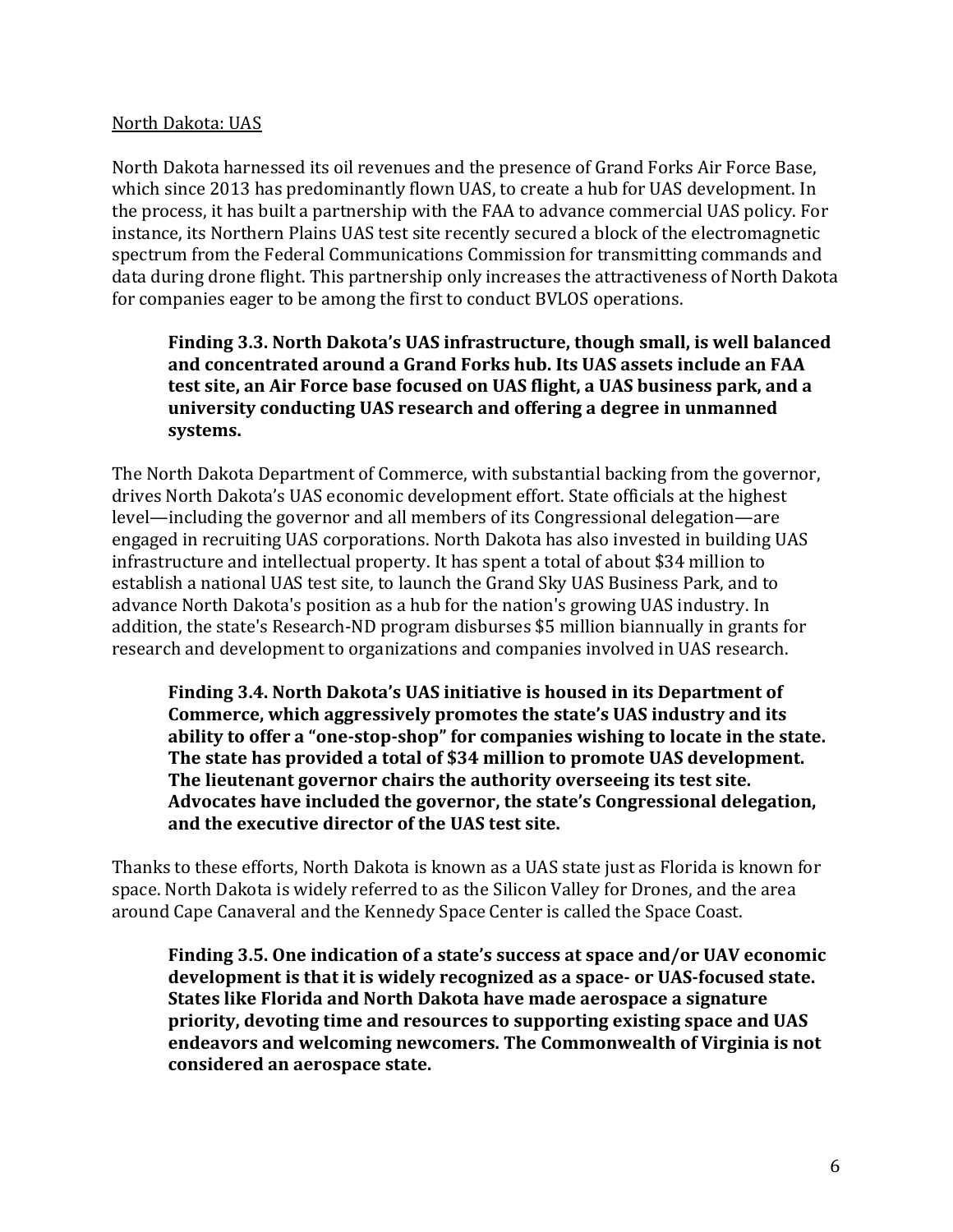#### **b) Company Case Studies**

The Aerospace Committee compiled a number of case studies to highlight the strengths and weaknesses of Virginia's aerospace economic development efforts. They are based on interviews with corporate personnel and other knowledgeable sources.

#### Blue Origin

In 2015, Blue Origin, the privately funded aerospace manufacturer and spaceflight services company founded by Amazon's Jeff Bezos, conducted an extensive search for a location for its launchpad and manufacturing facility. Twelve states were chosen for initial consideration, a list that was quickly trimmed to six including Virginia. Virginia, however, was not included in the final three: North Carolina, Georgia, and Florida. The company ultimately chose to locate in Florida. One reason for this may have been the failure of the Orbital ATK Antares ISS supply mission before this decision was announced. At that point, Virginia leadership had publicly adopted an antagonistic relationship to Orbital ATK and NASA.

**Finding 3.6. Virginia lost the competition for Blue Origin because it lacks a single authority with negotiating power, it couldn't accommodate larger rockets, and the Wallops Island launch site was viewed as too isolated for workforce availability and as too distant from a deepwater port.**

#### Orbital ATK

Orbital ATK is headquartered in Dulles, Virginia, with locations in 20 U.S. states as well as in several other countries. In 2015, its annual revenue was approximately \$4.5 billion. Orbital ATK's Space Systems Group in Dulles builds satellites and advanced space systems. It offers a broad portfolio of products for commercial, military, scientific, and international customers.

When the company made a successful bid for the NASA Space Station Resupply contract in 2008, it did so using Wallops as its launch site. The company felt that Wallops would be a better collaborative partner when it came to controlling such issues as launch time, and it had excellent relationships with the governor and secretary of commerce.

**Finding 3.7. Even though siting its International Space Station resupply mission at the NASA Wallops Flight Facility required Orbital ATK to invest heavily in launchpad upgrades, it chose Wallops because of the knowledge and flexibility of its management and the good relationships it had with the governor and his administration.** 

#### Aerojet Rocketdyne

Aerojet Rocketdyne is a leading supplier of space propulsion system products and services. In addition, it provides services for architecture and mission design, systems engineering,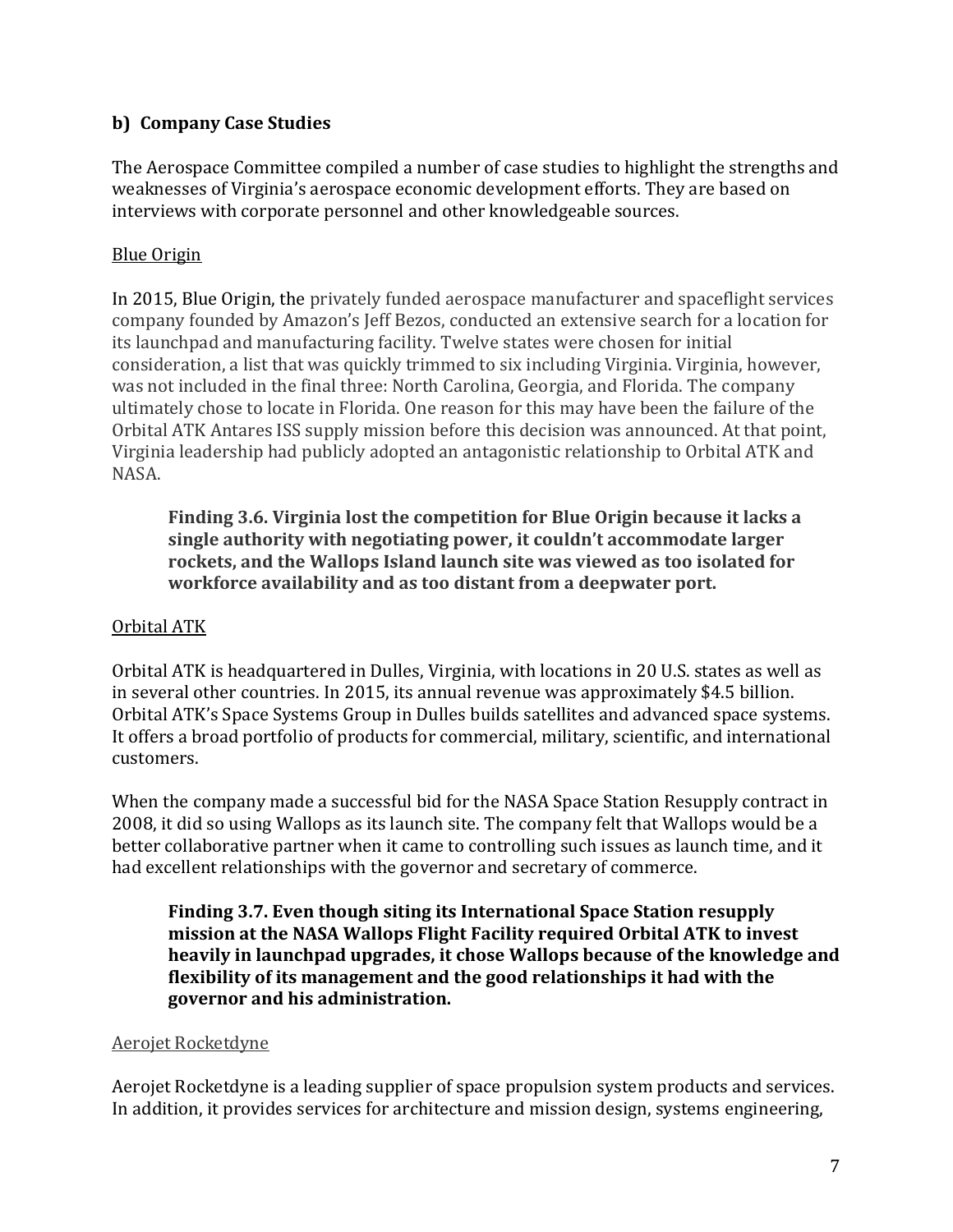design and development, manufacturing, and testing. Its customers include U.S. military and both U.S. and foreign civil and commercial customers.

Although Aerojet Rocketdyne has three locations in Virginia, it chose to locate a new research facility in Alabama in 2014 even though it has good relationships with Virginia universities.

#### **Finding 3.8. Aerojet Rocketdyne chose to locate a research facility in Alabama because it felt that the state made a coordinated and substantial effort to secure the facility, an installation that Virginia might not have thought a substantial enough target for economic development.**

#### Rolls-Royce

Rolls-Royce, a power systems provider that designs, manufactures and supports a range of products and services for air, sea, and land applications, had several criteria for locating a new advanced manufacturing facility. It determined that it required a large tract of land, which would give it room to expand and provide the buffer necessary to build a jet engine test facility on the site. It was also looking for a pro-business state with a trained workforce where it could have a close relationship with state leadership. In 2007, Rolls-Royce decided to build this new facility near Petersburg, Virginia.

**Finding 3.9. Rolls-Royce chose Virginia because it is a right-to-work state, Virginia aggressively pursued their business, and Virginia's universities were proactive in meeting its needs. It is concerned about shortages of trained workers.**

#### Advanced Aircraft Company

Advanced Aircraft Company (AAC) is an aeronautical engineering and manufacturing startup located in the Peninsula Technology Incubator in Hampton, Virginia. AAC has designed and is now prototyping an octorotor UAS it calls Hercules. Powered by a hybrid system consisting of a two-stroke gas engine turning an electrical generator, Hercules offers a level of endurance that battery-powered multirotor UASs cannot equal, as well as an improved aerodynamic design. AAC has also licensed the Greased Lightning (GL-10) vertical takeoff and landing (VTOL) UAS, which was developed at NASA Langley Research Center.

#### **Finding 3.10. To flourish, UAS startups need a suite of services, the most pressing of which are incubators, funding for prototyping and testing, and access to capital.**

#### **OmniEarth**

Established in 2014, OmniEarth is a privately funded aerospace manufacturer and spaceflight services company in Arlington, Virginia, that specializes in advanced geoanalytics. The company exploits data from aerospace systems—satellites, UAS and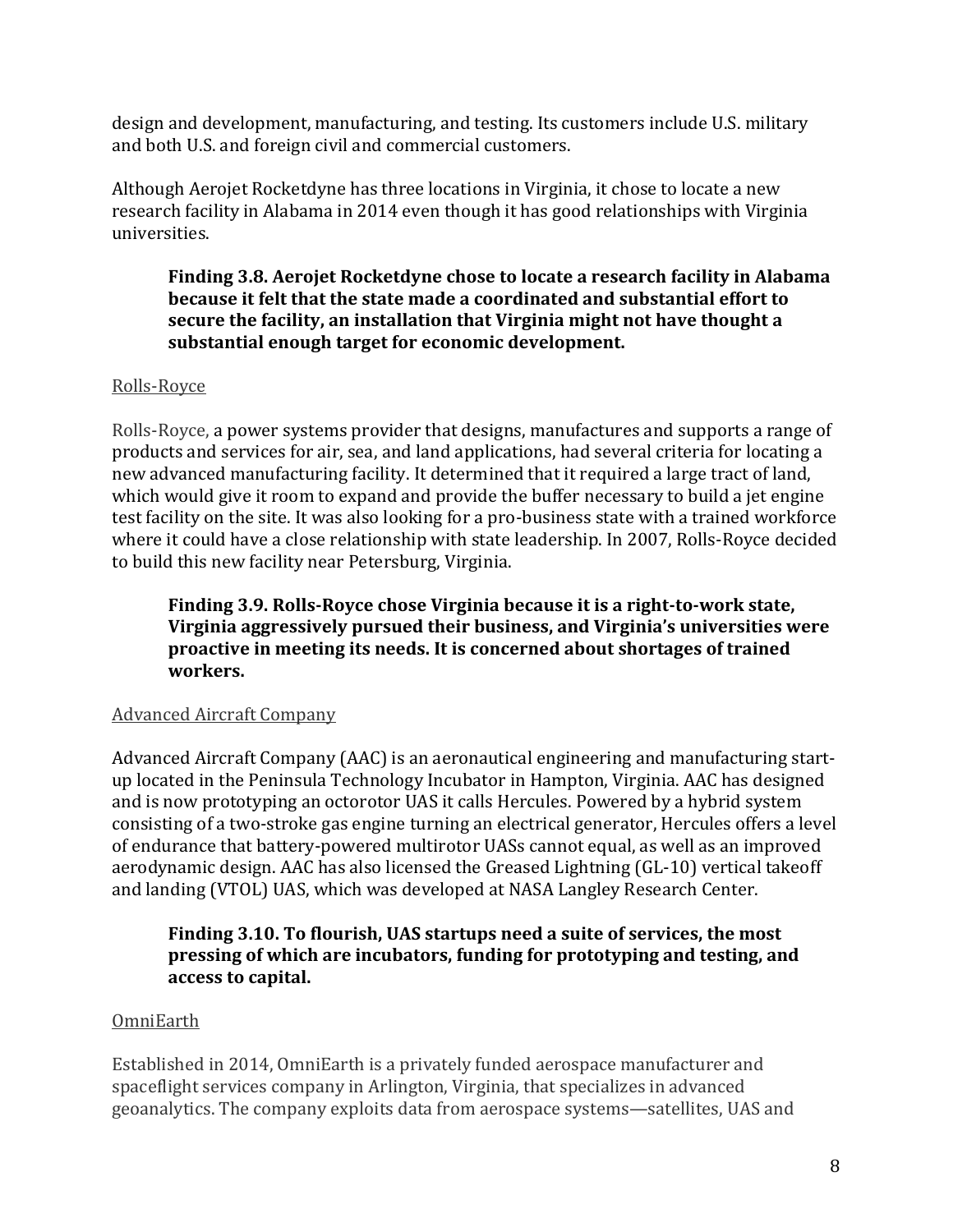other sources of information—to develop solutions as a service (SaaS) for multiple users, including insurance companies, municipalities, natural resource managers, and other clients.

OmniEarth chose to locate in Crystal City for its access to transportation (METRO, Virginia Railway Express), availability of skilled workforce, and proximity to large aerospace companies, such as Orbital ATK, Boeing, and Lockheed Martin. Virginia tax incentives did not influence its decision.

**Finding 3.11. OmniEarth demonstrates the potential of an active aerospace sector, including commercial space and UAS, to promote the development of companies that provide data analytics and other services.**

*Recommendation 3.1. Virginia must create a senior, high-level aerospace economic development position with direct access to the governor and the authority to negotiate with aerospace companies considering investing in Virginia.*

*Recommendation 3.2. Virginia must commit significant existing and new resources, including budget and tax incentives, to be used in attracting new aerospace investments to Virginia.*

*Recommendation 3.3. Virginia must support, strengthen, and market its current aerospace assets including its governmental, commercial, and academic assets.*

*Recommendation 3.4. Virginia must coordinate its existing set of government, commercial, and academic institutions within the state to achieve an effective economic development capability.*

#### **SECTION 4. OUTLOOK FOR FEDERAL AEROSPACE SPENDING**

The Commonwealth of Virginia's aerospace industry is now, and will likely remain for many years, heavily dependent on federal spending. Federal spending for aerospace programs, in total, will most likely remain relatively flat for the next few years. This covers DoD and intelligence agency spending for space and UAS as well as non-defense discretionary spending by agencies like NASA and the NSF.

#### **Finding 4.1. Defense and civil aerospace spending is uncertain but is likely to be flat in the near term. As a result, federal spending on aerospace initiatives, programs, and research will face increased competition from other spending priorities.**

This is not to say that there will not be federal funding opportunities in commercial space and UAS. Recent opportunities include the East Coast home for the Navy's MQ-4C Triton, an envisioned Department of Homeland Security science technology testing ground for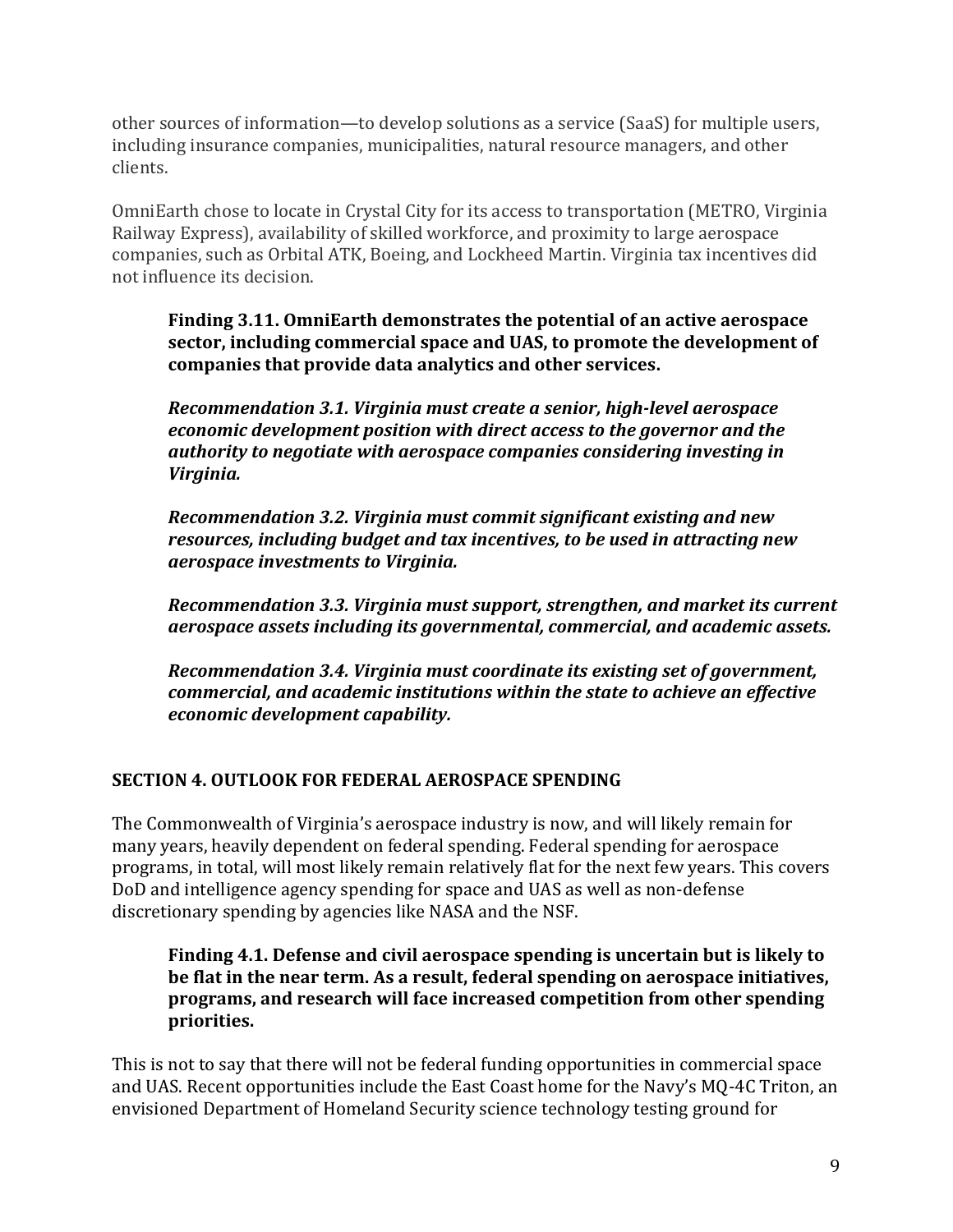unmanned vehicle systems (operating in the air and underwater), and the White House small satellite initiative. Aggressive support from the state's federal representatives will be necessary to secure these opportunities.

**Finding 4.2. Despite anticipated flat federal spending, there nonetheless are large federally funded opportunities like the Triton program, which would result in 400 jobs.**

*Recommendation 4.1. Virginia must aggressively search for new opportunities in the financially constrained federal sector and secure these opportunities for the Commonwealth.*

#### **SECTION 5. CONCLUSION**

The findings and recommendations in this report show that Virginia has a limited window of opportunity to become a national leader in the commercial space and UAS industries. These fields provide high-paying jobs and, perhaps more importantly, create many additional good jobs by attracting supporting industries. These include supply chain businesses, contractors, and new technology development groups. New markets in UAS and in services based on commercial satellite data and drone data are emerging. However, if Virginia is to realize the potential of its substantial assets and its opportunities, it must act now.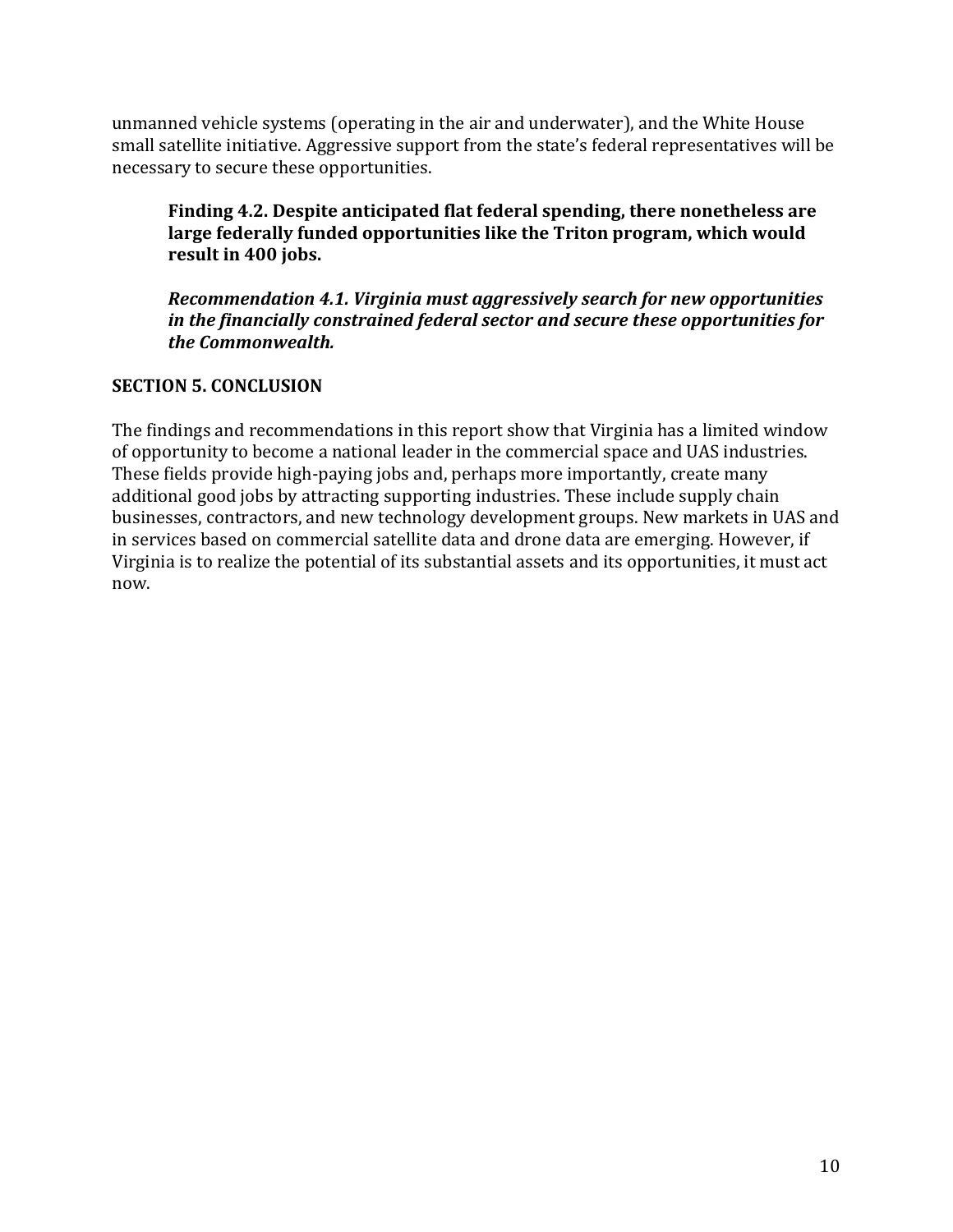# **Section 1. Opportunities in Aerospace**

### **Definition of Aerospace**

The aerospace industry has two distinct sectors—space and aviation. In 2011 and 2012, the Performance Management Group at Virginia Commonwealth University issued two companion reports, one on Virginia's space industry and the other on its aviation industry. For purposes of consistency, this report takes its definitions of these two sectors from these studies.

According to *Competitive Analysis of Virginia's Space Industry*, "the space industry is most often defined as any activity involving flight above the internationally accepted 100 kilometer altitude. A more comprehensive and appropriate definition of the space industry refers to the research, development, manufacturing, or operation of rockets and/or launch vehicles. This includes the provision of communications, navigation, remote sensing, intelligence/surveillance/reconnaissance, launch, recovery, and other services that employ spacecraft or launch vehicles."<sup>1</sup>

In lieu of a commonly accepted definition of aviation, the authors of its companion report, *Competitive Analysis of Virginia's Aviation Industry*, adopted the Federal Aviation Administration (FAA) definition: "Aviation . . . is defined as activities related to mechanical flight, which include the operation, maintenance, design and production of fixed and rotary wing aircraft."<sup>2</sup>

# **Economic Opportunity: Aerospace**

l

The latest report to estimate the economic impact of the aerospace industry in the Commonwealth is *Virginia's Aerospace Industry: An Economic Impact Analysis*. <sup>3</sup> Although it was prepared for the Virginia Department of Aviation, it covered space as well as aviation. In 2011, the authors of this report estimated that Virginia's aerospace industry contributes \$7.6 billion in annual direct economic output and directly and indirectly supports 29,638

<sup>2</sup> Performance Management Group, Virginia Commonwealth University, *Competitive Analysis of Virginia's Aviation Industry*, 2012, available at

[http://www.doav.virginia.gov/Downloads/Studies/Competitive%20Analysis/DOAVAviati](http://www.doav.virginia.gov/Downloads/Studies/Competitive%20Analysis/DOAVAviationCompetitiveAnalysisRevised.pdf) [onCompetitiveAnalysisRevised.pdf.](http://www.doav.virginia.gov/Downloads/Studies/Competitive%20Analysis/DOAVAviationCompetitiveAnalysisRevised.pdf)

<sup>1</sup> Performance Management Group, Virginia Commonwealth University, *Competitive Analysis of Virginia's Space Industry*, 2011.

<sup>3</sup> Performance Management Group, Virginia Commonwealth University, *Virginia's Aerospace Industry: An Economic Impact Analysi*s, 2011, available at [http://www.doav.virginia.gov/Downloads/Studies/Workforce/Aerospace%20Impact%20](http://www.doav.virginia.gov/Downloads/Studies/Workforce/Aerospace%20Impact%202010%20ADA.pdf) [2010%20ADA.pdf.](http://www.doav.virginia.gov/Downloads/Studies/Workforce/Aerospace%20Impact%202010%20ADA.pdf)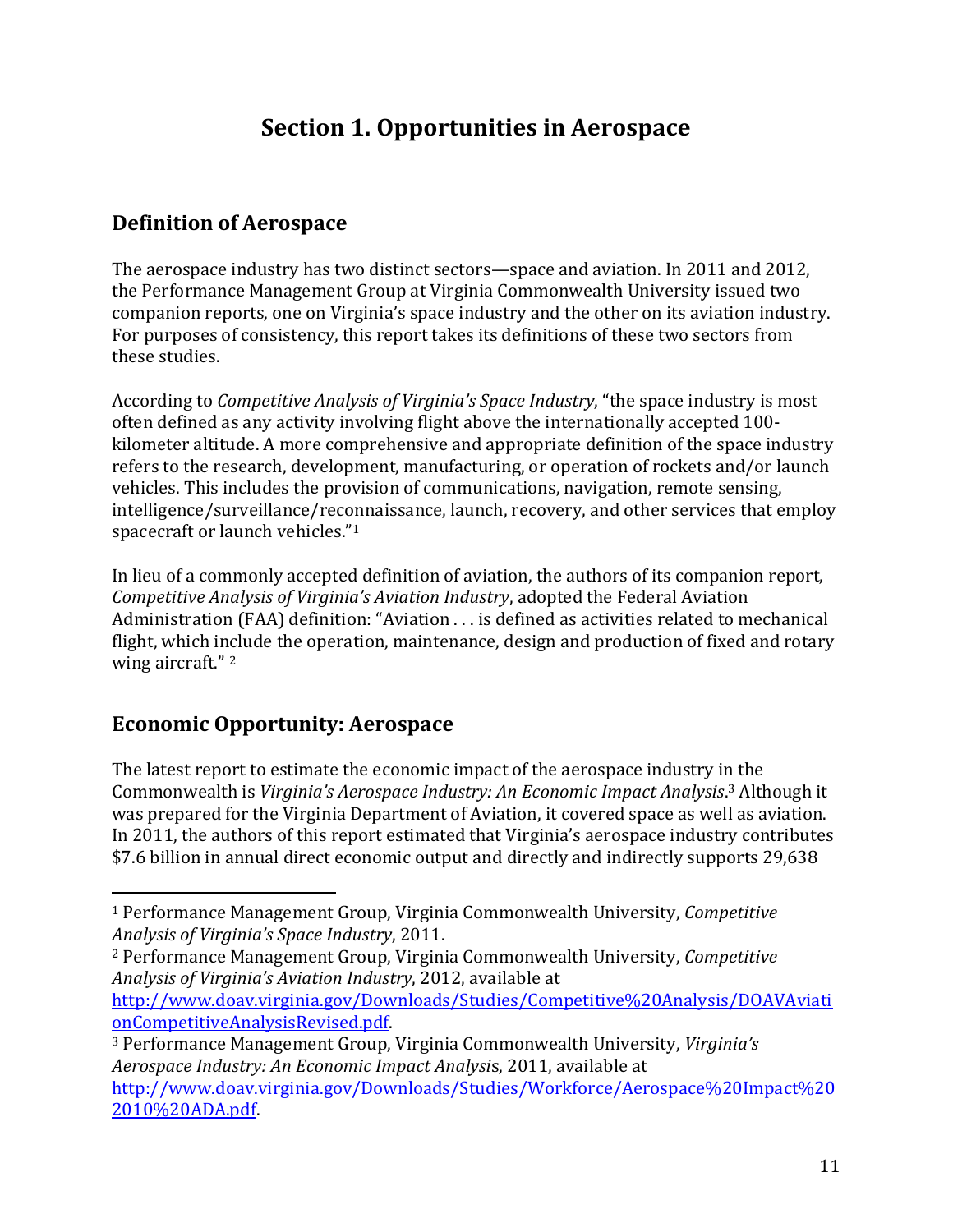jobs. Aviation and space jobs in Virginia are well paying, according to the 2012 report *Virginia Aviation and Space Workforce Analysis and Strategy Development*. The average wage for aviation and space workers in 2009 was \$65,579 per year, 38 percent higher than the Commonwealth's average annual wage of \$47,672.<sup>4</sup> The aerospace industry creates the potential for substantial economic growth in a host of related activities, such as the analysis of aerial information, composites development and manufacture, and flight simulation.

# **Economic Opportunity: Commercial Space**

According to The Space Foundation's *Space Report 2016*, <sup>5</sup> the global space economy has grown strongly over the last decade, with a compound annual growth rate of 7 percent from 2005 to 2014. In 2015, its growth continued, although the ever-increasing levels of activity outside the United States and the strong U.S. dollar caused the appearance of a decline to \$323 billion from \$329 billion in 2014.

The Space Foundation divides the space industry into four areas:

- Commercial Infrastructure and Support Industries: \$120.09 billion (Ground Stations and Equipment, Satellite Manufacturing, Satellite Launch Industry, etc.)
- Commercial Space Products and Services: \$126.33 billion (Direct-to-Home Television, Satellite Communications, Satellite Radio, Earth Observation)
- US Government Space Budget: \$44.57 billion (Department of Defense, National Oceanic and Atmospheric Administration, etc.)
- Non-US Government Space Budget: \$31.95 billion (Non-US Military Space, European Space Agency, China, Russia, Japan, France, etc.)

The Space Foundation pointed to a long-term decline in the number of people employed in the civilian U.S. space workforce. In 2013, the latest full year for which data is available, there was an estimated loss of nearly 6,000 employees. From 2006 to 2013, the U.S. space workforce declined about 14 percent, losing nearly 40,000 space specialists.

Wages for those remaining in the U.S. space industry, however, remain high. The average annual salary was \$108,000 for a U.S. civilian space employee in 2013. Employees working in the guided missile and space vehicle manufacturing sector averaged the highest salary, nearly \$120,000.

<sup>5</sup> The Space Foundation, *Spac*e *Report 2016*, 2016, available at https://www.spacefoundation.org/sites/default/files/downloads/The Space Report 2016 [\\_OVERVIEW.pdf](https://www.spacefoundation.org/sites/default/files/downloads/The_Space_Report_2016_OVERVIEW.pdf)

 $\overline{a}$ <sup>4</sup> Performance Management Group, Virginia Commonwealth University, *Virginia Aviation and Space Workforce Analysis and Strategy Development*, 2012, available at [http://www.doav.virginia.gov/Downloads/Studies/Workforce%20Development%20Study](http://www.doav.virginia.gov/Downloads/Studies/Workforce%20Development%20Study/WorkforceADA4.17.12.pdf) [/WorkforceADA4.17.12.pdf.](http://www.doav.virginia.gov/Downloads/Studies/Workforce%20Development%20Study/WorkforceADA4.17.12.pdf)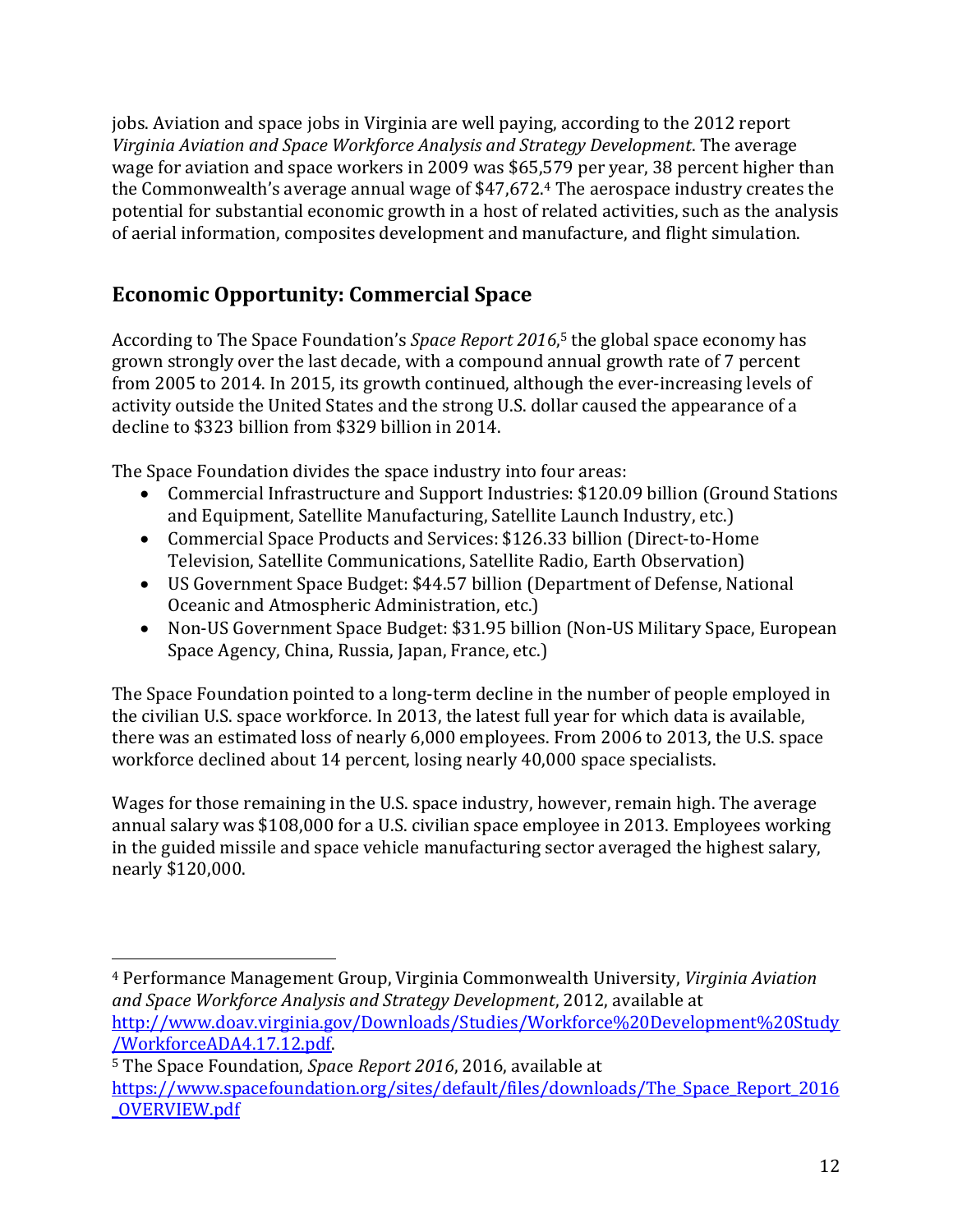The Space Foundation's report highlighted ongoing growth in commercial space activities, which accounted for 76 percent of the total space economy. In 2014, global navigation satellite system receivers, such as the ones integrated with smartphone microchips, were the primary driver behind a nearly 18 percent increase in revenue for commercial space infrastructure and support industries. Direct-to-home television services, communications, Earth observation, and geo-location—and possibly space tourism—are other drivers of growth. Industries such as launch facilities, ground stations and equipment, and satellite manufacturing were stimulated by this demand.

Another indication of the ascendency of commercial space operations can be seen in the launch profile. High-value military satellite launches decreased in 2014, but the number of launches conducted increased significantly, rising to levels not seen in more than a decade. These nonmilitary launches—and now launches for NASA and other space agencies—are being conducted by private companies. SpaceX, Blue Origin, Virgin Galactic, Orbital ATK, and Bigelow Aerospace are the best known of approximately two dozen companies working on crew and cargo transport vehicles, space stations, launch vehicles, and landers, rovers, and probes. There is considerable discussion of the commercialization of low-Earth orbit after the retirement of the ISS and extensive operations in cislunar space, the region between the earth and the moon.

**Finding 1.1. Commercial space and related support services present an opportunity for high-quality jobs and substantial economic growth. Commercial space involves high-value products that require a well-educated, specialized workforce. It encompasses such activities as crew and cargo transportation services, space stations, launch services, spacecraft, ground systems, and information technology.**

# **Economic Opportunity: Unmanned Aerial Systems**

 $\overline{a}$ 

According to the Federal Aviation Administration, <sup>6</sup> the commercial aviation industry recorded its fifth consecutive year of profitability in 2015—and the reasons are not hard to find. Over the last decade, the air carriers fine-tuned their business models to minimize losses by lowering operating costs, eliminating unprofitable routes, grounding older, less fuel-efficient aircraft, and stressing ancillary revenues. During the same period, commercial aviation has also undergone dramatic consolidation. In 2005, there were 12 major carriers. In 2017, there are four. These characteristics—cost-cutting and consolidation—are those of a mature industry, one that is growing incrementally, whose structure is generally fixed, and whose market participants are well-entrenched and protected by high barriers to entry.

<sup>6</sup> Federal Aviation Administration, FAA Aerospace Forecast: Fiscal Years 2016-2036, 2016, available at

[https://www.faa.gov/data\\_research/aviation/aerospace\\_forecasts/media/FY2016-](https://www.faa.gov/data_research/aviation/aerospace_forecasts/media/FY2016-36_FAA_Aerospace_Forecast.pdf) [36\\_FAA\\_Aerospace\\_Forecast.pdf.](https://www.faa.gov/data_research/aviation/aerospace_forecasts/media/FY2016-36_FAA_Aerospace_Forecast.pdf)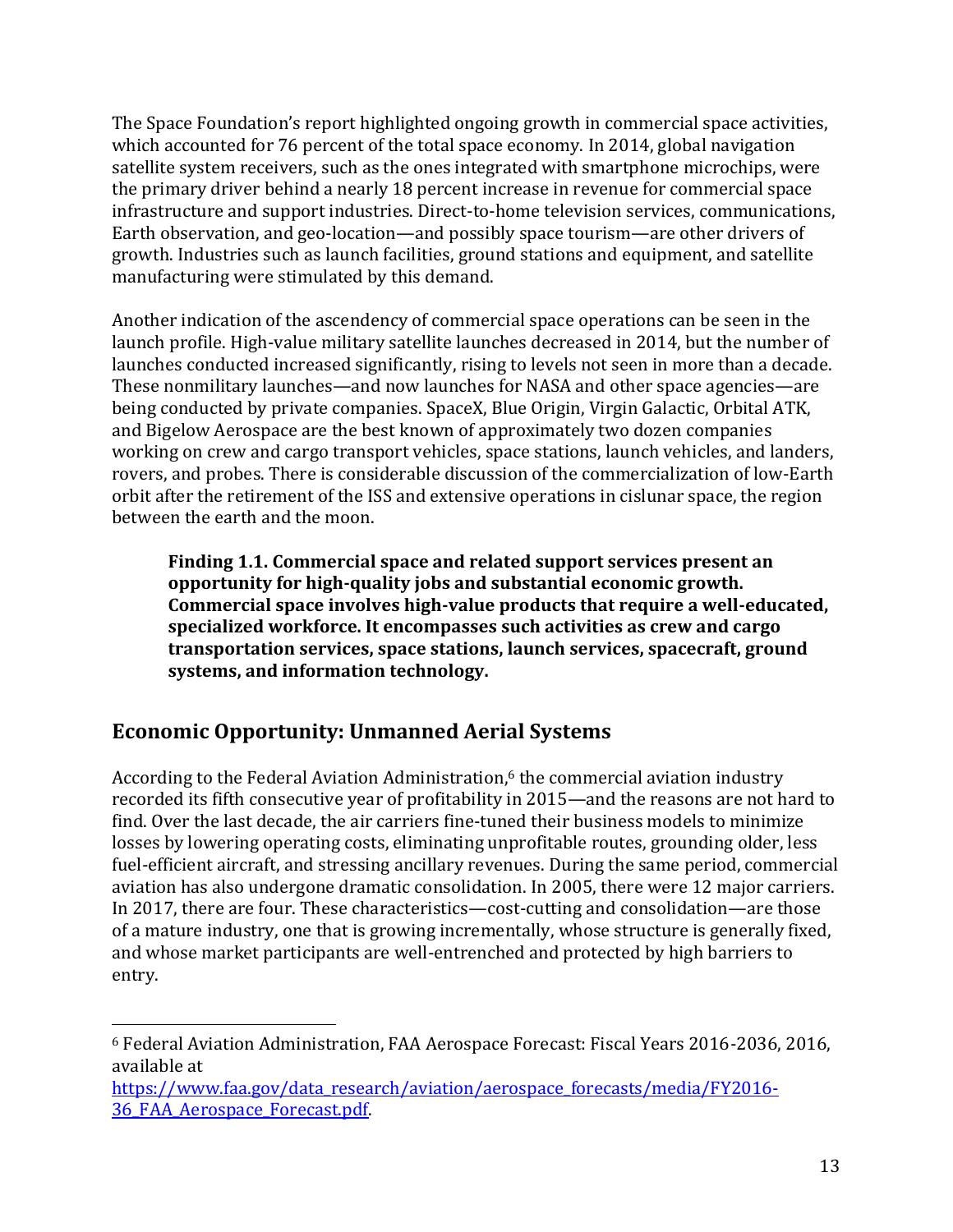One segment of the aviation industry, however, is poised for dramatic growth: civil and military unmanned aerial systems (UAS). In *The Economic Impact of Unmanned Aircraft Systems Integration in the United States*, <sup>7</sup> the Association for Unmanned Vehicle Systems International notes that the economic impact of the integration of UAS into the National Airspace System (NAS) will total more than \$13.6 billion in the first three years of integration and will grow sustainably for the foreseeable future, totaling more than \$82.1 billion in the following 10 years. Integration will create more than 34,000 manufacturing jobs and more than 70,000 new jobs in the first three years, and after 10 years, total job creation is estimated at 103,776. The manufacturing jobs created will be high paying and require technical baccalaureate degrees. Tax revenue to the states will total more than \$482 million in the first 11 years following integration. In August 2016, the FAA published Part 107, the first operational rules for routine commercial use of small unmanned aircraft systems, opening a pathway towards fully integrating UAS into the nation's airspace.

The Teal Group, an aerospace and defense market research firm that provides forecasting services for the FAA, notes that the market for civil UAS "promises to be one of the most dynamic growth sectors in the next decade," reaching \$65 billion by 2026. It notes that the fastest growth comes from commercial systems, which it expects to surpass consumer and hobbyist systems in 2022.<sup>8</sup>

In its forecasts, the FAA divides the small UAS sector into higher-end units with an average sales price of \$40,000 and lower-end units with a price of \$2,250. Most of these lower-end units will be produced overseas, mainly in China. There remains an opportunity for the United States to focus on the more complex higher-end vehicles. Working with the Teal Group, the FAA estimates that the higher-end sector will grow rapidly from 1,300 units in 2016 to 52,000 units in 2020. Demand for these units will come from companies like Google and Amazon as well as from users in sectors like infrastructure monitoring and inspection. There is also potential in providing systems and services for low-end UAS.

Unlike the commercial UAS industry, the military UAS industry is highly concentrated and relatively mature. General Atomics, Northrop Grumman (headquartered in Virginia), Textron, and Boeing account for 66 percent of the industry. Nonetheless, it is an industry characterized by rapid technological change and new UAS range from UAS swarms to massive aircraft like the MQ-4C Triton, which Northrop Grumman is introducing for the Navy. Despite the war drawdown and sequestration, the military spent almost \$14 billion between 2010 and 2015 on UAS development. This represented a 6 percent CAGR, a

 $\overline{a}$ 

<sup>7</sup> Association for Unmanned Vehicle Systems International, *The Economic Impact of Unmanned Aircraft Systems Integration in the United States,* 2013, available at [https://higherlogicdownload.s3.amazonaws.com/AUVSI/958c920a-7f9b-4ad2-9807](https://higherlogicdownload.s3.amazonaws.com/AUVSI/958c920a-7f9b-4ad2-9807-f9a4e95d1ef1/UploadedImages/New_Economic%20Report%202013%20Full.pdf) [f9a4e95d1ef1/UploadedImages/New\\_Economic%20Report%202013%20Full.pdf](https://higherlogicdownload.s3.amazonaws.com/AUVSI/958c920a-7f9b-4ad2-9807-f9a4e95d1ef1/UploadedImages/New_Economic%20Report%202013%20Full.pdf) <sup>8</sup> Teal Group, "Executive Overview," *World Civil Unmanned Aerial Systems: Market Profile and Forecast*, 2016, available at

[http://tealgroup.com/index.php?option=com\\_rokecwid&view=ecwid&Itemid=100020&ec](http://tealgroup.com/index.php?option=com_rokecwid&view=ecwid&Itemid=100020&ecwid:mode=product&ecwid:product=0&ecwid_product_id=68070034#!/2016-World-Civil-Unmanned-Aerial-Systems-Market-Profile-&-Forecast-CD-ROM/p/68070034) [wid:mode=product&ecwid:product=0&ecwid\\_product\\_id=68070034#!/2016-World-Civil-](http://tealgroup.com/index.php?option=com_rokecwid&view=ecwid&Itemid=100020&ecwid:mode=product&ecwid:product=0&ecwid_product_id=68070034#!/2016-World-Civil-Unmanned-Aerial-Systems-Market-Profile-&-Forecast-CD-ROM/p/68070034)[Unmanned-Aerial-Systems-Market-Profile-&-Forecast-CD-ROM/p/68070034.](http://tealgroup.com/index.php?option=com_rokecwid&view=ecwid&Itemid=100020&ecwid:mode=product&ecwid:product=0&ecwid_product_id=68070034#!/2016-World-Civil-Unmanned-Aerial-Systems-Market-Profile-&-Forecast-CD-ROM/p/68070034)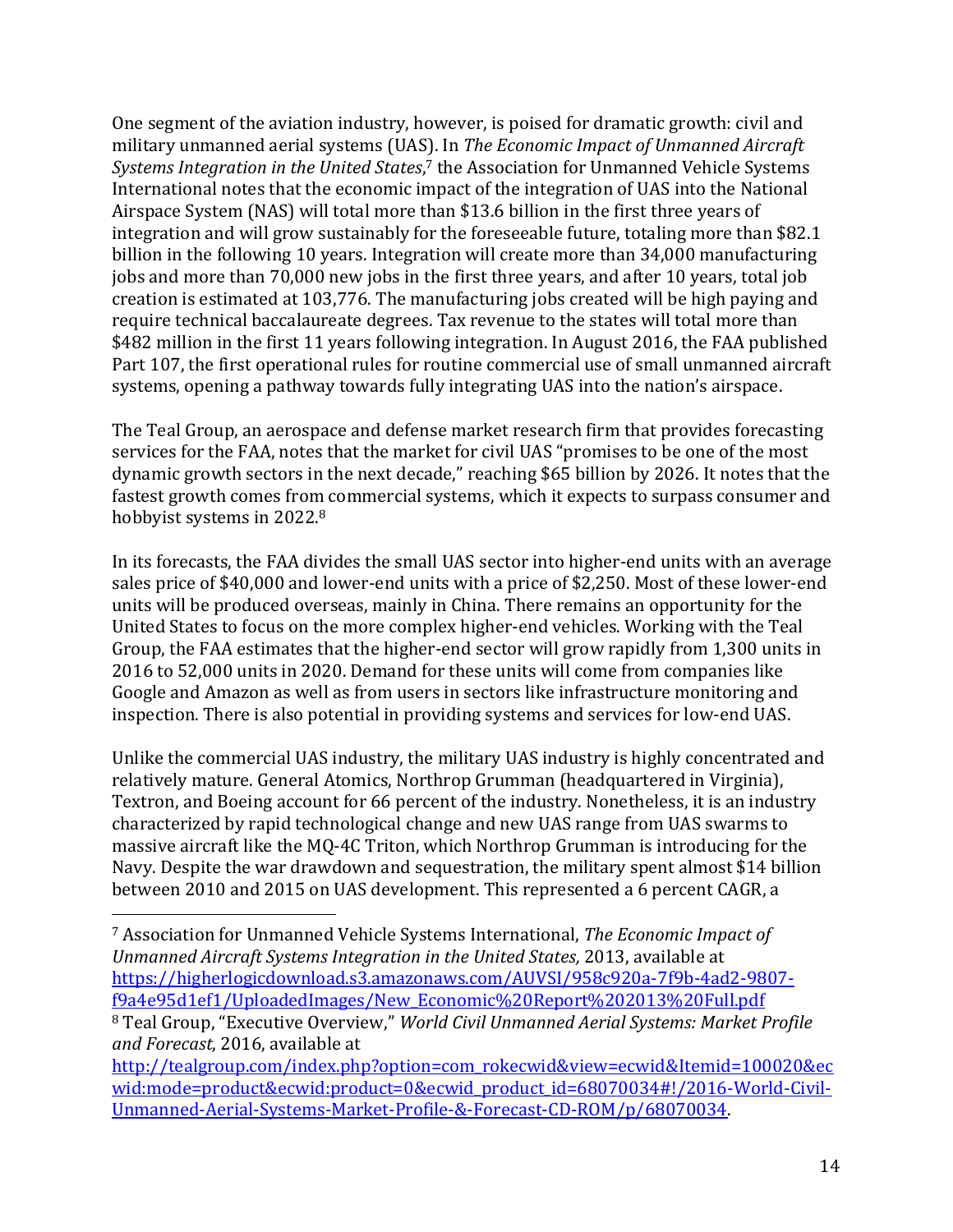growth rate that Govini, the defense analyst, believes will continue. This creates ample opportunity for support and supply chain services.

**Finding 1.2. The UAS manufacturing market and the market for services built upon them is at a point of explosive growth. States that emerge as centers for commercial UAS development and application will reap the benefits of highpaying jobs, additional tax revenue, and economic growth far into the future. At the same time, the military market for drones and their services is evolving rapidly, creating significant opportunities for support and supply chain services.**

Virginia is not the only state that has recognized these two aerospace areas. States like Alabama, Colorado, Florida, and Texas have focused on commercial space, and there are centers for UAS development in states like California, Florida, New York, North Dakota, Ohio, and Texas. For Virginia to capture the benefits of this growth, it must act quickly.

**Finding 1.3. A number of other states are already investing heavily in commercial space and UAS across the country. Virginia must act quickly before the window of opportunity closes.**

*Recommendation 1.1. Virginia must act immediately to establish the two most promising growth areas in aerospace—commercial space and unmanned aerial systems (UAS) and their applications—as a primary focus of economic development. This is essential to positioning Virginia as an aerospace state, one that is high on the list of locations for aerospace companies.*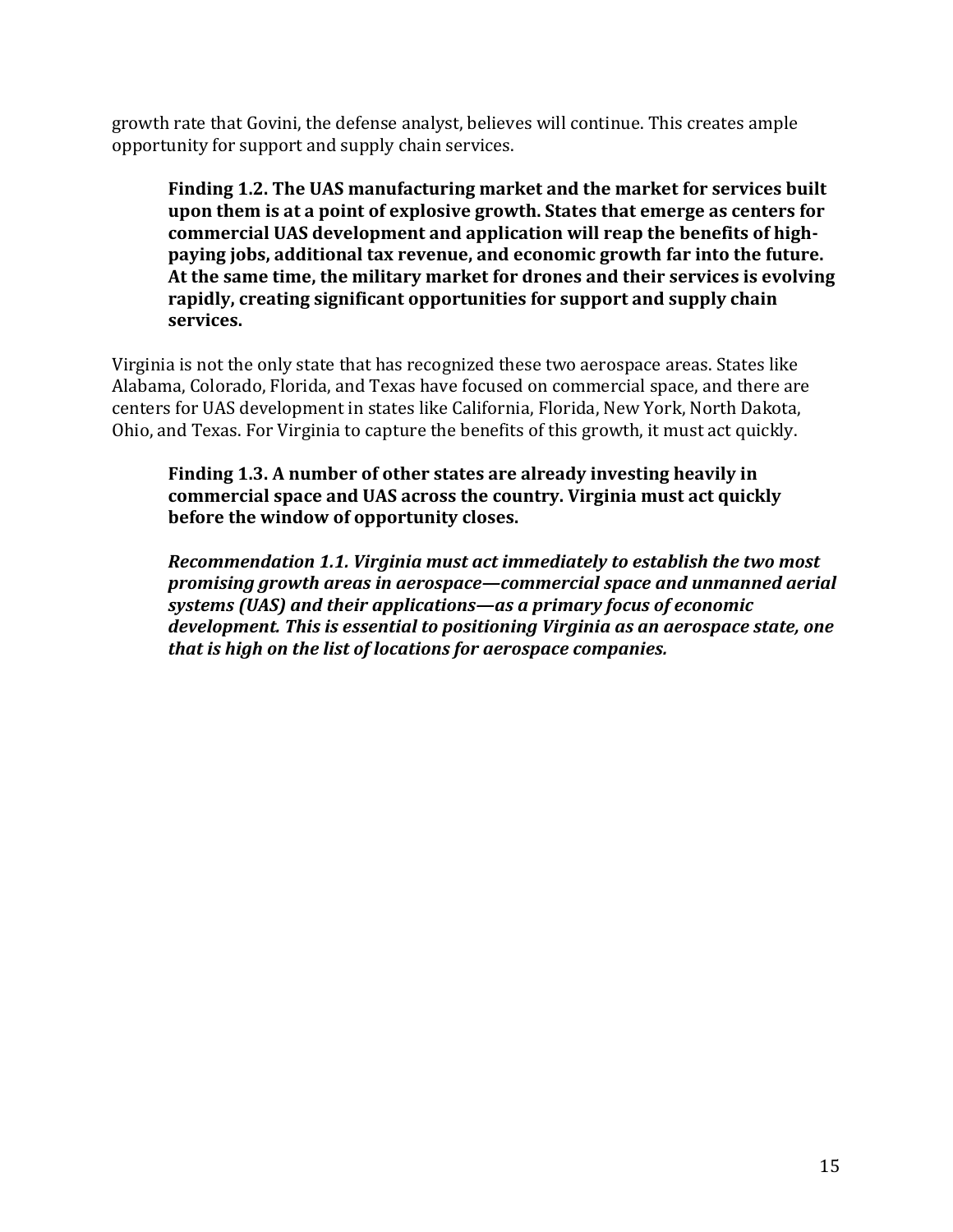# **Section 2. Virginia Aerospace Infrastructure and Economic Development**

# **a) Virginia Aerospace Assets**

Virginia's aerospace infrastructure includes a number of assets that differentiate it from other states. This includes one of four spaceports with FAA approval to launch into space, one of just six FAA UAS test sites, the NASA Wallops Flight Facility and the NASA Langley Research Center, the presence of every major aerospace company in the nation, proximity to the nation's capital, and top-rated universities. These assets could provide the foundation for Virginia leadership in commercial space and UAS.

#### **Commercial Space Assets**

Over the last decade, there has been a dramatic increase in commercial space activity, fueled in large part by the opportunities private industry sees in space-based services, whether it is Internet access or data generation. The initiatives founded by billionaire entrepreneurs—SpaceX (Elon Musk), Blue Origin (Jeff Bezos), and Virgin Galactic (Richard Branson)—are only the most visible manifestations of broad-based response to this demand.

An area of particular importance is providing NASA with commercial launch services to the International Space Station. There are several companies competing to serve this market, including such stalwarts as the United Launch Alliance (a joint venture between Lockheed Martin and The Boeing Company), SpaceX, Sierra Nevada Corporation, and Orbital ATK. In the future, cislunar space can be a major market.

The current lineup of companies serving the commercial space market creates the false impression that the opportunities in space have all been taken. Nothing could be further from the truth. As the industry matures, it is likely to grow as companies focus on niche markets while others consolidate in an effort to offer a broad range of services, orbits and transport specialties. A critical bottleneck is availability of suitable launchpads. With its Spaceport on Wallops Island, Virginia has a foundation that could position it to capture these opportunities.

#### Virginia Commercial Space Flight Authority/Mid-Atlantic Regional Spaceport

There are several elements that provide Virginia with a competitive advantage in commercial space. The first is the Virginia Commercial Space Flight Authority (VCSFA, also known as Virginia Space). In 1995, the Virginia General Assembly created VCSFA to promote the development of the commercial space flight industry, economic development, and aerospace research as well as science, technology, engineering, and math (STEM)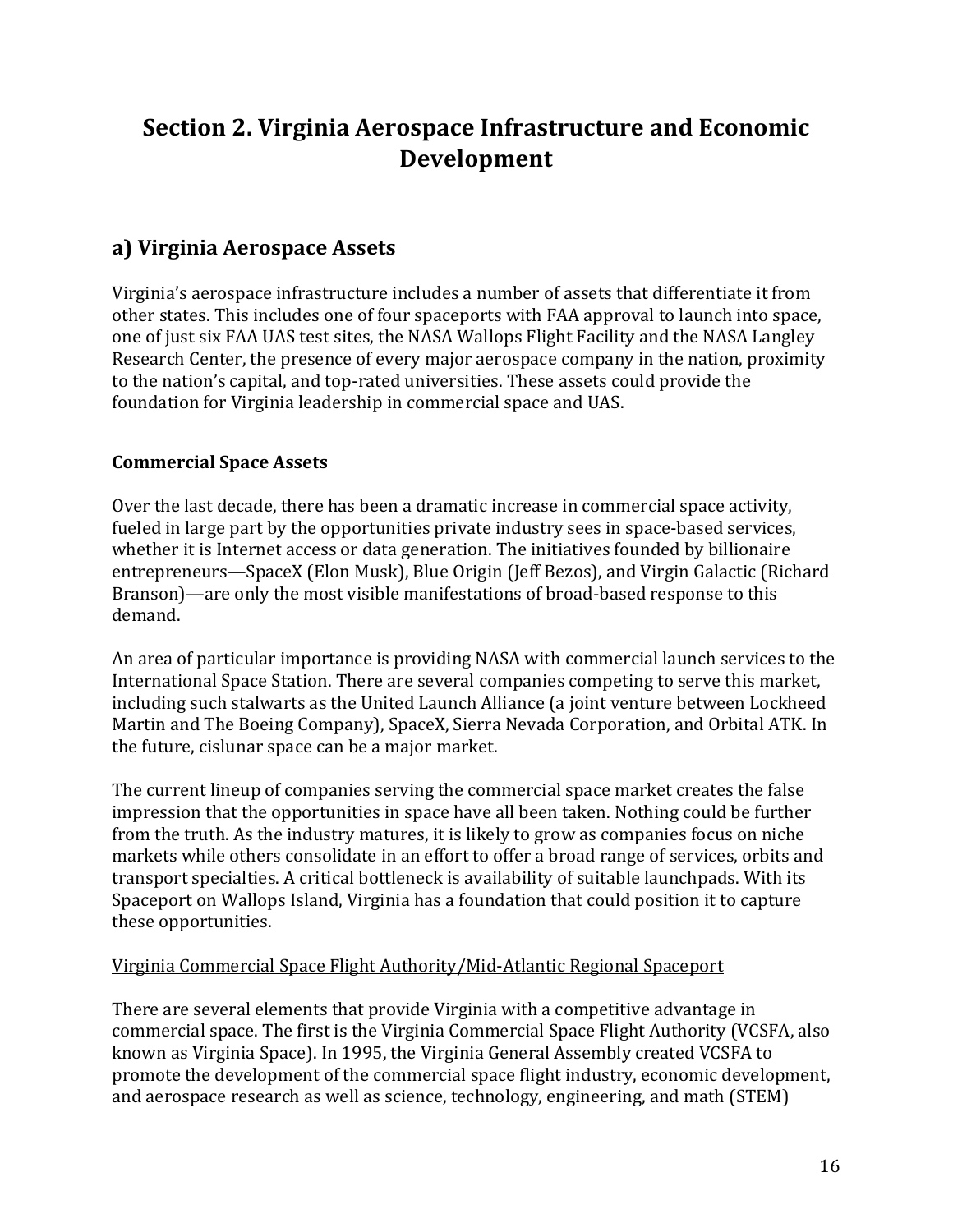education throughout the Commonwealth. The VCSFA has a full suite of legal abilities, including the ability to hire staff; buy, sell or lease real estate; plan and execute projects; borrow money; sell bonds; sue and be sued; and other matters necessary or convenient to carry out its mission. Funding for VCSFA comes from the Transportation Trust fund, providing \$15.8 million in funding each year for operations, personnel, site maintenance, and infrastructure. After covering these expenses, little is available for economic development. The funding is committed at five-year intervals.

VCSFA administers all commercial spaceflight operations within the Commonwealth, including launch activities at the Mid-Atlantic Regional Spaceport (MARS), which is operated jointly by Virginia and Maryland. Located at the southern tip of the NASA Wallops Flight Facility on the Eastern Shore, MARS is one of only four spaceports currently licensed by the FAA to launch into orbit and only one of two on the East Coast.

Virginia Space began its lease from NASA at Wallops Island in 1997 and has continually expanded and improved MARS. MARS now has two launch facilities (one medium-lift and the other small-lift). It also has access to support infrastructure through agreements with NASA. These include vehicle and payload processing integration facilities, support instrumentation, and emergency facilities. MARS also provides internships to students at regional universities and the Eastern Shore Community College to encourage the development of the local workforce.

MARS' unique location and capabilities offer advantages that position Virginia as a strategic player in commercial spaceflight. The launch trajectory from MARS is primarily over ocean and avoids populated areas. This lowers the cost of insurance. Virginia is also one of three states to possess a medium-lift and small-lift launchpad that services low-Earth orbit (LEO) launches (the others are California and Florida). MARS is also within driving distance of several major cities and Washington, DC.

These advantages were attractive to Virginia-based Orbital Sciences (now Orbital ATK), which began commercial resupply service (CRS) missions from MARS to the International Space Station (ISS) in 2014. This project was halted after a launch failure during its third mission in October 2014. In January 2016, NASA awarded a new multiyear CRS contract to Orbital ATK from spaceports including MARS. In 2016, the company conducted tests of its Antares rocket at the MARS Pad 0A, which led to a resumption of CRS missions in October.

Virginia's relationship with Orbital ATK has also given MARS a cubesat capability. Orbital ATK has agreed to carry cubesats on its launches at no cost to the Commonwealth.

The \$15.8 million that Virginia Space receives from the Transportation Trust fund is not sufficient in itself to sustain MARS. As a result, MARS charges users launch fees and other charges to make up the difference (an issue in Virginia's efforts to attract Blue Origin). Even with these fees, MARS cannot make necessary improvements that increase its attractiveness to business. However, over the years, Virginia has made a \$95 million capital investment in MARS facilities. In addition to the MARS UAS runway, this investment has been allocated to Pad 0A and Pad 0B, the rebuilding of Pad 0A, removal of overhead power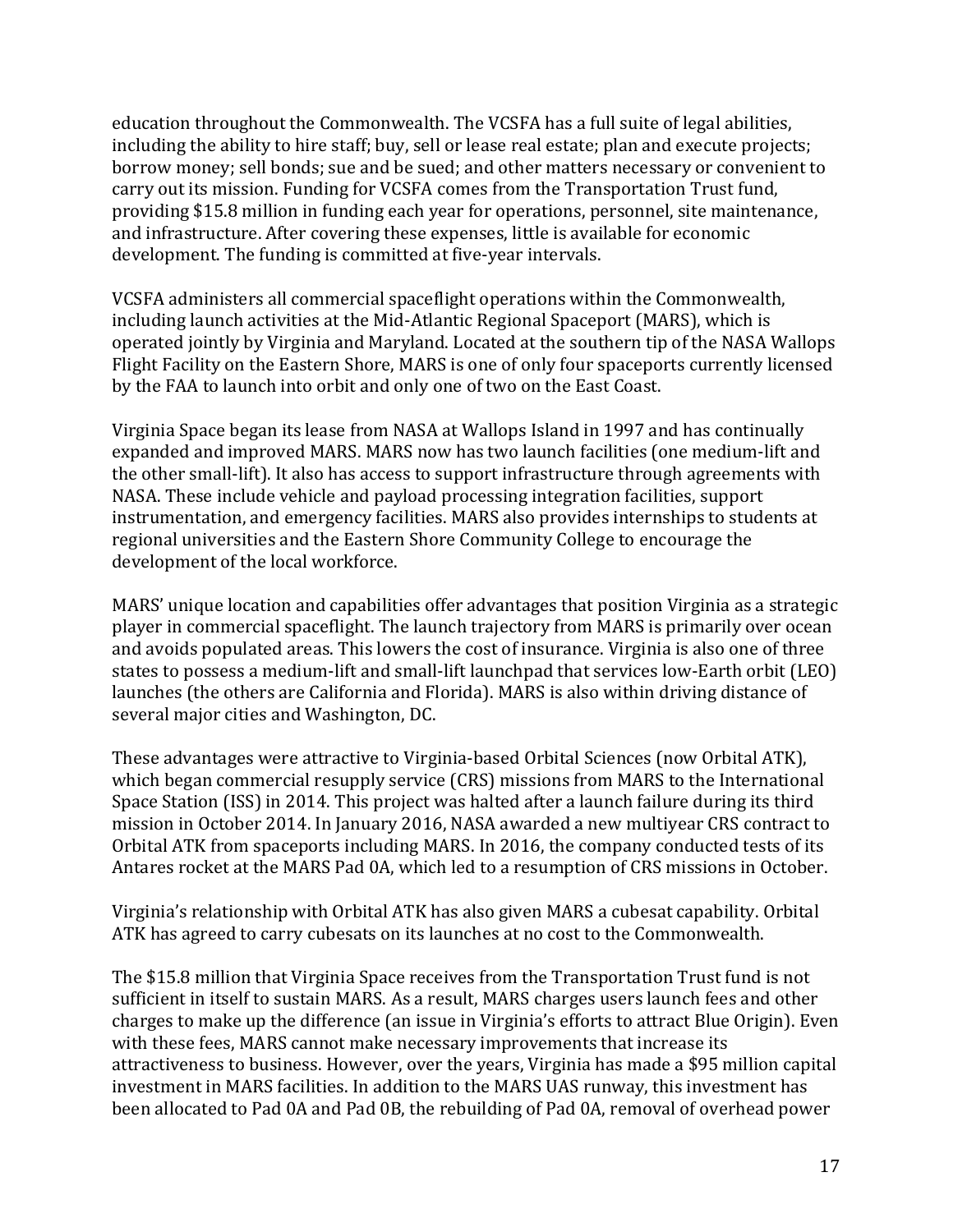lines, and Wallops Research Park development. The MARS facility currently lacks a dedicated payload processing facility capable of handling advanced classified and scientific missions, a permanent hangar at the runway, and deepwater dock access.<sup>9</sup>

Virginia Space has also invested in UAS. It recently completed an unmanned aerial systems runway at the northern end of NASA's Wallops Flight Facility to test UAS vehicles. This strip was financed with \$5.8 million from the Commonwealth's General Fund.

#### NASA Wallops Flight Facility/NASA Langley Research Center

The National Aeronautics and Space Administration (NASA) has an extensive and longterm presence in Virginia. NASA Wallops Flight Facility, established in 1945, is one of NASA's primary suborbital research program management and implementation facilities. It supports missions for suborbital and orbital rocket vehicles by providing range safety, surveillance, vehicle tracking and communications, command systems, meteorological services, optical systems, a range control center, payload processing, and launch vehicle integration facilities. In addition, the range's mobile assets can be deployed to support rocket launches at Wallops and other worldwide locations.

Wallops is NASA's only rocket launch range. It supports a variety of projects that include launching first-time vehicles as well as those with a proven track record. During its 70-year history, Wallops has launched more than 16,000 rockets carrying aircraft models, space and earth science experiments, technology development payloads, and satellites.

Virginia is also home to the NASA Langley Research Center, established in 1917 by NASA's precursor, the National Advisory Committee for Aeronautics. NASA Langley is a leader in innovative technologies and research in aeronautics, atmospheric sciences, and exploration. For instance, NASA Langley has been instrumental in the development of the Orion crew capsule, helping to create the heat shield, the parachute system, and the launch abort system. Its research activities cover a wide variety of fields related to aerospace. In 2016, for instance, Langley received the NASA Government Invention of the Year Award for a promising new approach for producing boron nitride nanotubes that produces a material that is lightweight, stable, heat resistant, and strong. It conducted this research in conjunction with the National Institute of Aerospace (see below).

In addition, NASA Langley has been a pioneer in making big data acquired from NASA satellites accessible to small businesses. In the late 1990s, it first offered solar-energy data from satellites in a user-friendly form called Surface Solar Energy (SSE), which can be used to evaluate solar and wind energy projects as well as building design. NASA Langley also licenses the technology it develops to business. This year, it entered into a partially exclusive license agreement with United Equipment Corporation of Richmond, Virginia, for two technologies with applications in vibration control in aerospace structures. The

 $\overline{a}$ 

<sup>9</sup> Secretary of Transportation Aubrey Layne, *Presentation to VASEM Aerospace Committee*, October 11, 2016.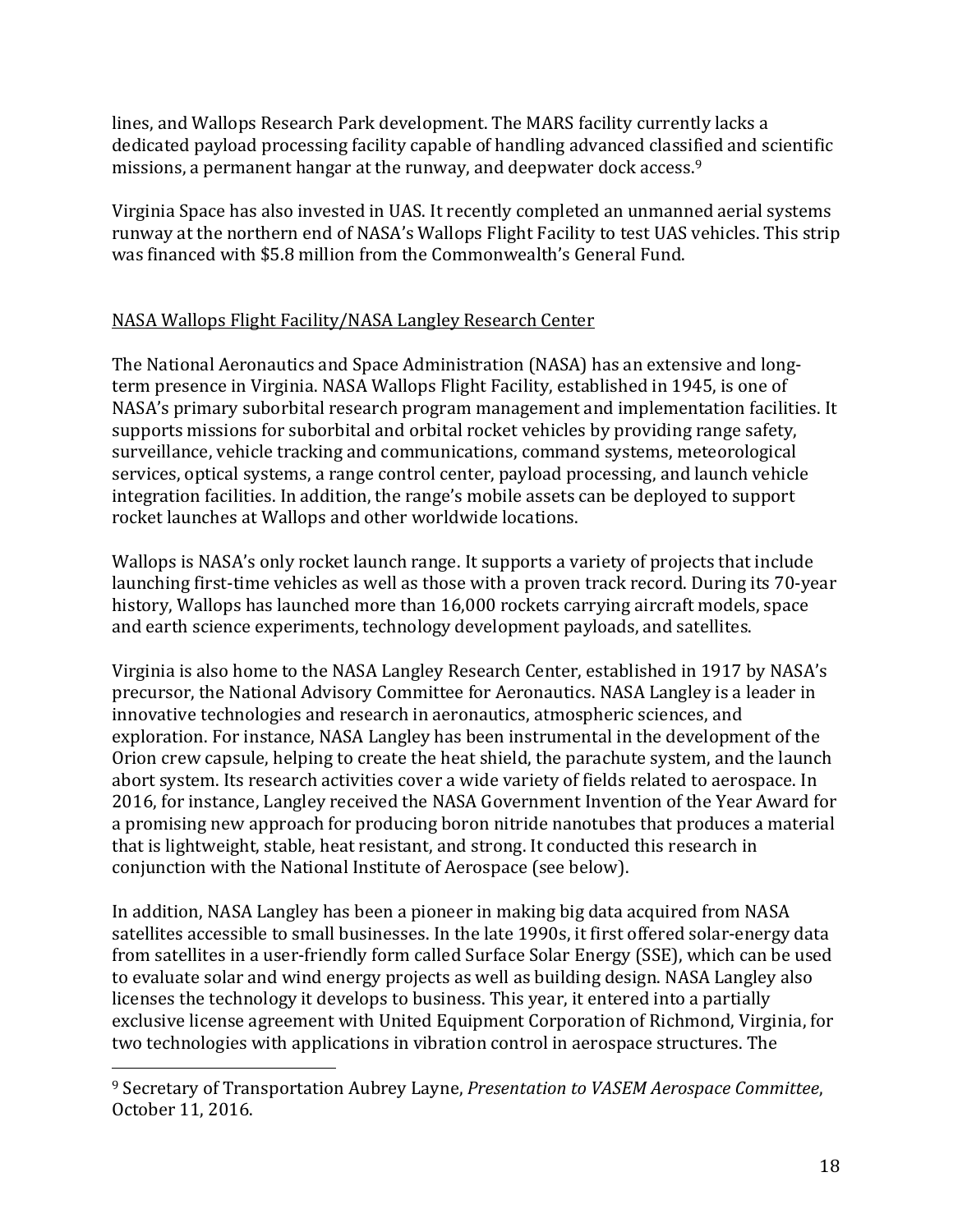company plans to integrate the NASA technologies into their build-to-order aircraft windows. NASA Langley is also an active participant in the Small Business Technology Transfer program. Among other programs funded this year, it will work with a Virginiabased team consisting of Prime Photonics LC and Virginia Tech to develop technology in advanced structural health monitoring. The technology will provide ground-based tests and flight evaluations of aircraft structures.

The economic impacts of NASA Langley and Wallops in Virginia are substantial. In 2015, they supported over 10,700 jobs in Virginia, with a total economic impact of \$1.3 billion annually. Additionally, Virginia received approximately \$100 million in direct state funds as a result of the concentration of these civil space entities.<sup>10</sup>

#### Department of Defense/National Reconnaissance Organization

Virginia is also the focal point for extensive defense-related space activities, conducted under the supervision of the Department of Defense (DoD) for military space and the National Reconnaissance Office (NRO) for intelligence-related operations. These initiatives are carried out with the assistance of hundreds of corporations located primarily in Northern Virginia. The DoD space program includes the development, launch, and maintenance of different launch and satellite vehicles. Although difficult to quantify, the budget for the DoD space program is significantly larger than NASA's budget.

Although California benefits most from DoD space-related funding, Virginia is the primary state for intelligence-related space activity—and much of this originates from the NRO, whose budget is roughly equivalent to NASA's budget. All national intelligence space programs are managed from NRO offices in Virginia. The NRO's key customers and mission partners include policy makers, the Armed Services, the Intelligence Community, the Departments of State, Justice, and Treasury, and civil agencies.

All of them depend on the unique capabilities NRO systems provide:

- Monitoring the proliferation of weapons of mass destruction
- Tracking international terrorists, drug traffickers, and criminal organizations
- Developing highly accurate military targeting data and bomb damage assessments
- Supporting international peacekeeping and humanitarian relief operations
- Assessing the impact of natural disasters, such as earthquakes, tsunamis, floods, and fires

#### Virginia: Aerospace Advisory Council

The Aerospace Advisory Council is part of Virginia's Department of Aviation. Its purpose, powers, and duties are to advise the governor on policy and funding priorities to promote

 $\overline{\phantom{a}}$ <sup>10</sup> National Aeronautics and Space Administration, Langley Research Center, *Earth, Mars, and Beyond*, 2015, available at

[https://www.nasa.gov/sites/default/files/atoms/files/larcreport\\_2015c.pdf](https://www.nasa.gov/sites/default/files/atoms/files/larcreport_2015c.pdf)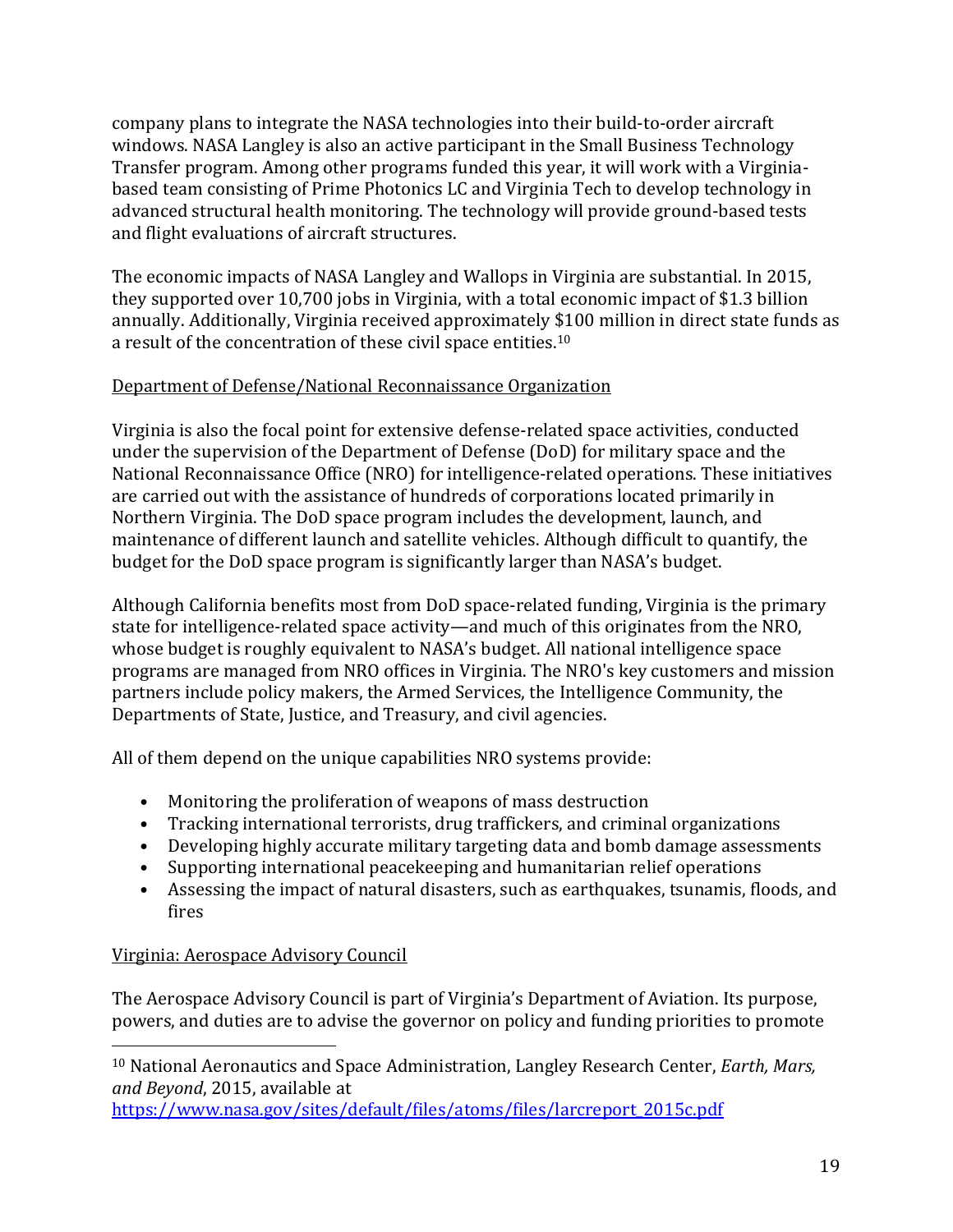the aerospace and space exploration industry in the Commonwealth. It also advises the Joint Commission on Technology and Science as well as the Secretaries of Commerce and Trade, Technology, and Education on policy and funding priorities with respect to aerospace economic development, workforce training, educational programs, and educational curriculum. In addition, it suggests strategies to attract and promote the development of existing aerospace companies, new aerospace companies, federal aerospace agencies, aerospace research, venture and human capital, and applied research and technology that contribute to the growth and development of the aerospace sector in the Commonwealth.<sup>11</sup>

The council is composed of nineteen members, including four legislators as well as representatives of state universities, aerospace companies, the Department of Aviation, the National Institute of Aerospace, the Virginia Tourism Authority, and the Virginia Space Grant Consortium. Representatives from NASA Wallops Flight Facility and NASA's Langley Research Center serve as nonvoting, ex officio members.

#### Business Sector

Virginia is home to approximately 270 businesses that are active in a variety of commercial, civil, and military space ventures.<sup>12</sup> The largest employers are Raytheon Company, Orbital ATK, Northrup Grumman, Lockheed Martin, and Rolls-Royce. Recently, Alcoa Howmet, AAI, Boeing, Goodyear Tire & Rubber, and Orbital ATK have made major new announcements.<sup>13</sup>

With cooperation from NASA and funding from state and local sources, Accomack County has opened the Wallops Research Park adjacent to the flight facility. Businesses meeting the criteria to locate in the park have assured access to the airfield and the controlled and experimental airspace surrounding it.<sup>14</sup>

#### University Research and Development

Besides NASA Wallops and NASA Langley, the majority of Virginia's space research is conducted by universities and public institutions. A number of universities—including the University of Virginia, Virginia Tech, and Old Dominion University—have aerospace engineering programs and laboratories devoted to aerospace research. These include the Aerospace Research Laboratory at the University of Virginia and the Virginia Modeling, Analysis, and Simulation Center at Old Dominion University. With funding from the

 $\overline{\phantom{a}}$ 

<sup>11</sup> (Code Reference: § 2.2-2698)

<sup>12</sup> Performance Management Group, Virginia Commonwealth University, *Virginia's Aerospace Industry: An Economic Impact Analysi*s, 2011, available at [http://www.doav.virginia.gov/Downloads/Studies/Workforce/Aerospace%20Impact%20](http://www.doav.virginia.gov/Downloads/Studies/Workforce/Aerospace%20Impact%202010%20ADA.pdf) [2010%20ADA.pdf.](http://www.doav.virginia.gov/Downloads/Studies/Workforce/Aerospace%20Impact%202010%20ADA.pdf)

<sup>13</sup> Aerospace Industry Overview, Virginia Economic Development Partnership, available at http://www.yesvirginia.org/KeyIndustries/Aerospace

<sup>14</sup> Steven B. Miner, Presentation to the VASEM Aerospace Committee, August 22, 2016.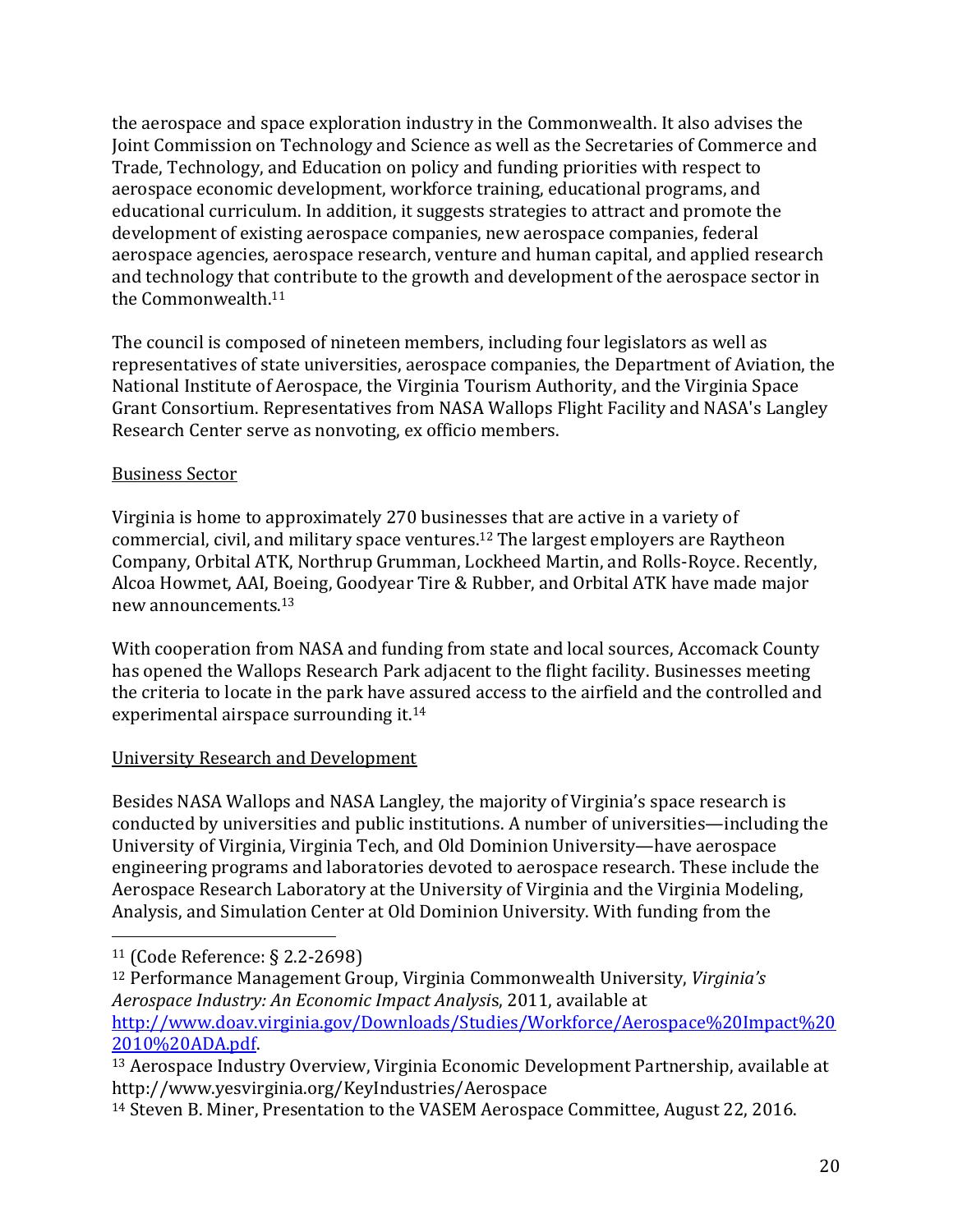National Science Foundation, all three institutions are building cubesats for launch at Wallops Island.

Virginia's universities are also active in university consortia and public/private partnerships that support aerospace research. These include the National Institute of Aerospace (NIA), the Virginia Space Grant Consortium (VSGC), and the Commonwealth Center for Advanced Manufacturing (CCAM).

The NIA, for instance, is a not-for-profit Virginia corporation established a decade ago in Hampton, Virginia, as a strategic partner for NASA Langley. Five of NIA's member institutions are Virginia universities (Virginia Tech, the University of Virginia, Old Dominion University, Hampton University, and William & Mary). NIA has grown to be a \$30 million per year research, graduate education, and outreach institute with 100 employees. Research is underway at NIA in such fields as analytical and computational methods, advanced sensing, and optics. It is currently located in the newly established Hampton Research and Science Park less than a mile from NASA Langley. Approximately 65 percent of its funding comes from NASA; 35 percent comes from other groups including the FAA, the Air Force Office of Strategic Research, and Airbus.<sup>15</sup>

One of NIA's missions is to develop and commercialize aerospace technologies. It does this by developing joint intellectual property with NASA Langley, such as the boron nitride nanotubes cited above in the section on NASA Langley. It also hosts the Peninsula Technology Incubator (PTI), established in 2012 with a grant from the City of Hampton. PTI is located in NIA's new 58,000-square-foot Research and Innovation Laboratories, which was partially funded by a grant from the Commonwealth to Virginia Tech in 2008. To date, PTI has provided incubation services to 15 technology companies and has been responsible for more than a score of high-tech jobs. Two of these companies have recently won contracts exceeding \$1 million.<sup>16</sup>

The Virginia Space Grant Consortium (VSGC) is a coalition of five Virginia colleges and universities, two NASA centers, state educational agencies including the State Council of Higher Education for Virginia and the Virginia Community College System, Virginia's Center for Innovative Technology, and other institutions representing diverse aerospace and high technology education, workforce development, and research interests. It has collaborated with over 400 partners to undertake a wide range of higher education and college preparatory programs and initiatives to seed research in areas of interest to NASA.

The Commonwealth Center for Advanced Manufacturing (CCAM) is a public–private collaborative research center that undertakes research critical to the surface technology and advanced manufacturing industries. By pooling resources to pursue university

l

<sup>15</sup> Douglas Stanley, National Institute of Aerospace, Presentation to VASEM Aerospace Committee, October 10, 2016.

<sup>16</sup> Daniel Morris, Peninsula Technology Incubator, Presentation to VASEM Aerospace Committee, October 10, 2016.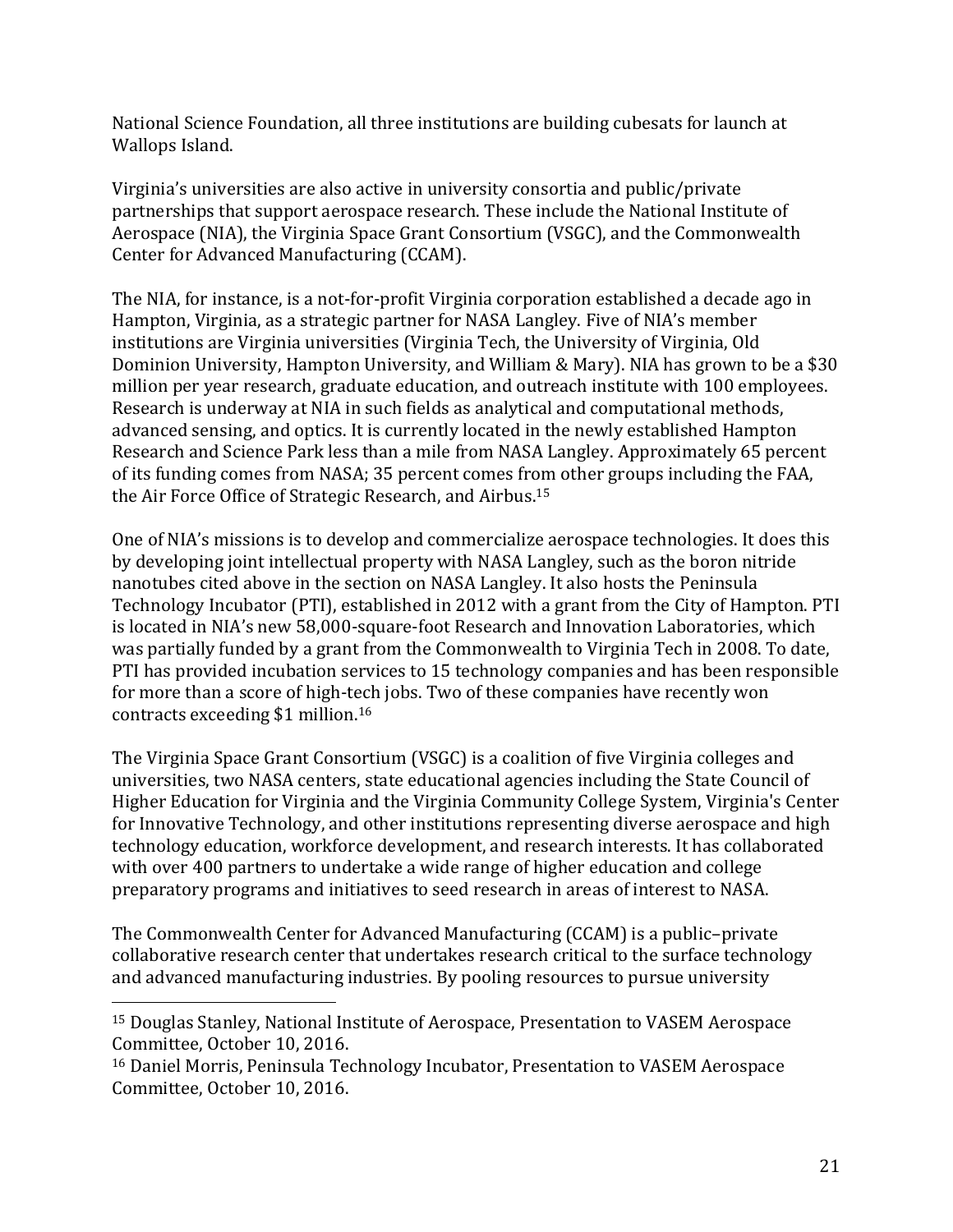research authorized by member companies, CCAM increases the value of its members' research-and-development dollar. R&D risks and costs are shared by members and research results are shared, allowing members to capitalize on new, breakthrough developments that emerge from CCAM research. CCAM was part of the package that enabled the Commonwealth to successfully attract Rolls-Royce to build a manufacturing facility in the state. CCAM's 62,000-square-foot-facility, completed in late 2012, is adjacent to Rolls-Royce's Crosspointe aerospace manufacturing campus,and features computational and engineering research labs, high bay production space for commercial scale equipment, and tools required for research in surface engineering and manufacturing systems.

#### Coordination of Assets

Virginia has a considerable number of commercial space assets, but coordination among them occurs at best on a local level or on an *ad hoc* basis. A great deal of productive coordination, for instance, is driven by NASA, but it is not NASA's mandate to promote commercial space in Virginia. Nor has there been any systematic attempt to go beyond inventorying Virginia's commercial space assets and to evaluate how these assets can be supplemented and expanded to form a commercial space ecosystem. There is no Commonwealth-wide master plan for strengthening commercial space assets.

**Finding 2.1. Virginia possesses a number of distinct advantages to support the development of commercial space initiatives. These include the Virginia Commercial Space Flight Authority and the Mid-Atlantic Regional Spaceport, two major NASA facilities, Department of Defense (DoD) and intelligence agencies with active space programs, major commercial space corporations, and leading universities and public/private consortia engaged in spacerelated R&D and education. However, these advantages are not coordinated in a way to maximize their potential.**

#### **Unmanned Aerial Systems Assets**

Unmanned vehicles and systems are in the early stages of their development. The FAA, NASA, and the academic community are working in tandem with private industry to overcome hurdles to widespread deployment. For instance, the FAA's UAS Focus Area Pathfinders initiative is exploring how UAS might be safely used in populated areas and addressing some of the command-and-control challenges of using UAS beyond visual line of sight (BVLOS) in rural areas.

As these challenges are solved and regulations more easily enable BVLOS operations as well as the control of multiple unmanned aerial vehicles by a single pilot, demand for UAS will soar. Attention will turn to improvements in platforms and to meeting demand for supporting services such as software applications, sensors, advanced manufacturing, data services, and cybersecurity.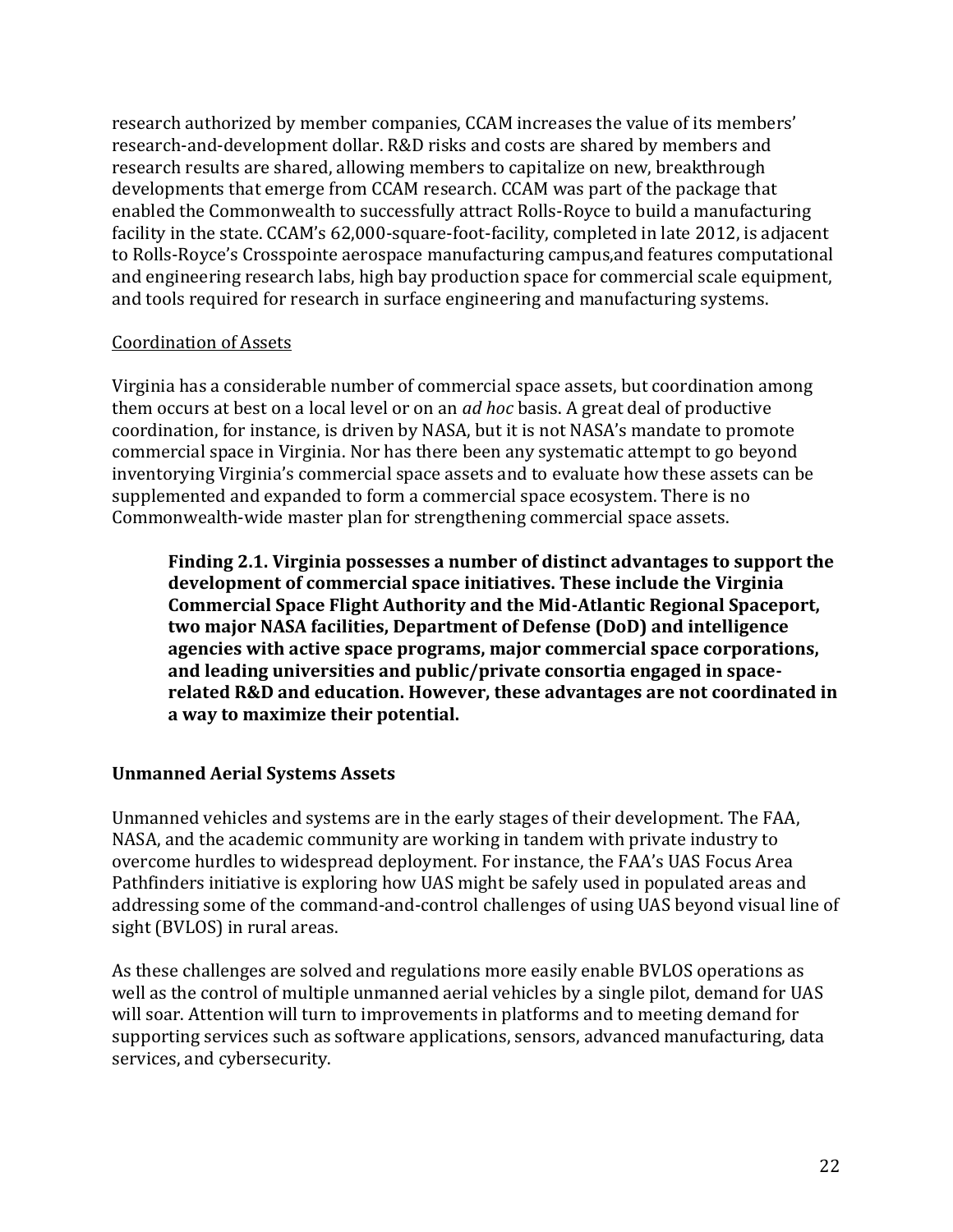Currently, Virginia has assembled a number of assets that it could use to position itself, during this critical phase leading up to UAS industry maturity, as a center for UAS development and application. In 2015, the Commonwealth established the Virginia Unmanned Systems (UMS) Commission to identify the state of the UMS industry in Virginia, pinpoint challenges and needs of the industry that may be met with Virginia assets, provide recommendations that will encourage its development, and establish a value proposition that will position Virginia for emerging needs and applications. This section of this study draws, in part, on the interim report of the commission<sup>17</sup> and its related publication, *Unmanned Vehicle Systems in Virginia*. 18

#### The Mid-Atlantic Aviation Partnership

In 2013, the Federal Aviation Administration chose the Mid-Atlantic Aviation Partnership (MAAP), led by Virginia Tech with 70 partners from Virginia, Maryland, and New Jersey, to operate one of only six UAS test sites in the country.<sup>19</sup> MAAP conducted its first operational test flight at the Virginia Tech Transportation Institute in August 2014. Since that time, a number of private companies have conducted flights that move them toward certification and authorization for airframes and operations of UAS. These include Hazon, Textron, and UAV Pro. MAAP offers unique ground test facilities and laboratories that can be used to support the entire UAS product lifecycle, from R&D to customer training to operations. It also has a working relationship with other Virginia UAS centers at Wallops, Farmville, and Wise. Among other accomplishments, MAAP oversaw the first delivery of medical supplies by UAS (see Test Flights, below).

On the whole, however, MAAP has not proven to be as effective a source of economic development for Virginia as originally planned. At inception, Virginia, Maryland and New Jersey agreed to provide \$250,000 each year to MAAP for salaries. Virginia followed through but Maryland provided salary support for just one year, and New Jersey did not provide any funding at all. Thus, the responsibility for keeping MAAP afloat shifted to Virginia and to Virginia Tech specifically. For instance, additional money was required for insurance should a UAS crash, which Virginia Tech supplied.

As a stopgap, MAAP successful secured a federal FACT grant, which expired in 2013. In the meantime, the organization, which is housed in the Institute for Critical Technology and Applied Science at Virginia Tech, has positioned itself as a test site for research conducted by Virginia Tech faculty. Approximately 75 percent of its budget is sustained by research grants. This has been enough to keep the organization self-sufficient. MAAP is currently in the process of developing a new business model that it hopes will enable it to increase its

 $\overline{\phantom{a}}$ 

<sup>17</sup> Virginia Unmanned Systems Commission, *Interim Report of Recommendations*, 2016, available at [http://vus.virginia.gov/media/5262/ums-interimreport-01-12-2016-dah-](http://vus.virginia.gov/media/5262/ums-interimreport-01-12-2016-dah-2.pdf)[2.pdf.](http://vus.virginia.gov/media/5262/ums-interimreport-01-12-2016-dah-2.pdf)

<sup>18</sup> Virginia Unmanned Systems Commission, *Unmanned Vehicle Systems in Virginia*, 2016, available at [http://vus.virginia.gov/media/5279/2016-ums-report-web.pdf.](http://vus.virginia.gov/media/5279/2016-ums-report-web.pdf) 

<sup>19</sup> A seventh, New Mexico, was added subsequently.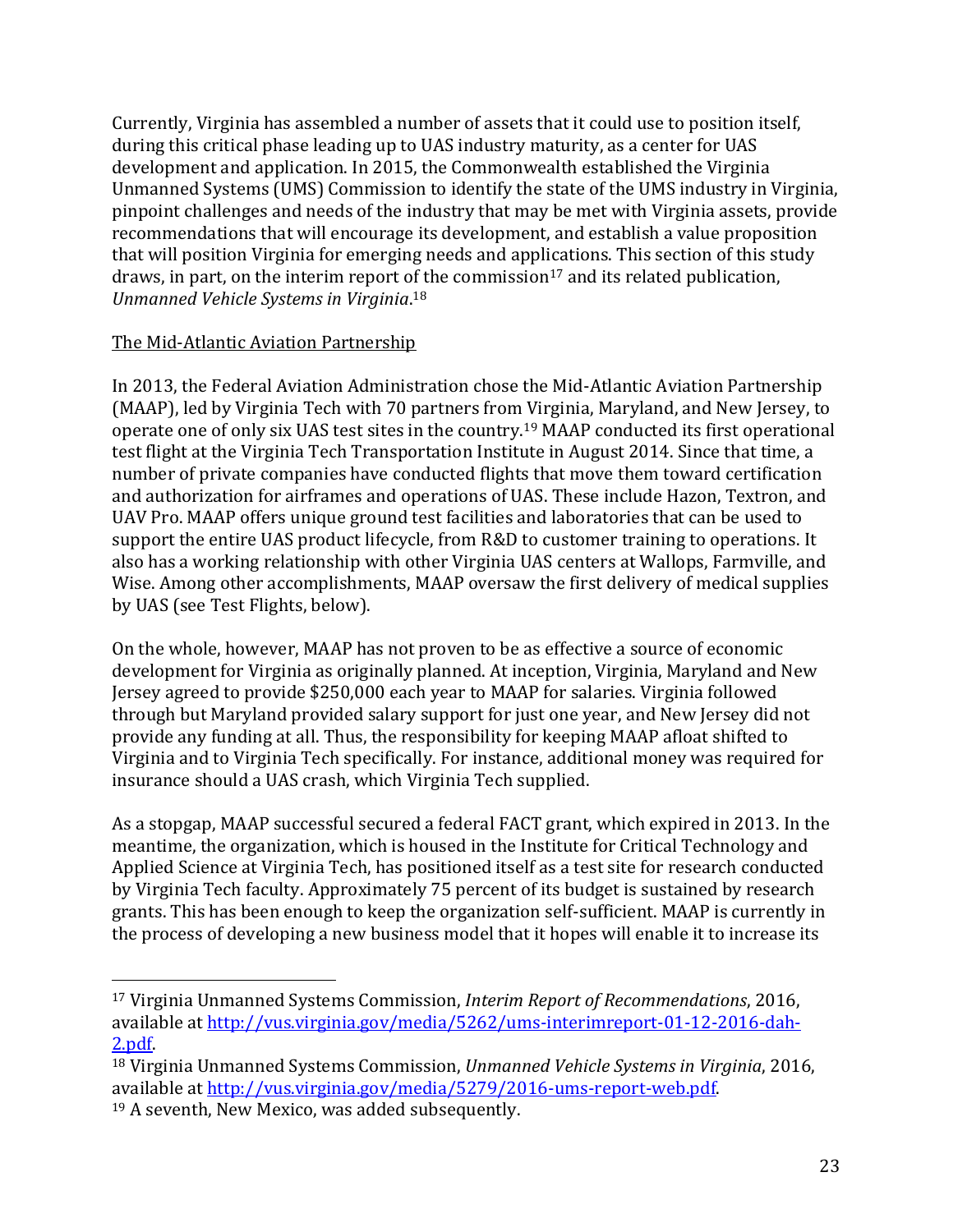revenue from private sources and, with a larger portfolio of private clients, to play a greater role in partnering with the FAA in developing UAS policy.<sup>20</sup>

#### MARS UAS Runway

 $\overline{\phantom{a}}$ 

With \$5.8 million from the General Fund, MARS has recently expanded its UAS test strip, originally created in 2003 for remotely piloted aircraft. Located at the northern end of Wallops Island, the test strip is now 3,000 feet long, making it the longest UAS-specific test runway in the nation. It has the added benefits of being exempt from FAA restrictions, free from external traffic, and possessing easy terminal escape points into the Atlantic Ocean. The stated goal is to become the premier UAS test flight facility in the world, providing a much-needed site for UAS manufacturers and operators for data collection.

#### The Beyond Visual Line of Site Test Range

The Beyond Visual Line of Site Test Range is an example of the Commonwealth's commitment to the UAS industry and to public-private partnerships. The vision is for it to be the best place for training and operational validation for oil and gas, rail, and power line management companies. Infrastructure inspection and monitoring is considered to be among the top three most important uses of UAS technologies.

Through MAAP and authorization from the FAA through a certificate of authorization (COA), Virginia devoted a 4,800-square-mile test range in central Virginia, covering 10 percent of the land area of the Commonwealth, for UAS research in critical infrastructure inspection and Beyond Visual Line of Sight operations. To advance that research, the governor proposed, and the 2016 General Assembly adopted, \$950,000 in funding for equipment for the new test range.

This airspace includes a unique set of critical infrastructure such as airports, power plants, over 200 miles of electric transmission lines and rail lines, and over 100 miles of liquid transmission pipelines and natural gas transmission pipelines. Quarries, interstate I-64, highway 460 (four lane), the James River, open farmland, and forested areas also underlie this COA. UAS operations throughout this area have been conducted from the Farmville airport.

A multi-industry research consortium is also forming to utilize Virginia's extensive resources for unmanned systems research, according to industry representatives. The consortium is organized through Pipeline Research Council International, Inc., and American Aerospace Technologies, Inc., and includes companies from industries spanning oil and natural gas, electric power, and telecommunications. The consortium will explore and develop sensors, analytics, and operational concepts that can enhance the efficiency and safety of aerial inspections of critical infrastructures.

<sup>20</sup> Theresa Mayer, Vice President for Research and Innovation, Virginia Tech, Interview with VASEM Aerospace Committee, October 10, 2016.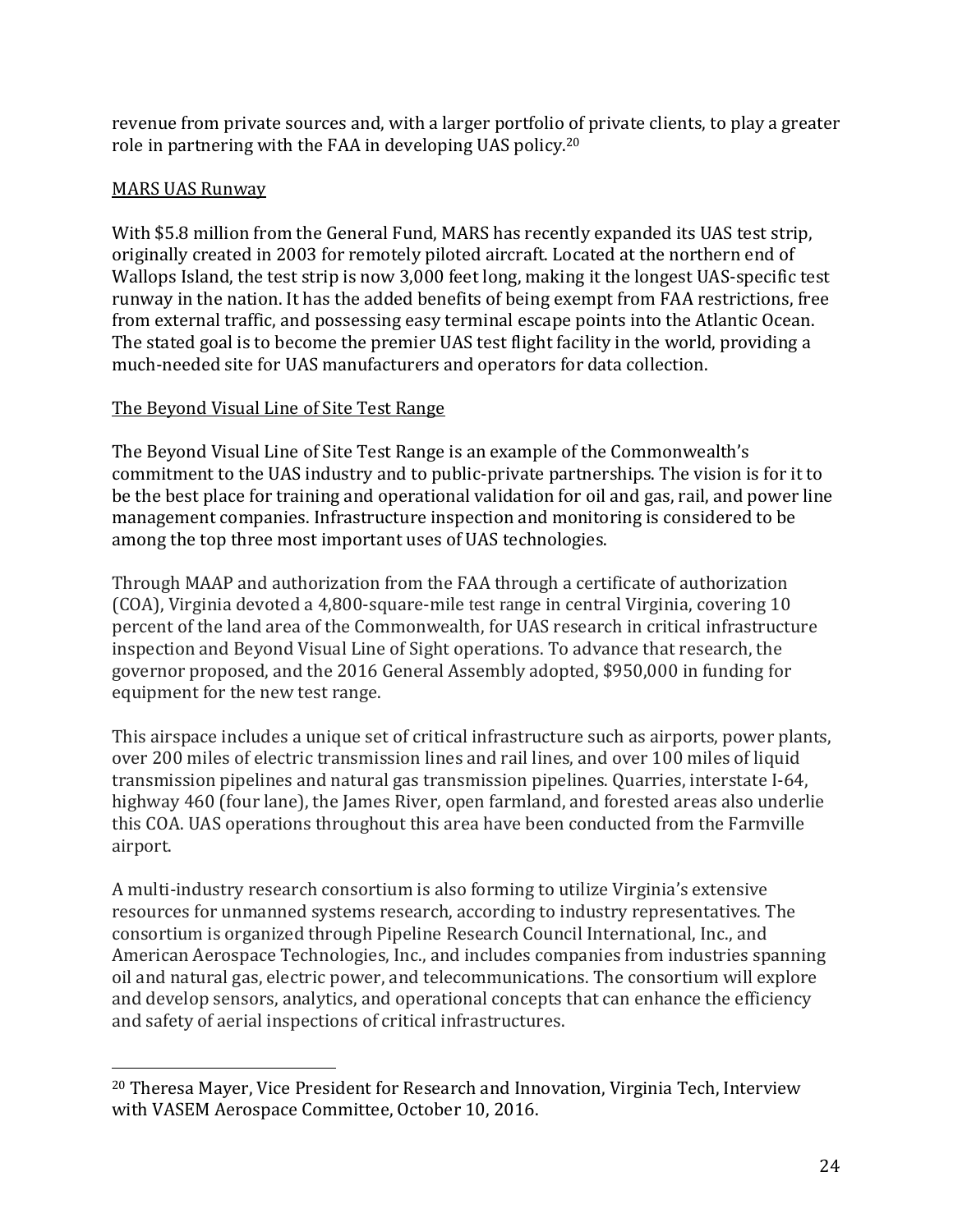#### Business Sector

Although major defense contractors headquartered in Virginia like Northrop Grumman are deeply involved in UAS development and production, Aurora Flight Sciences is the largest UAS specialty company in Virginia. It is headquartered in Manassas, though the bulk of its employees are in Mississippi where it has an aerostructures manufacturing and final assembly facility. It recently opened a satellite office in Dayton, Ohio, to take advantage of UAS activity at the universities there and nearby Wright-Patterson Air Force base.

The company manufactures the composite fuselage and V-tail for the Northrup Grumman Global Hawk and is developing Orion, a medium-altitude, long-endurance UAS. The company recently announced its intention to begin operational testing of its Centaur Optionally Piloted Aircraft (OPA) system at the Lonesome Pine Airport in Wise County, Virginia. Aurora will initially use the Centaur OPA system, a large UAS, to collect a variety of critical data for the state using advanced sensor technologies, and support the Mountain Empire Community College in developing the first-of-its-kind *Aerial Drone Geo-Spatial Mapping and Surveyors* course.<sup>21</sup>

The Peninsula Technology Incubator (PTI), housed in the National Institute of Aerospace, is gradually shifting its emphasis to UAS companies. Inspired by the work of the Virginia Unmanned Systems Commission, it hopes to establish itself a UAS Center of Excellence and Business Accelerator. To succeed, it would need affordable access to flight test ranges and funding for tests, as well as access to low-cost design, prototyping, and fabrication services. Ideally, such an incubator would exist in an environment in which intellectual property flows from government and academic institutions to the business, there is a trained UAS workforce, and there is capital available for investment.<sup>22</sup>

#### University Research and Development

 $\overline{\phantom{a}}$ 

Virginia Tech's College of Engineering houses the Virginia Center for Autonomous Systems, a research center facilitating interdisciplinary research in autonomous systems technology in water, land, air, and space. Its Kentland Experimental Aerial Systems Laboratory includes approximately 2,000 square feet of UAS hangar space and a 300-foot by 70-foot paved airstrip for small (R/C scale) aircraft. Virginia Tech's Unmanned Systems lab, in the Mechanical Engineering Department, has worked with sponsors such as Pacific Northwest National Labs, Savannah River National Labs, the Defense Threat Reduction Agency, the Air Force Research Lab, and AAI Corp. Other assets include Liberty University in Lynchburg and Averett University in Danville, both of which have aviation programs.

Researchers in the University of Virginia School of Engineering and Applied Science have developed system-aware cybersecurity technology to detect and respond to cyberattacks

<sup>21</sup> Jack Kennedy, Member of Board of Directors, Virginia Commercial Space Flight Authority, Presentation to VASEM Aerospace Committee, October 11, 2016.

<sup>22</sup> Daniel Morris, Peninsula Technology Incubator, Presentation to VASEM Aerospace Committee, October 10, 2016.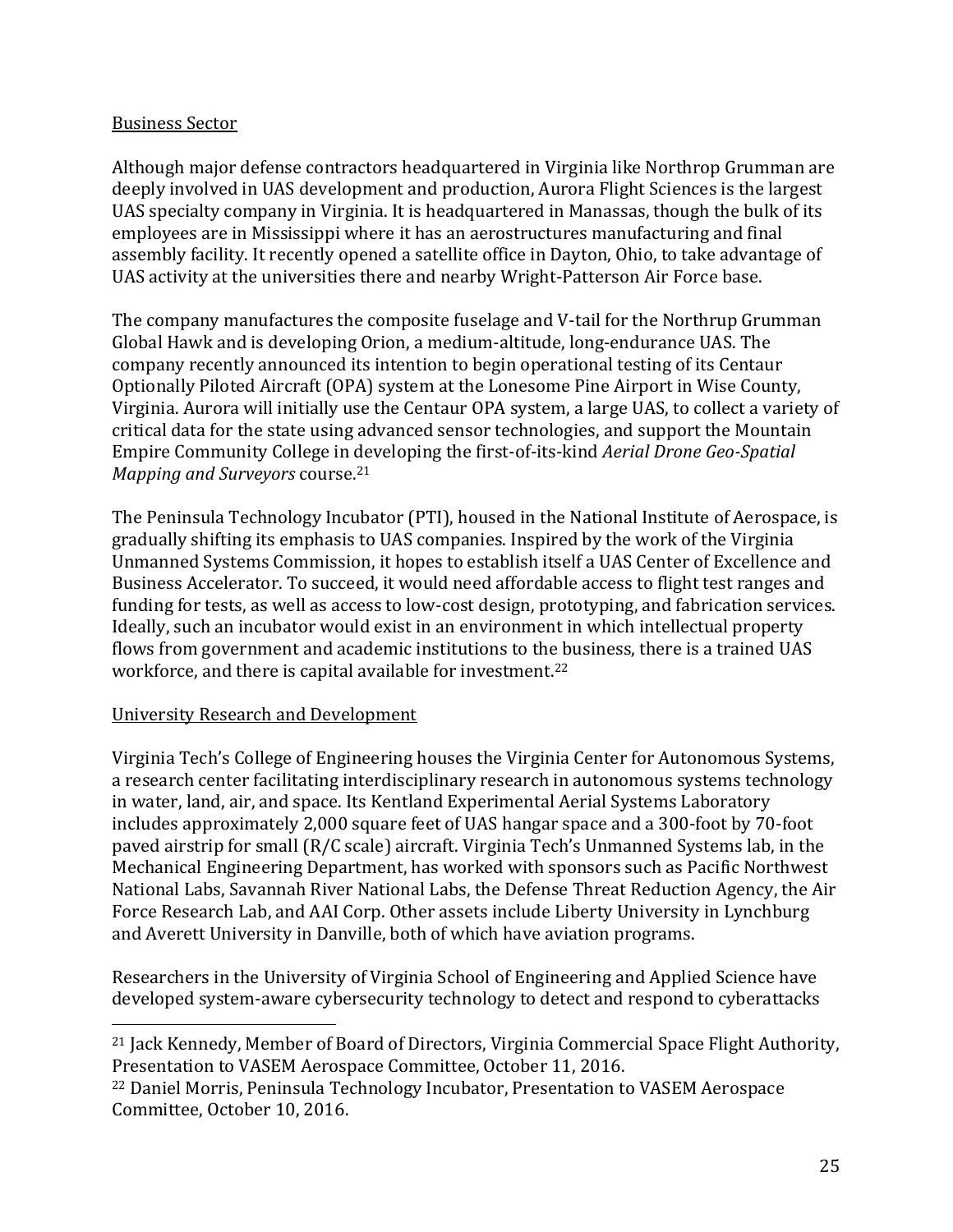on unmanned aerial systems. The university recently licensed the technology to Mission Secure Inc., which is in the process of commercializing its security solutions for the military, intelligence, and civil sectors.

#### Test Flights

With the support of the Secretary of Technology, Virginia has been the site of several test flights for healthcare and emergency response applications for UAS. In July 2015, the first FAA-approved medical package delivery in the United States took place during the Remote Area Medical (RAM) Clinic, a free annual medical clinic in Wise County, Virginia. The partnership, led by Flirtey (an Australian firm), included MAAP, the RAM Clinic, and NASA. It produced data to support the development of medical package delivery application standards. Flirtey chose Wise County in part due to support from the Commonwealth, flight opportunities, and the research environment.

Albemarle County, Piedmont Virginia Community College, the Virginia Department of Emergency Management, and MAAP have begun a training program to enable public safety officials to operate UAS during incident response. The program includes a certification that allows private entities with an FAA Section 333 exemption<sup>23</sup> to operate and participate with emergency response personnel. Potential program benefits include enhanced public safety and lifesaving; encouragement for UAS service provision and innovation; increased public awareness of beneficial uses of UAS; and fostering of technology and procedures that could provide a foundation for other UAS applications, including precision agriculture and critical infrastructure inspection.

#### Coordination of Assets

 $\overline{\phantom{a}}$ 

The development of Virginia's UAS assets has been hampered by initial leadership issues with MAAP, lack of funding, and a comprehensive statewide vision for UAS. MAAP is now under new leadership and establishing a business model, but the relationship among UAS institutions in the Commonwealth that have a stake in the future of UAS in Virginia have been opportunistic and *ad hoc*. There has been no effort to develop a comprehensive, coherent ecosystem of assets to support UAS development.

**Finding 2.2. Virginia has a number of facilities and initiatives required to develop a commercial UAS industry and support military UAS. These include NASA Wallops Flight Facility, NASA Langley Research Center, the Mid-Atlantic Aviation Partnership, a new UAS test strip at Wallops Island, the 4,800-squaremile Beyond Visual Line of Sight (BVLOS) test range, established UAS** 

<sup>&</sup>lt;sup>23</sup> By law, any aircraft operation in the national airspace requires a certificated and registered aircraft, a licensed pilot, and operational approval. Section 333 of the *FAA Modernization and Reform Act of 2012* (FMRA) grants the U.S. Secretary of Transportation the authority to determine whether an airworthiness certificate is required for a UAS to operate safely in the National Airspace System. Going forward, Part 107—the small UAS rule, which went into effect on August 29, 2016—supersedes Section 333.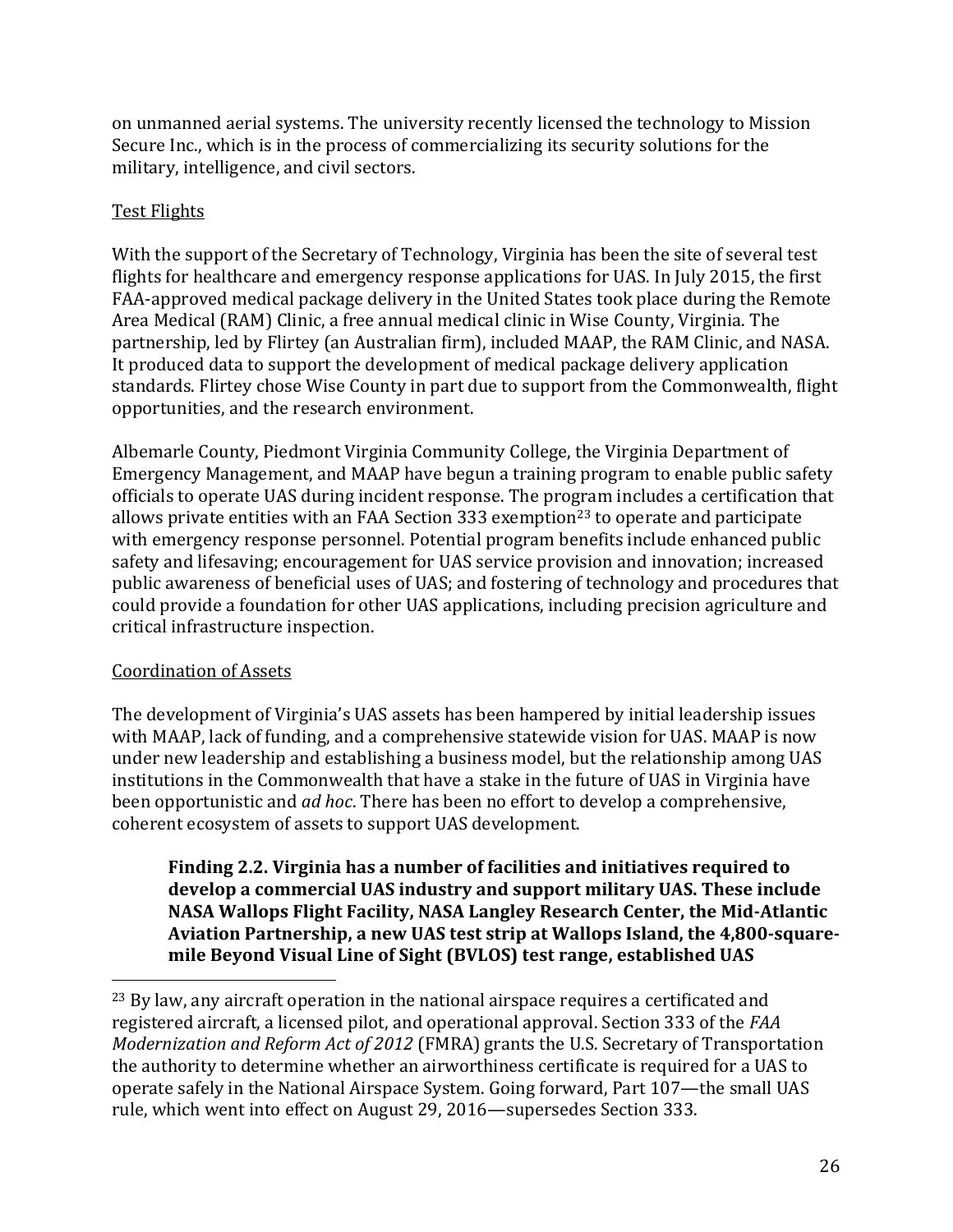**companies and start-ups, and UAS-related university and government R&D activities. Virginia has also been the site of several UAS test programs. Most of these efforts, however, are in their formative phases and have not been well coordinated.**

# **b) Aerospace Economic Development in Virginia**

In 2008, Orbital Sciences (now Orbital ATK) selected MARS as the base of operations for its Antares II rockets, creating approximately 125 new jobs in the state at Orbital's Dulles headquarters and at Wallops Island. That year, Orbital subsequently secured a commercial orbital transport services (COTS) contract and a series of commercial resupply services (CRS) contracts for delivery of cargo and supplies to the International Space Station. Orbital invested approximately \$45 million to support this effort.<sup>24</sup> Virginia invested approximately \$95 million in making MARS a reality and continues to fund MARS at a level of \$15.8 million per year.

Since that time, despite a proliferation of commercial space opportunities, Virginia has secured no major additional companies for its MARS services. This stagnation has had its effects. PwC's 2016 Aerospace Manufacturing Attractiveness Rankings results showed the Commonwealth in  $13<sup>th</sup>$  position among all states, down from fifth the year before.<sup>25</sup>

A similar picture emerges for UAS. When the FAA chose MAAP as one of its six UAS test sites in 2013, there were high expectations for Virginia to emerge as a leader in the field. Virginia invested \$2.6 million for the development of MAAP; as this funding is consumed, MAAP has been required to focus on research rather than on growing the nascent industry as a way of being self-sufficient. In FY16, Virginia allocated \$950,000 for radar equipment to enhance its UAS BVLOS test range.

Virginia has also been investing in UAS at Wallops Island. In 2015, Virginia allocated \$5.8 million for the development of the UAS runway there, and Virginia Space will invest \$500,000 for FY17 to develop a UAS hangar and maintenance complex. Also in FY17, Virginia will invest \$850,000 for the establishment of a UAS Commercial Center of Excellence and business accelerator in collaboration with MAAP and the Virginia Commercial Space Flight Authority (Virginia Space).

**Finding 2.3. For most of the last decade, aerospace economic development efforts have been unsuccessful. The state has not secured a commitment from a major commercial space company since it signed its first agreement with** 

l

<sup>24</sup> Office of the Governor, Governor Kaine Announces 125 New Jobs for Virginia, June 9, 2008, available at<http://www.yesvirginia.org/AboutUs/NewsItem/945>

<sup>25</sup> PwC, 2016 Aerospace Manufacturing Attractiveness Rankings, July 2016, available at [http://www.pwc.com/us/en/industrial-products/publications/assets/pwc-aerospace](http://www.pwc.com/us/en/industrial-products/publications/assets/pwc-aerospace-manufacturing-attractiveness-rankings-2016.pdf)[manufacturing-attractiveness-rankings-2016.pdf](http://www.pwc.com/us/en/industrial-products/publications/assets/pwc-aerospace-manufacturing-attractiveness-rankings-2016.pdf)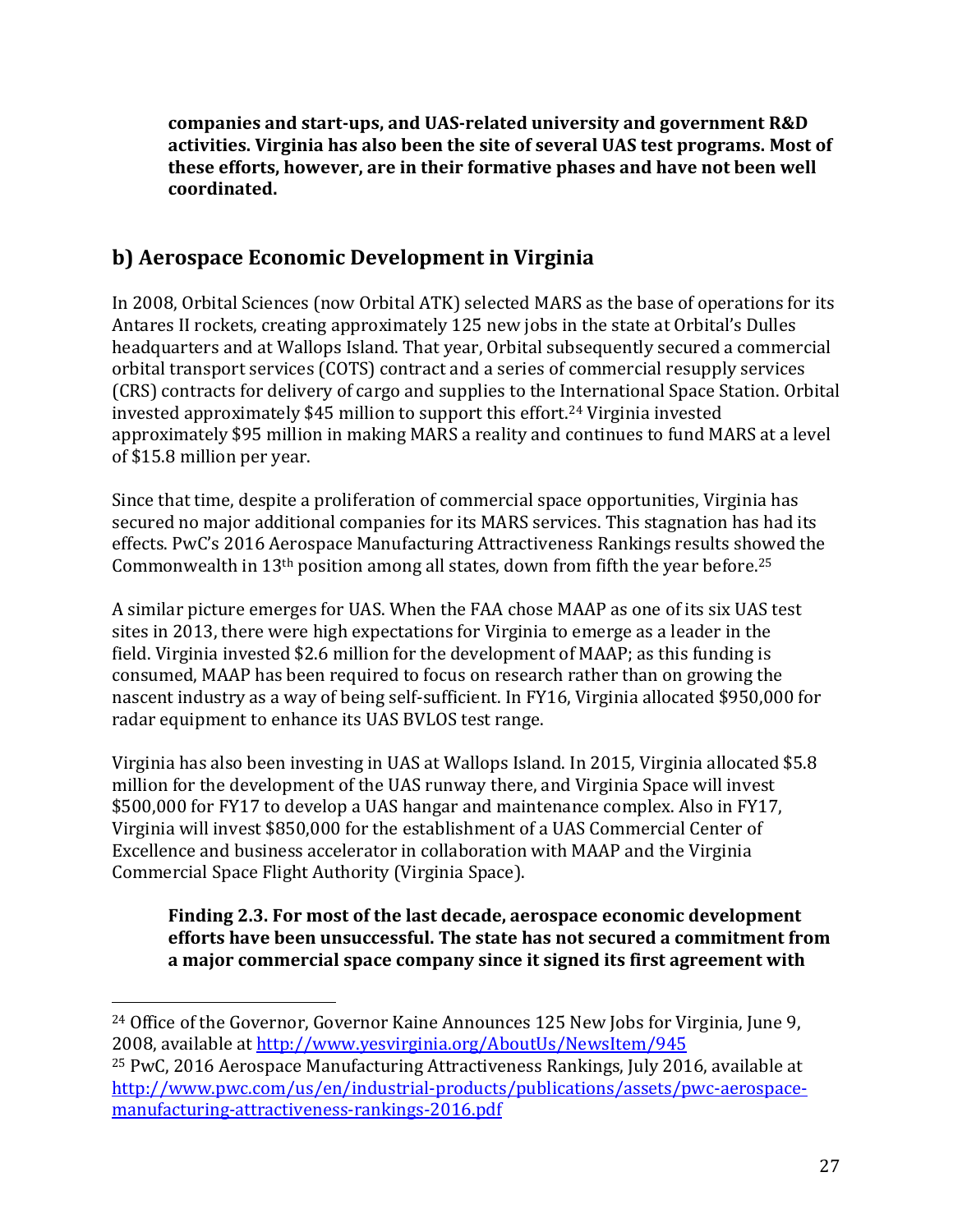#### **Orbital ATK in 2008. The selection of MAAP as one of six UAS test sites nationwide has created visibility of Virginia in the UAS arena but has not led to a significant increase in UAS economic development success.**

One reason that the state has been unsuccessful in capitalizing on its commercial space and UAS assets lies with the structure of the Virginia Economic Development Partnership (VEDP), which leads economic development activities in the Commonwealth. In recent years, it has had a regional focus that has proven to be ineffective in pursuing opportunities that transcend single localities. Furthermore, VEDP does not participate in framing the Commonwealth's four-year comprehensive economic development policy.

Created by the General Assembly as an authority in 1995,<sup>26</sup> VEDP acts as a political subdivision of the Commonwealth, and is neither a legislative nor an executive branch agency. While the secretary of commerce and trade is responsible to the governor for VEDP and for guiding economic development policy generally, VEDP does not answer directly to the secretary or the governor. Instead, VEDP is governed by a 24-member board, consisting of the lieutenant governor, the secretaries of agriculture and forestry, commerce and trade, finance, and technology, the chancellor of the Virginia Community College System, 12 citizens appointed by the governor, four citizens appointed by the speaker of the House, and two citizens appointed by the Senate Committee on Rules. The board elects a chairman from its membership and appoints a chief executive officer to run VEDP.

The Code of Virginia spells out a number of powers and duties of VEDP. At a high level, it was established to "encourage, stimulate and support the development and expansion of the economy of the Commonwealth through economic development."<sup>27</sup> A number of general duties related to the provision of economic development services are set forth in § 2.2-2238 of the Code of Virginia, including carrying out effective marketing and promotional programs, encouraging the coordination of economic development initiatives at all levels of government, and advancing programs to attract new business and retain and expand existing businesses. All statutory powers and duties are set out in general terms and do not reference any specific business or industry sector (such as aerospace).

In addition to the general authority granted to VEDP to administer economic development programs, subsection B of § 2.2-205 of the Code of Virginia directs that the secretary of commerce and trade develop, at the start of each gubernatorial administration, a comprehensive economic development policy for the Commonwealth. The code directs the formation of a committee to assist the secretary in policy development and notes that it shall include other secretariats, as well as any members of regional or local economic development groups or members of the business community as may be appointed by the governor. There is no specific requirement that the secretary consult with or include in the discussions any representatives of VEDP. The most recent policy adopted in 2014, at the

 $\overline{\phantom{a}}$ 

<sup>26</sup> See Chapter 638 of the 1995 Virginia Acts of Assembly. The statutory authority for the Virginia Economic Development Partnership Authority is found at Article 4 (§ 2.2-2234 et seq.) of Chapter 22 of Title 2.2 of the Code of Virginia.

<sup>27</sup> See subsection B of § 2.2-2234 of the Code of Virginia.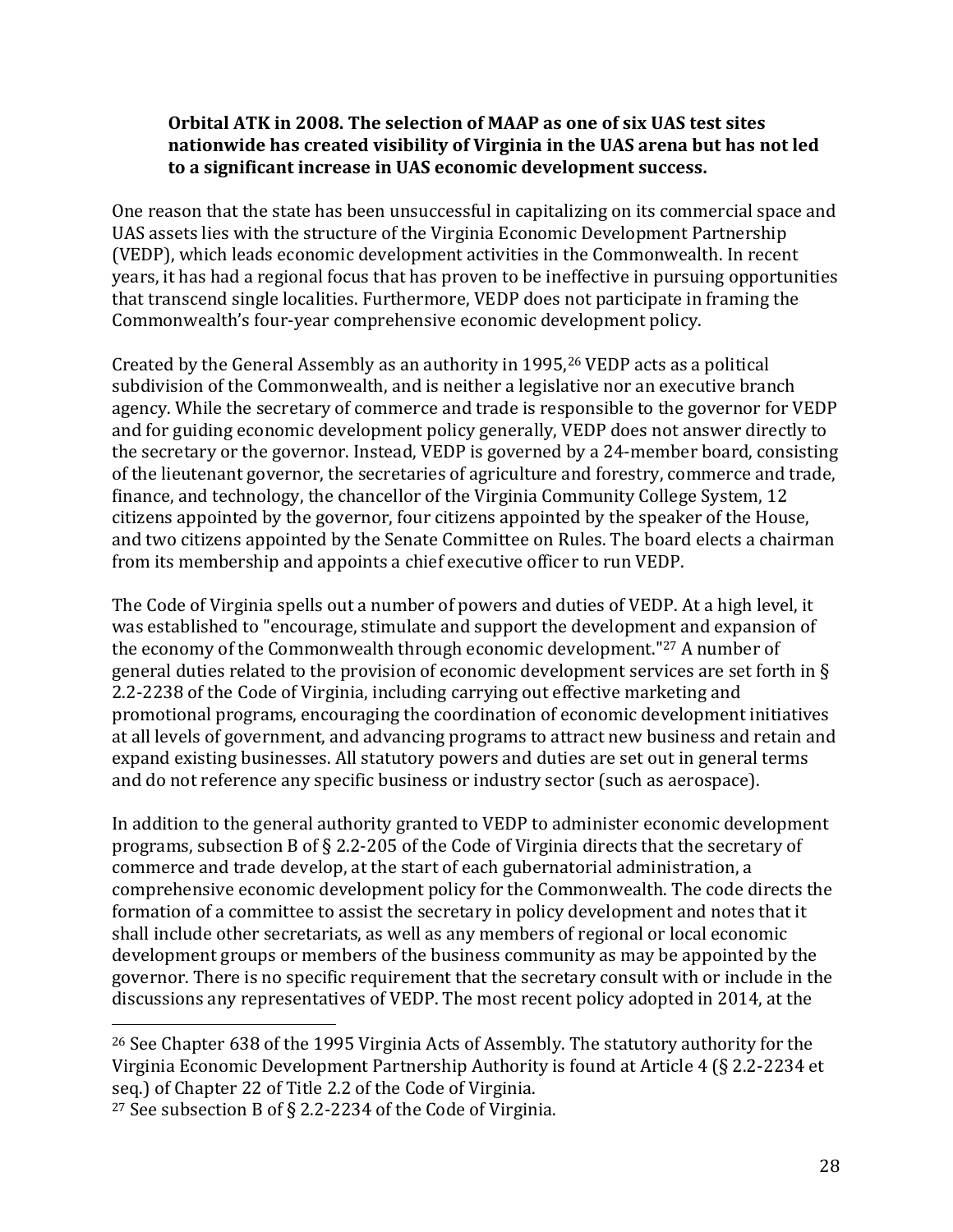start of the McAuliffe administration, lists general goals to develop project-ready infrastructure, diversify high-growth industries, establish and maintain a preeminent business climate, create an environment that promotes innovation and entrepreneurship, and align education with workforce needs. The report specifically highlights plans related to the diversification and growth of the energy sector. The only reference to aerospace is a mention of the industry as one of fifteen potential high-growth industries in the Commonwealth. It does not appear that a single person is responsible for understanding and promoting the aerospace industry as a whole.

Furthermore, Virginia's efforts to attract aerospace companies have been undercut by the VEDP's regional economic development strategy. While VEDP employs an economic development professional with background and expertise in the aviation and aerospace industries, this professional's job was regionally focused and had broader responsibilities than just this industry sector.

Prospective businesses must talk to a different point of contact at VEDP depending on the region in which the company will locate. If a company is considering multiple regions, it must duplicate its interactions with multiple different contacts. This situation leads to regions competing for individual companies rather than coordinating their efforts.

In measuring results of economic development efforts and initiatives, VEDP utilizes a number of metrics. Traditional metrics, adopted in a variety of economic development initiatives in the Commonwealth over the past few decades, focus on the number of jobs created, the capital investment made by private entities in the Commonwealth, and average wages.

VEDP administers 10 incentive grant programs and awarded \$384 million to companies over the past decade. These include the Commonwealth's Development Opportunity Fund, the Virginia Investment Partnership, and the Virginia Economic Development Incentive Grant. During this time period, many projects supported through VEDP-administered incentive programs did not meet their performance requirements.

Another issue is poor coordination of funding and incentives. The Commonwealth boasts a number of different funds, grants, tax benefits, and programs that benefit economic development and economic development-related activities such as research and development. For instance, GAP Fund grants and loans for entrepreneurs seeking to bridge the commercialization gap and the Commonwealth Research and Commercialization Fund are administered by a wholly separate authority, the Innovation and Entrepreneurship Investment Authority (the governing body for the Center for Innovative Technology). There is no formal coordination with VEDP for awarding these grants.

The same is true of newer potential sources of funding, such as the GO Virginia awards and Virginia Research Investment Funds, that are awarded by other entities with limited or no coordination with VEDP. Additionally, while aerospace-related endeavors would potentially be eligible for grants and awards from any of the aforementioned programs, no grant program exists in the Commonwealth related specifically to the development of the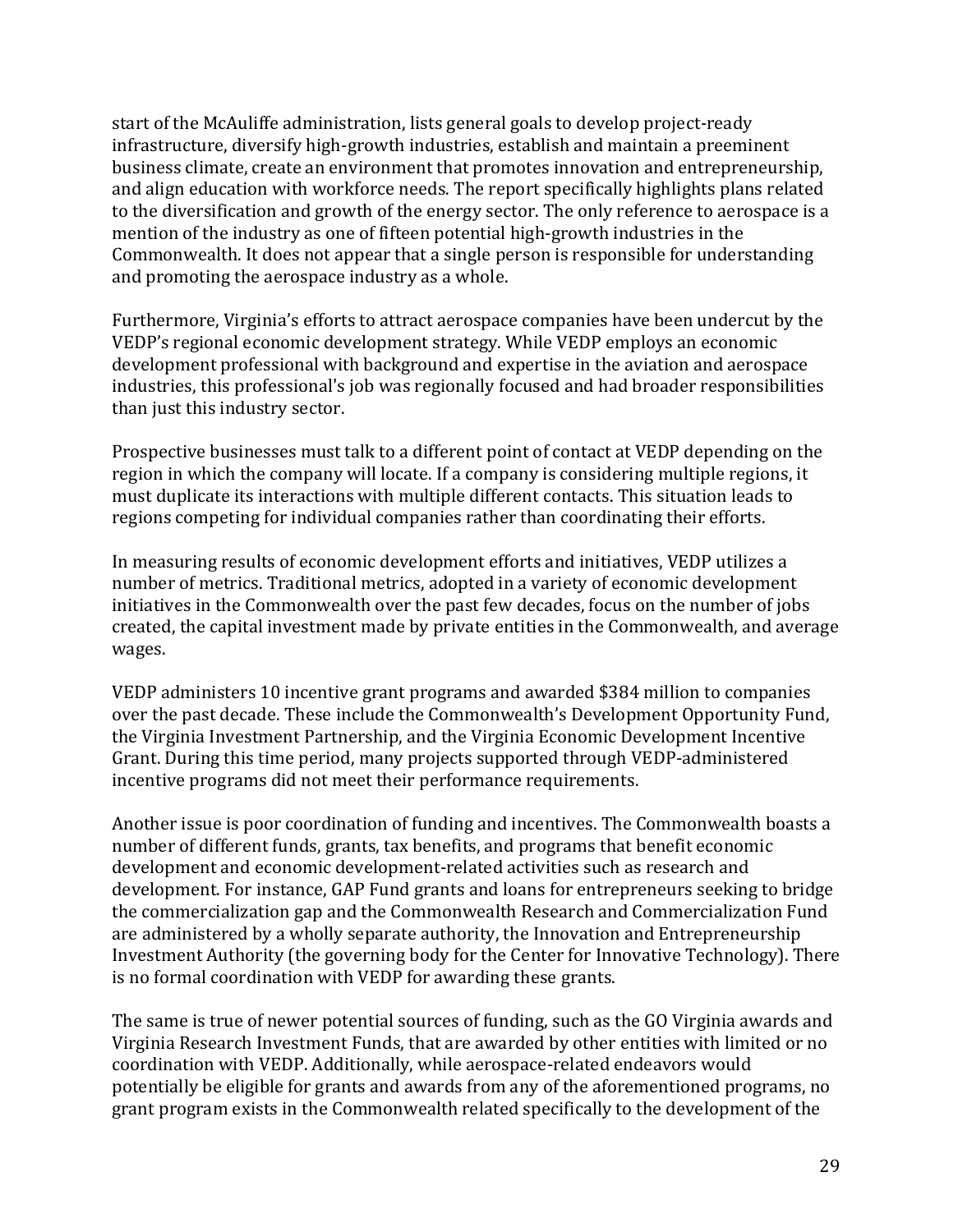aerospace sector. Aerospace-related initiatives compete with a wide array of other areas of industry and research for relatively small amounts of money spread around multiple sources of funding.

### **Finding 2.4. There is no one leadership position, with authority stemming directly from the governor, that is responsible for leading the Commonwealth's economic development efforts for aerospace.**

Over the last two years, the VEDP's economic development efforts have been subject to increasing scrutiny and criticism. In 2015, a *Roanoke Times* investigation revealed that a Chinese-owned company, which received \$1.4 million in Governor's Opportunity Fund incentives to entice the company to locate in Virginia and an additional \$1.7 million pledged to renovate a facility in Appomattox, did not in fact exist. As a result, in January 2016 state lawmakers demanded a review of the VEDP's handling of the deal, and in late spring 2016 the VEDP CEO stepped down.

In November 2016, the Joint Legislative Audit and Review Commission (JLARC) produced a scathing report on the VEDP.<sup>28</sup> In addition to noting serious administrative failures and a lack of accountability, the report noted that:

State, regional, and local economic development entities in Virginia operate mostly independently of one another and do not systematically coordinate their activities and spending—limiting their ability to share best practices, align activities, and leverage the resources of others. Coordination that does occur is generally unstructured, reactive, and limited to specific projects or one-time events.

Among other recommendations, JLARC proposed that the General Assembly amend the Code of Virginia to establish a Board of Economic Development to provide systematic planning, advice, and direction for the state's economic development system to improve coordination of activities and improve their effectiveness. It also suggested that the General Assembly amend the Code of Virginia to establish a:

State, Regional, and Local Advisory Team tasked with advising the Board of Economic Development on opportunities to improve the coordination, efficiency, and effectiveness of the state's economic development system. The State, Regional, and Local Advisory Team should provide advice to the Board of Economic Development on how to adapt economic development strategies to reflect changes in Virginia's regions and industries.

 $\overline{a}$ 

<sup>28</sup> *Management and Accountability of the Virginia Economic Development Partnership*, Joint Legislative Audit and Review Commission, November 14, 2016, available at [http://jlarc.virginia.gov/pdfs/reports/Rpt488.pdf.](http://jlarc.virginia.gov/pdfs/reports/Rpt488.pdf)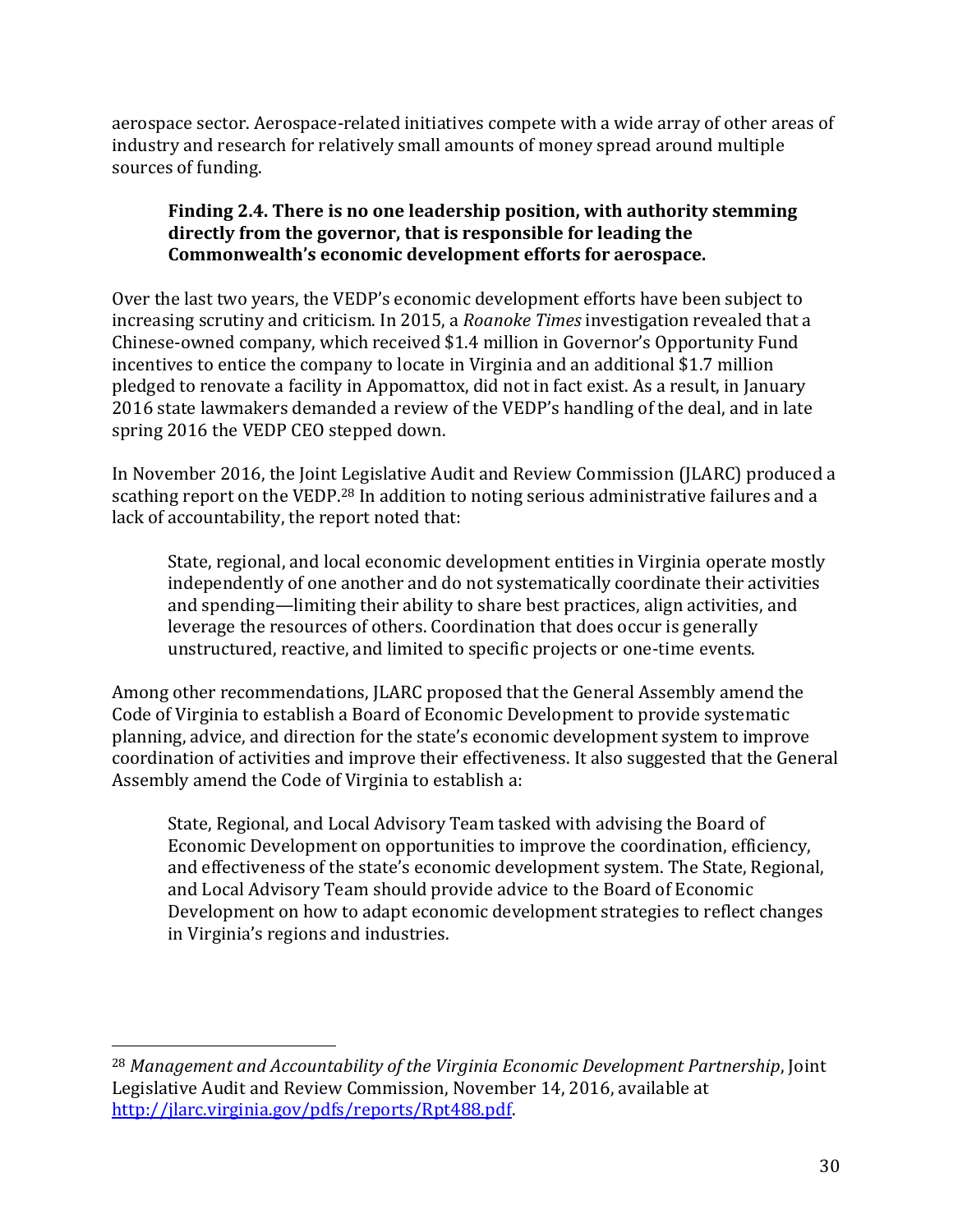# **Section 3. State Best Practices and Company Case Studies**

The committee examined methods employed by other states to strengthen their aerospace sector. It performed an initial scan of all states, which led it to identify key states that have successfully attracted aerospace companies—Alabama, California, Colorado, Florida, Georgia, Nebraska, New York, North Carolina, North Dakota, South Carolina, and Texas. The committee selected Florida and North Dakota for detailed analysis. These states have several characteristics in common with Virginia (for instance a spaceport and a FAA UAS test site) and represented success in two areas of interest: Florida in commercial space and North Dakota in UAS. The goal of this analysis is to spotlight best practices and lessons learned that could inform recommendations for strengthening Virginia's aerospace strategy.

# **a) State Best Practices**

### **Florida: Commercial Space**

### *Commercial Space Assets*

 $\overline{a}$ 

Because of its long history with space, Florida's aerospace infrastructure is well developed. It is the home of many academic and research institutions with an aerospace focus, including the Florida Institute of Technology, University of Florida, Everglades University, Embrey Riddle University, and the University of Central Florida and its Florida Space Institute. Other research ventures include the Florida Space Research Initiative (a joint program between the University of Central Florida and the University of Florida) and the Florida Center for Advanced Aero-Propulsion.

Many of these institutions belong to Florida's Center of Excellence for Commercial Space Transportation (COE-CST), a consortium of academic, industrial, and governmental entities developed to address current and future challenges in the commercial space industry.<sup>29</sup>

In addition, Florida has a fully articulated supply chain and extensive talent pool. There are over 2,000 aviation and aerospace establishments employing 82,500 workers. Aerospace industry leaders including Boeing, Embraer, General Dynamics, Lockheed Martin, Northrop Grumman, Pratt & Whitney, and Sikorsky, among others, have significant operations in Florida.<sup>30</sup>

<sup>&</sup>lt;sup>29</sup> "Competitive Analysis of Virginia's Space Industry," The Performance Management Group, L. Douglas Wilder School of Government and Public Affairs, Virginia Commonwealth University, December 2011.

<sup>30</sup> Enterprise Florida[, https://www.enterpriseflorida.com/industries/aviation-aerospace/.](https://www.enterpriseflorida.com/industries/aviation-aerospace/)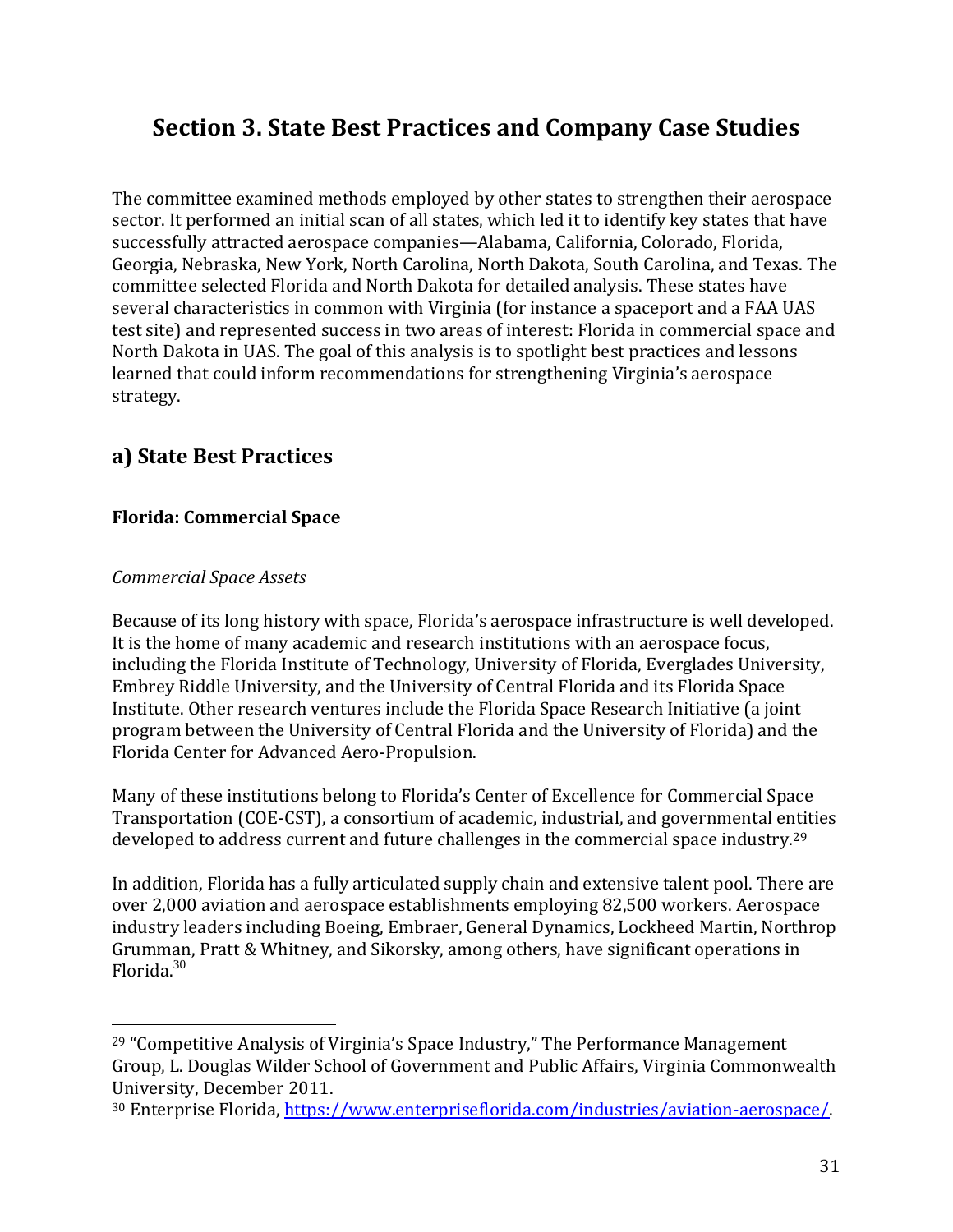All these advantages contributed to Florida's ability to develop a spaceport at Cape Canaveral. Located at low latitude for efficient orbital launches, Cape Canaveral has an added advantage in that rockets can be launched over open ocean to avoid populated areas. Cape Canaveral is served by Florida's strategic intermodal system (SIS), a network of key roadway, rail, airport, seaports, and spaceport infrastructure identified by the Florida Department of Transportation.<sup>31</sup> It is also in close proximity to NASA's Kennedy Space Center and Cape Canaveral Air Force Station.

### **Finding 3.1. Commercial space infrastructure in Florida is exceptionally comprehensive, encompassing launch facilities at Cape Canaveral, virtually all major aerospace companies, a talented workforce, and a university research enterprise.**

# *Authority Structure: Space Florida*

 $\overline{a}$ 

Florida is distinguished by having created a single dedicated aerospace economic development agency, Space Florida, with the power to negotiate on behalf of the state. After the Federal government announced the end of the shuttle program, then-Gov. Jeb Bush convened the Commission on Space & Aeronautics to determine Florida's way forward. The commission's report, finalized in 2006, outlined the potential benefits of realigning the structure and functionality of Space Florida's three predecessor organizations—Florida Space Authority, Florida Space Research Institute, and Florida Aerospace Finance Corporation—into a single organization. The entity would have a high level of visibility within the state, encourage a high level of industry participation in setting strategic direction, and would also provide a single point of contact for businesses.

Specifically, the Governor's Commission recommended an organization that would:

- Serve as the central organization for coordinating and communicating all space-related matters within the state and thus enhance customer service
- Ensure a focus on mission-critical activities through clear lines of authority and accountability that flow from a single, strongly managed coordinating office
- Be the face and voice of space and aeronautics in Florida
- Be responsible for representing the state and tracking all related legislative issues at the state and federal levels
- Be structured as a private-public partnership like Enterprise Florida or Visit Florida (the equivalent of the Virginia Economic Development Partnership and the Virginia Tourism Authority)
- Report to a board of directors chaired by the governor. This board would include representatives from all areas of the state's space industry, including business, finance, marketing, spaceport operations, research and development, and education. The board

<sup>31</sup> "Florida Spaceport System Plan 2013," Space Florida, April 2013, [http://www.spaceflorida.gov/docs/spaceport-ops/florida-spaceport-systems-plan-](http://www.spaceflorida.gov/docs/spaceport-ops/florida-spaceport-systems-plan-2013_final.pdf?sfvrsn=2)2013 final.pdf?sfvrsn=2.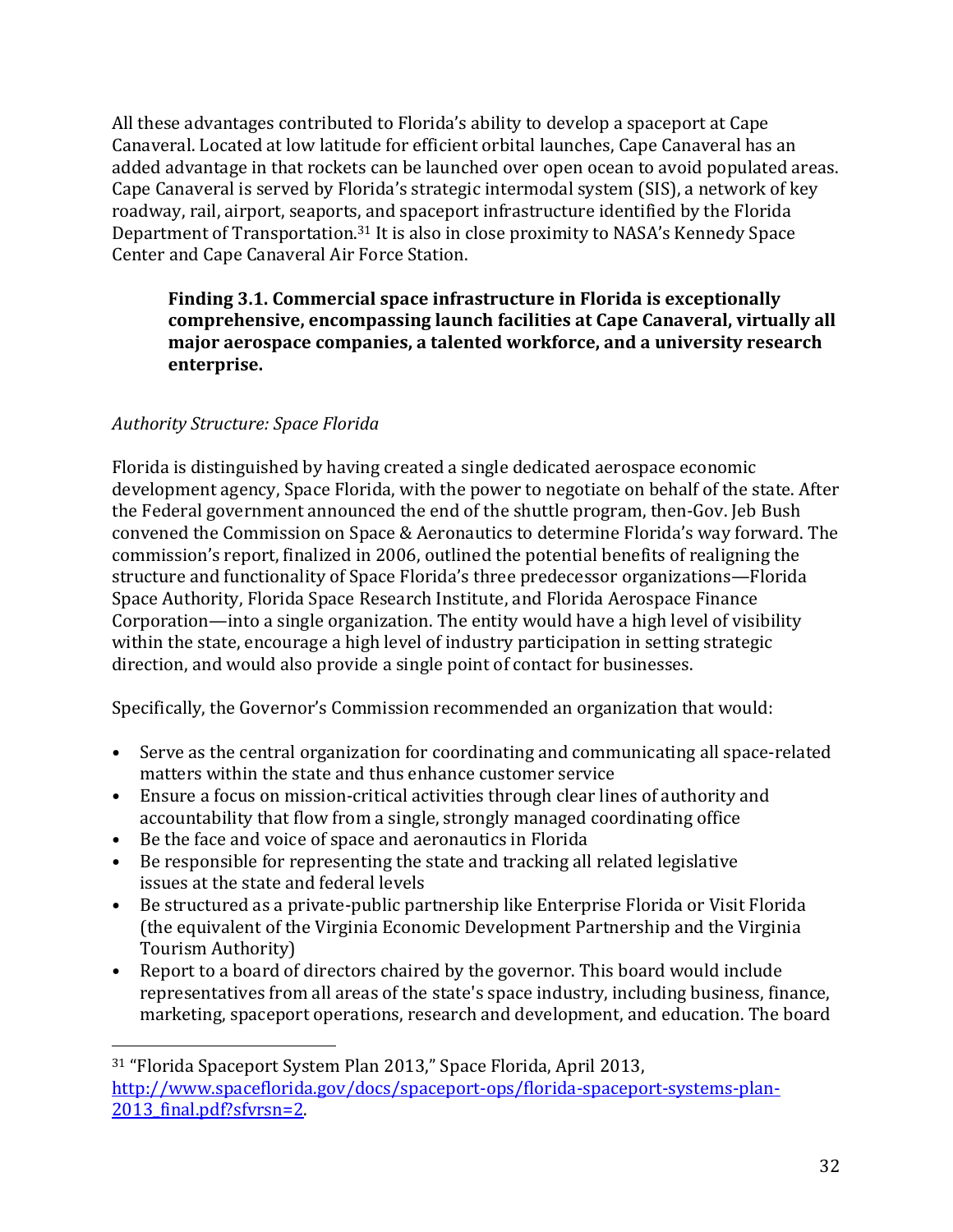would also include members appointed by the governor, the speaker of the House, and the Senate president.

In May 2006, the Florida legislature passed the Space Florida Act, consolidating the three entities into a single new organization. Space Florida was established by the legislature on September 1, 2006, as a special district, dedicated explicitly to "fostering the growth and development of a sustainable and world-leading space industry in Florida."<sup>32</sup>

Its standing as a special district makes it the equal of Florida's Office of Tourism, Trade, and Economic Development (OTTED) in the state hierarchy. As a result, the Space Florida organization chart shows Space Florida with a same level, solid line relationship with OTTED. There is a dotted line relationship between Space Florida's Business Development and Finance Office and Enterprise Florida, the state's equivalent to the Virginia Economic Development Partnership.

# *Economic Development Funding*

In its economic development role, Space Florida has direct access to a full suite of financial tools used to assist space-oriented businesses attracted to Florida. Space Florida has \$40 million annually from the state legislature to incentivize aerospace companies to locate in Florida and authority to negotiate arrangements with commercial aerospace companies. Frank DiBello, President and Chief Executive Officer of Space Florida, serves as a single point of contact for aerospace companies seeking to locate in Florida and coordinates the effort across the state. Space Florida can also draw on Enterprise Florida's general economic development funding of \$23.5 million annually.<sup>33</sup> It also works hand-in-hand with Workforce Florida. Space Florida has a separate budget for operations and maintenance (O&M) of its space capabilities.

Space Florida has a mix of financing tools<sup>34</sup> at its disposal. They include:

- Conduit Financing. A financing technique that creates a special purpose entity (SPE) that holds title to the assets that are financed. By 2014, Space Florida had facilitated over \$480 million in conduit debt financing to help deliver critical infrastructure and equipment to industry partners
- Space Florida Financing Fund (SFFF). A \$7 million fund to support financing of facilities, machinery and equipment for aerospace companies that are expanding or creating new operations

 $\overline{a}$ 

<sup>32</sup> [www.spaceflorida.gov](http://www.spaceflorida.gov/)

<sup>33</sup> "HB 5001, General Appropriations Act," 2016 Bill Summary, Florida Senate, [https://www.flsenate.gov/Committees/billsummaries/2016/html/1402.](https://www.flsenate.gov/Committees/billsummaries/2016/html/1402) 

<sup>34</sup> Space Florida, June 2013 – Florida Economic Development Financing and Incentives applicable to Aerospace companies. Accessed July 5th, 2016 from:

http://www.spaceflorida.gov/docs/fact-sheets/florida-economic-development-incentivesupdate-6-4-2013.pdf?sfvrsn=2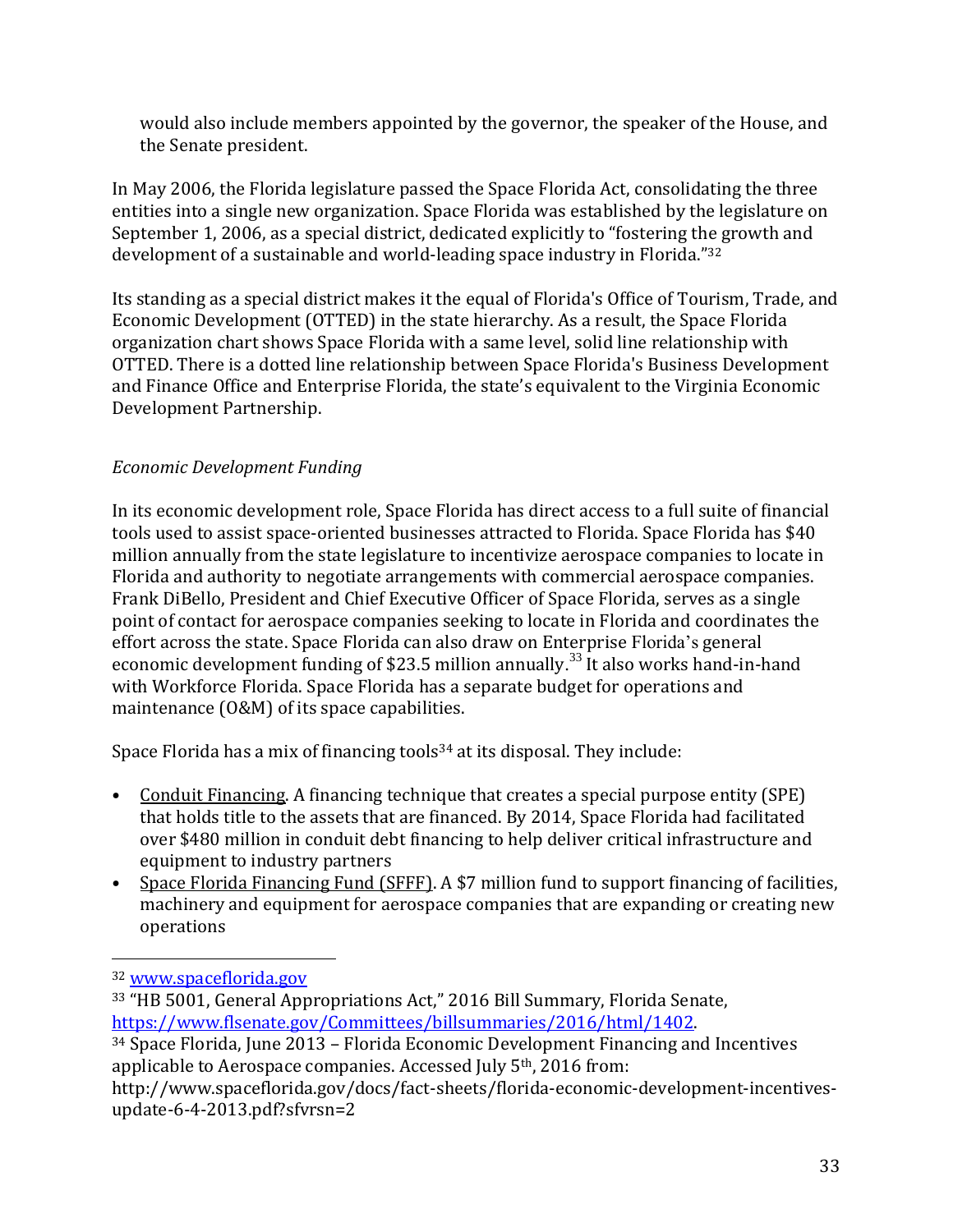- Space Florida Spaceports Infrastructure Fund (SFSIF). Annual allocation of funding from the Florida Department of Transportation to support infrastructure rehabilitation and development within the designated Florida Spaceport Territory. Funding is capped at \$5 million per project
- Space Business Incentive Act. A corporate income tax credit, capped at \$1 million, equivalent to up to 50 percent of liabilities. To be eligible, companies must create 35 jobs and invest \$5 million.

In addition to funding through Space Florida, aerospace businesses have access to funds available to all other technology-related businesses under Enterprise Florida.

- Capital Investment Tax Credit (CITC). Eligible companies create 100 jobs and invest \$25 million in eligible capital costs. It is an annual credit (up to 20 years) against corporate income
- Qualified Defense & Space Contractor Tax Refund (QD&SCTR). A tax refund of \$3,000 for each net full-time equivalent (FTE) job created or retained
- Qualified Target Industry Tax Refund (QTI). For companies that create high-wage jobs and target high value-added industries. This incentive includes refunds on corporate income, sales, intangible personal property, etc.
- Quick Action Closing Fund (QACF). For projects that have a positive economic benefit ratio of at least 5 to 1 and pay at least 125 percent of the average annual area-wide or state-wide wage
- High Impact Performance Incentive (HIPI) Grant. For companies that cumulatively invest \$50 million and create 50 jobs in Florida in a three-year period or for R&D facilities that cumulatively invest \$25M million and create 25 jobs during the same time period.

Aerospace companies are also eligible for funding under Workforce Florida:

- Incumbent Worker Training Program (IWT). Assists existing Florida businesses seeking to provide their employees with the training necessary to keep Florida's workforce competitive in a global economy
- Quick Response Training Program (QRT). An employer-driven training program designed to assist new value-added businesses and provide existing Florida businesses training for expansion
- U.S. Department of Labor Training Grant. A National Emergency Grant to aid businesses hiring and training transitioning aerospace workers displaced from companies significantly affected by changes to the space program at NASA-Kennedy Space Center.

Over the years, Florida has used a combination of incentives. The most common is the Megadeal, $35$  a subsidy package worth \$75 million or more, which it has used to great

 $\overline{a}$ 

<sup>35</sup> Megadeal Definition - Goodjobsfirst: Accessed July 5, 2016 from: [http://subsidytracker.goodjobsfirst.org/prog.php?parent=&statesum=&fedsum=&compan](http://subsidytracker.goodjobsfirst.org/prog.php?parent=&statesum=&fedsum=&company_op=starts&company=&major_industry=aerospace+and+military+contracting&free_text=&subsidy_level=&subsidy_op=%3E&subsidy=&face_loan_op=%3E&face_loan=&subsidy_type=&sub_year=&state=&order=subsidy_level&sort=desc) [y\\_op=starts&company=&major\\_industry=aerospace+and+military+contracting&free\\_text=](http://subsidytracker.goodjobsfirst.org/prog.php?parent=&statesum=&fedsum=&company_op=starts&company=&major_industry=aerospace+and+military+contracting&free_text=&subsidy_level=&subsidy_op=%3E&subsidy=&face_loan_op=%3E&face_loan=&subsidy_type=&sub_year=&state=&order=subsidy_level&sort=desc)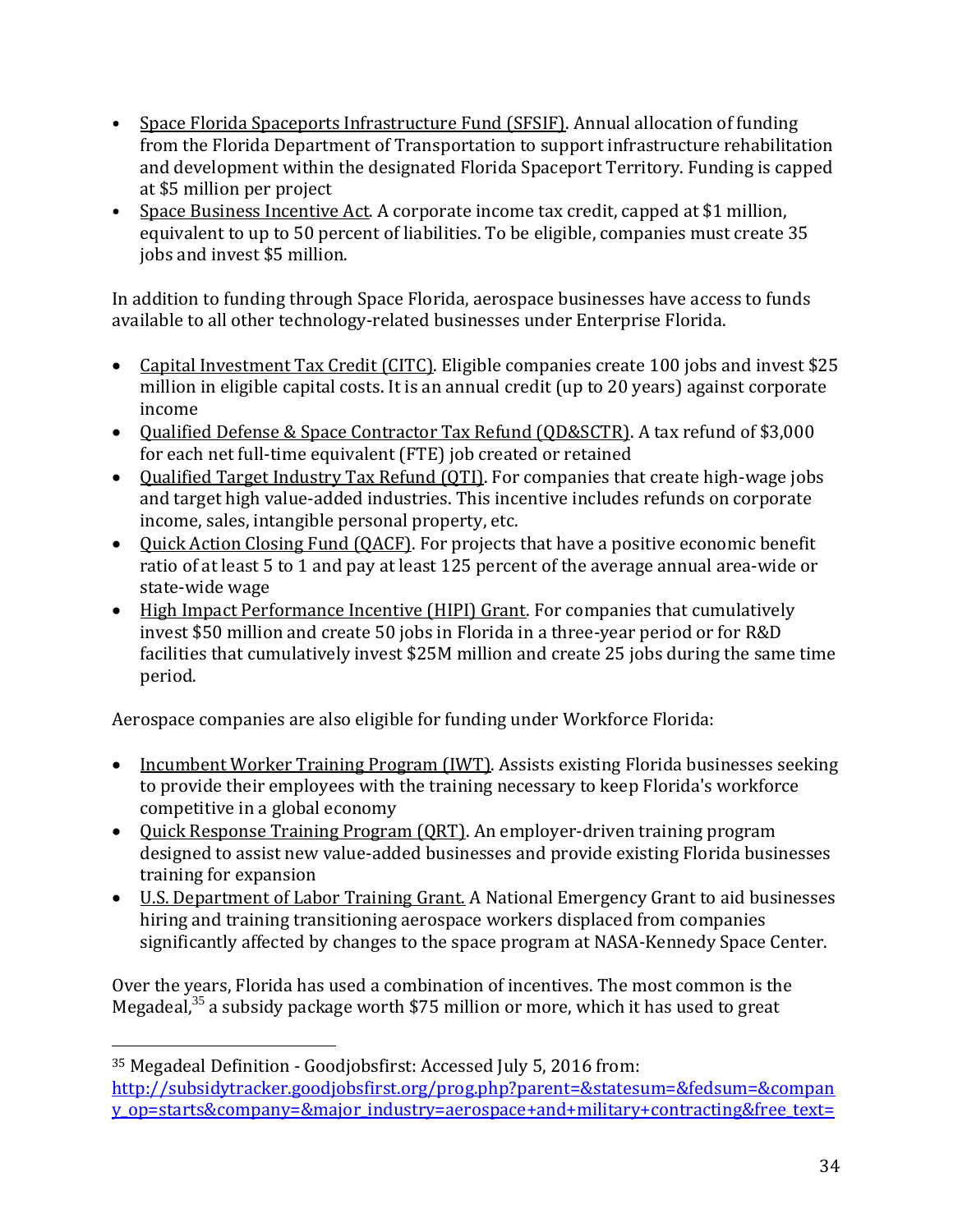advantage. Besides the megadeal, Florida has consistently used grants and low-cost loans and, somewhat less frequently, tax credits and training reimbursement. In 2014, Northrop Grumman received incentives totaling \$471 million.

| <b>Years</b>           | 2010 | 2011                                              | 2012      | 2013     | 2014 | <b>Total</b>                                                                  |
|------------------------|------|---------------------------------------------------|-----------|----------|------|-------------------------------------------------------------------------------|
| Grant/low-Cost loan    |      | \$4,909,696 \$11,112,196 \$6,000,000 \$13,000,000 |           |          |      | \$12,100,000 \$47,121,892                                                     |
| <b>IMEGADEAL</b>       |      |                                                   |           |          |      | \$471,005,000 \$471,005,000                                                   |
| Tax credit/rebate      |      | \$3,167,000 \$7,198,810                           |           | \$48,000 |      | \$1,400,000 \$11,813,810                                                      |
| Training reimbursement |      | \$195,664 \$1,372,326                             | \$296,388 |          |      | \$1,864,378                                                                   |
| Total                  |      |                                                   |           |          |      | \$8,272,360 \$19,683,332 \$6,296,388 \$13,048,000 \$484,505,000 \$531,805,080 |

*Table 1 - Type of Incentives - Florida*

**Finding 3.2. Florida has a single dedicated aerospace economic development agency, Space Florida, with a senior leader with the authority to negotiate on behalf of the governor. A special district, Space Florida has the power to negotiate on behalf of the state, a board chaired by the governor, an extensive variety of financial tools, and an annual budget of approximately \$40 million to incentivize aerospace companies to locate in Florida. It also can offer incentives through related agencies: Enterprise Florida and Workforce Florida.**

# **North Dakota: Unmanned Aerial Systems**

### *UAS Assets*

l

The UAS industry is in a much earlier part in its lifecycle than commercial space, with the result that North Dakota's UAS assets are much less developed than Florida's commercial space infrastructure. They do, however, have the advantage of being concentrated. These assets include the Northern Plains UAS Test site, one of six FAA UAS test sites nationwide. The test site is seeking to fly UAS up to 29,000 feet above ground without the use of a chase planes.<sup>36</sup> Recently, the test site was successful in securing a block of the electromagnetic spectrum from the Federal Communications Commission for transmitting commands and data during UAS flights. This partnership only increases the attractiveness of North Dakota for companies eager to be among the first to conduct BVLOS operations.

The test site is part of a hub of business, research, and education institutions, all located within an hour drive of Grand Forks. The University of North Dakota in Grand Forks has a vibrant aerospace program, including the John D. Odegard School of Aerospace Sciences,

[&subsidy\\_level=&subsidy\\_op=%3E&subsidy=&face\\_loan\\_op=%3E&face\\_loan=&subsidy\\_ty](http://subsidytracker.goodjobsfirst.org/prog.php?parent=&statesum=&fedsum=&company_op=starts&company=&major_industry=aerospace+and+military+contracting&free_text=&subsidy_level=&subsidy_op=%3E&subsidy=&face_loan_op=%3E&face_loan=&subsidy_type=&sub_year=&state=&order=subsidy_level&sort=desc) [pe=&sub\\_year=&state=&order=subsidy\\_level&sort=desc](http://subsidytracker.goodjobsfirst.org/prog.php?parent=&statesum=&fedsum=&company_op=starts&company=&major_industry=aerospace+and+military+contracting&free_text=&subsidy_level=&subsidy_op=%3E&subsidy=&face_loan_op=%3E&face_loan=&subsidy_type=&sub_year=&state=&order=subsidy_level&sort=desc)

<sup>36</sup> Brandi Jewett, North Dakota Drone Effort Lauded at White House Workshop, August 8, 2016, available at [http://www.grandforksherald.com/news/local/4089522-north-dakota](http://www.grandforksherald.com/news/local/4089522-north-dakota-drone-effort-lauded-white-house-workshop)[drone-effort-lauded-white-house-workshop.](http://www.grandforksherald.com/news/local/4089522-north-dakota-drone-effort-lauded-white-house-workshop)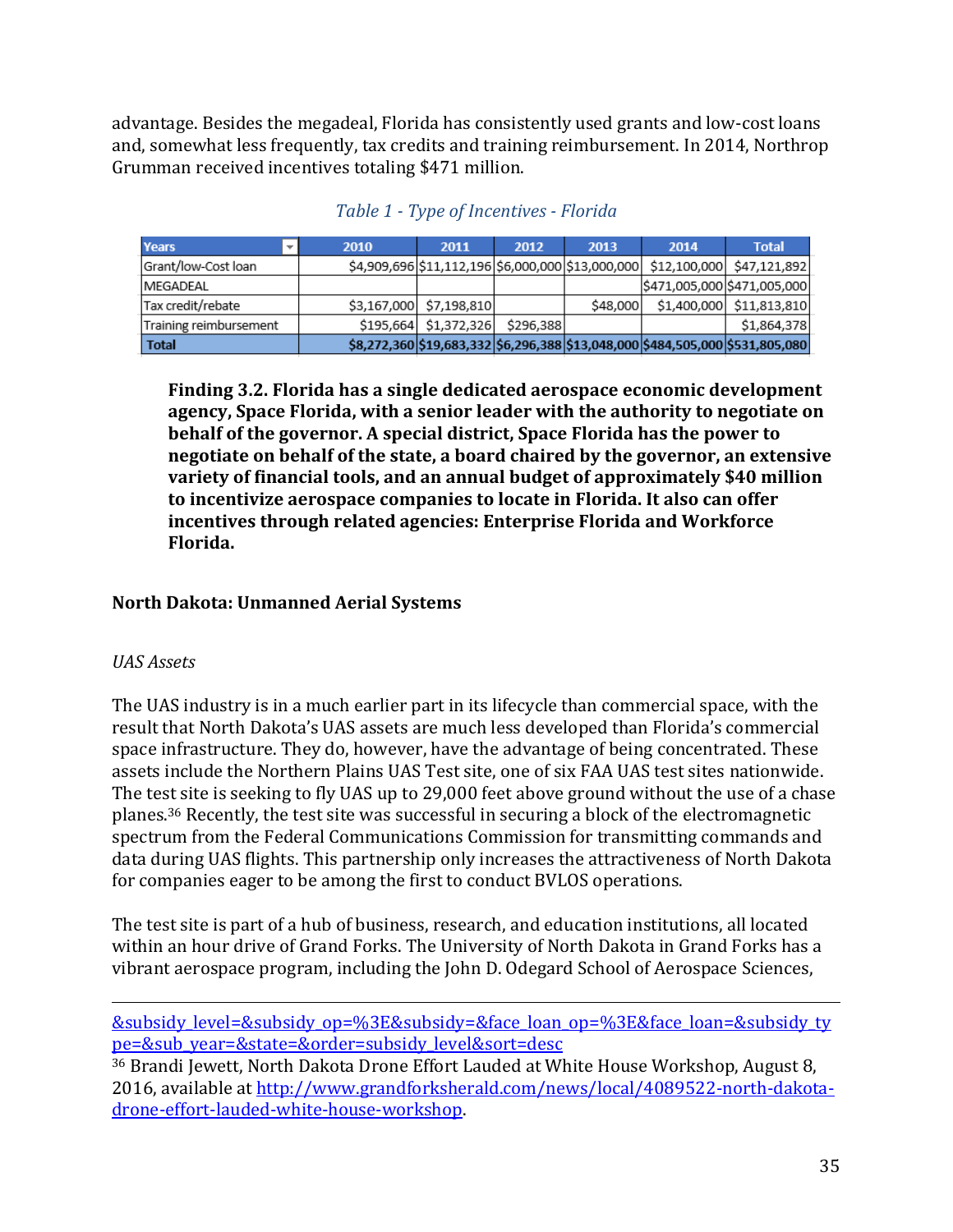which offers a four-year B.S. in aeronautics with a major in unmanned systems. Two hundred students are enrolled in the program, which recently added a class in UAS business. Other academic programs include aerospace studies, space studies, atmospheric science, and computer science, as well as flight training programs and a nonengineering degree in unmanned aircraft systems operations.

The university also hosts an incubator, the Center for Innovation, to promote local entrepreneurship. A number of startup companies that have emerged from the incubator have established Grand Forks as a center for UAS development. These include Field of View (aerial sensing equipment), SkySkopes (aerial infrastructure inspections), and Smart C2 (aircraft management software). UAS companies in North Dakota include Botlink (drone software), Packet Digital (high-speed power electronics and solar power technology for UAS) and Involta (aerial inspections and information).<sup>37</sup> ComDel Innovation and Altavian manufacture UASs and UAS components at their facility in Wahpeton.<sup>38</sup>

To attract new UAS companies to North Dakota and to publicize the state's growing UAS presence, the Red River Valley Research Corridor (RRVRC) sponsors an annual UAS Summit. The most recent summit, held August 22-24, 2016, featured remarks by top-level officials from the Air Force and NASA, representatives from Northrop Grumman, General Atomics, Insitu, and Textron, as well as addresses from one of North Dakota's senators, its representative in Congress, and the president of the University of North Dakota.<sup>39</sup> Almost 40 exhibitors, including Virginia's Advanced Aircraft Company, set up booths.

The RRVRC is a non-profit corporation committed to catalyzing and promoting science, technology, and engineering initiatives that create new opportunities in the region. Through its coordinating center, it tracks and works to acquire federal research funding, provides basic support that will attract such work, and identifies gaps in technology infrastructure and works to fill them. The Center also provides links between state colleges and universities, companies, and investment capital.<sup>40</sup>

Grand Forks Air Force Base is another important asset. Since 2013, Grand Forks Air Force Base has flown nothing but UAS for the United States military and Customs and Border Protection. It is now home primarily to the Global Hawk and Reaper drones.

l

[https://www.commerce.nd.gov/news/DalrympleAnnounces56MillioninAdditionalStateFu](https://www.commerce.nd.gov/news/DalrympleAnnounces56MillioninAdditionalStateFundingforGrandSkyUASPark/) [ndingforGrandSkyUASPark/](https://www.commerce.nd.gov/news/DalrympleAnnounces56MillioninAdditionalStateFundingforGrandSkyUASPark/)

<sup>40</sup> Red River Valley Research Corridor, Coordinating Center, available at [http://www.theresearchcorridor.com/content/008-red-river-valley-research-corridor](http://www.theresearchcorridor.com/content/008-red-river-valley-research-corridor-coordinating-center)[coordinating-center](http://www.theresearchcorridor.com/content/008-red-river-valley-research-corridor-coordinating-center)

<sup>37</sup> Quentin Hardy, A Silicon Valley for Drones, in North Dakota, New York Times, Dec. 25, 2015, available at [http://www.nytimes.com/2015/12/26/technology/a-silicon-valley-for](http://www.nytimes.com/2015/12/26/technology/a-silicon-valley-for-drones-in-north-dakota.html)[drones-in-north-dakota.html](http://www.nytimes.com/2015/12/26/technology/a-silicon-valley-for-drones-in-north-dakota.html)

<sup>38</sup> North Dakota Governor's Office, Dalrymple Announces \$5.6 Million in Additional State Funding for Grand Sky UAS Park, July 6, 2015, available at

<sup>39</sup> UAS Summit & Expo, Agenda, August 22-24, 2016, Grand Forks, North Dakota, available at<http://www.theuassummit.com/ema/DisplayPage.aspx?pageId=Agenda1>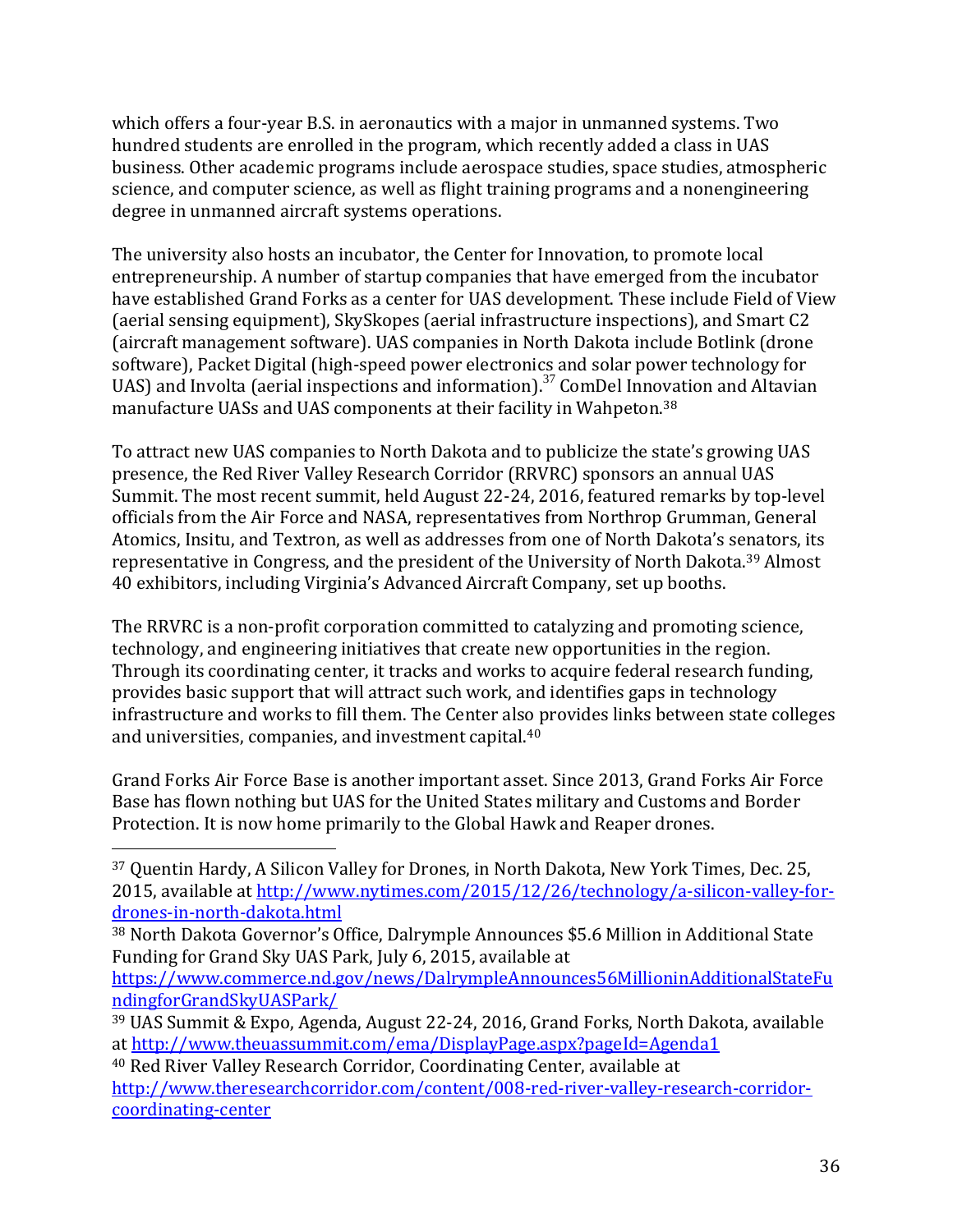Grand Sky, a 200-acre UAS business and aviation park, is located inside the Grand Forks Air Force Base. Created by Grand Forks County, Grand Sky is billed as the nation's first UAS research and industrial park. In late 2015, Northrop Grumman broke ground on a \$10 million 36,000-square-foot facility that will support its UAS operations.<sup>41</sup> General Atomics subsequently began work on a 19,400-square-foot UAS academy to train UAS pilots and crew members.<sup>42</sup>

### **Finding 3.3. North Dakota's UAS infrastructure, though small, is well balanced and concentrated around a Grand Forks hub. Its UAS assets include an FAA test site, an Air Force base focused on UAS flight, a UAS business park, and a university conducting UAS research and offering a degree in unmanned systems.**

### *Authority Structure: Northern Plains Unmanned Systems Authority*

 $\overline{a}$ 

North Dakota's economic development effort is organized by industry sector, but aerospace is not listed as a target. However, the governor is very proactive, energetic, and passionate about bringing aerospace companies to North Dakota. The North Dakota Department of Commerce takes the lead, aggressively highlighting the state's nascent UAS industry and providing a "one-stop-shop" for companies wishing to locate in the state.

Within the North Dakota Department of Commerce, the Northern Plains Unmanned Systems Authority (NPUSA) in Grand Sky, North Dakota, is responsible for UAS operations and economic development. Roughly the equivalent of MAAP in Virginia, the authority was established in 2013. Its first goal was to secure an FAA designation as an unmanned aircraft systems national test site. It currently oversees the Northern Plains UAS Test Site. After securing the test site, it received additional funding for test flight operations, allowing it to serve as the "one-stop-shop" for those seeking to test and develop unmanned aerial vehicles. NPUSA is chaired by the lieutenant governor and includes representatives from the University of North Dakota School of Aerospace Sciences, the North Dakota Aeronautics Commission, the North Dakota Department of Commerce, and the Office of the Adjutant General.

Although there is no single state spokesperson for UAS, Robert J. Becklund, the executive director of the Northern Plains UAS Test Site, often joins the governor in advocating for

[http://www.commerce.nd.gov/news/DalrympleNorthropGrummanOfficialsBreakGroundo](http://www.commerce.nd.gov/news/DalrympleNorthropGrummanOfficialsBreakGroundonGrandSkyUASFacility/) [nGrandSkyUASFacility/](http://www.commerce.nd.gov/news/DalrympleNorthropGrummanOfficialsBreakGroundonGrandSkyUASFacility/)

<sup>41</sup> North Dakota Governor's Office, Dalrymple, Northrop Grumman Officials Break Ground on Grand Sky UAS Facility, October 5, 2015, available at

<sup>42</sup> Brandi Jewett, General Atomics breaks ground on a \$2.5 million drone academy in Grand Forks, November 9, 2015, available at

http://www.grandforksherald.com/news/business/3878979-general-atomics-breaksground-25-million-drone-academy-grand-forks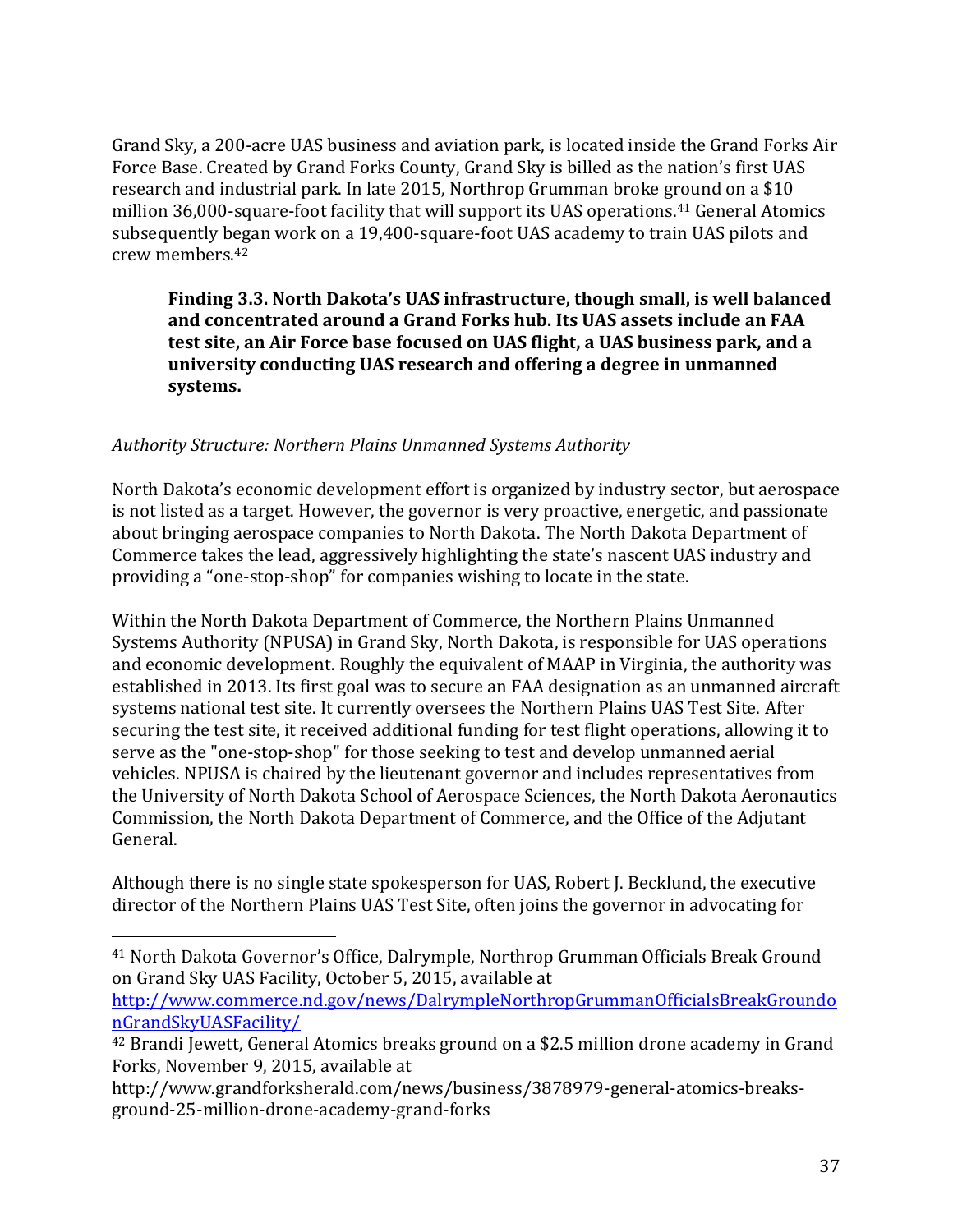UAS development. Becklund was the former 119th North Dakota Air National Guard commander.

It is worth bearing in mind that this less structured approach is appropriate for a state like North Dakota. Though it is physically large, its population is under 800,000. Virginia has 8.3 million residents, while Florida has 19.9 million—and their governments are sized commensurately.

# *Economic Development Funding*

 $\overline{a}$ 

The state's Research-ND program has set aside \$5 million biannually in grants for research and development to organizations and companies involved in UAS research through cooperation with University of North Dakota (UND) and North Dakota State University (NDSU). In addition, North Dakota has spent a total of about \$34 million to establish a national UAS test site, to launch the Grand Sky UAS Business Park (more than \$5.6 million), and to advance North Dakota's position as a hub for the nation's growing UAS industry. 43 The North Dakota Department of Commerce estimates that the economic impact of UAS development totaled \$59 million through 2016.<sup>44</sup>

State officials at the highest level are engaged in recruiting UAS corporations. Then-Lt. Gov. Dalrymple invited Northrop Grumman's sector vice president of operations to visit North Dakota and learn more about the state's aviation and aerospace offerings. This led to the company building its Grand Sky facility. Dalrymple is now the governor. Both U.S. senators and the governor attended the groundbreaking ceremony. The state's senators and congressman also met with General Atomics executives in a successful bid to persuade the company to build a facility at Grand Sky.

**Finding 3.4. North Dakota's UAS initiative is housed in its Department of Commerce, which aggressively promotes the state's UAS industry and its ability to offer a "one-stop-shop" for companies wishing to locate in the state. The state has provided a total of \$34 million to promote UAS development. The lieutenant governor chairs the authority overseeing its test site. Advocates have included the governor, the state's Congressional delegation, and the executive director of the UAS test site.**

<sup>43</sup> Quentin Hardy, A Silicon Valley for Drones, in North Dakota, New York Times, Dec. 25, 2015, available at http://www.nytimes.com/2015/12/26/technology/a-silicon-valley-fordrones-in-north-dakota.html

<sup>44</sup> Sally French, There's a new Silicon Valley of drones, and it isn't California, Market Watch, June 23, 2015, available at [http://www.marketwatch.com/story/theres-a-new-silicon](http://www.marketwatch.com/story/theres-a-new-silicon-valley-of-drones-and-it-isnt-in-california-2015-06-22?page=2)[valley-of-drones-and-it-isnt-in-california-2015-06-22?page=2](http://www.marketwatch.com/story/theres-a-new-silicon-valley-of-drones-and-it-isnt-in-california-2015-06-22?page=2)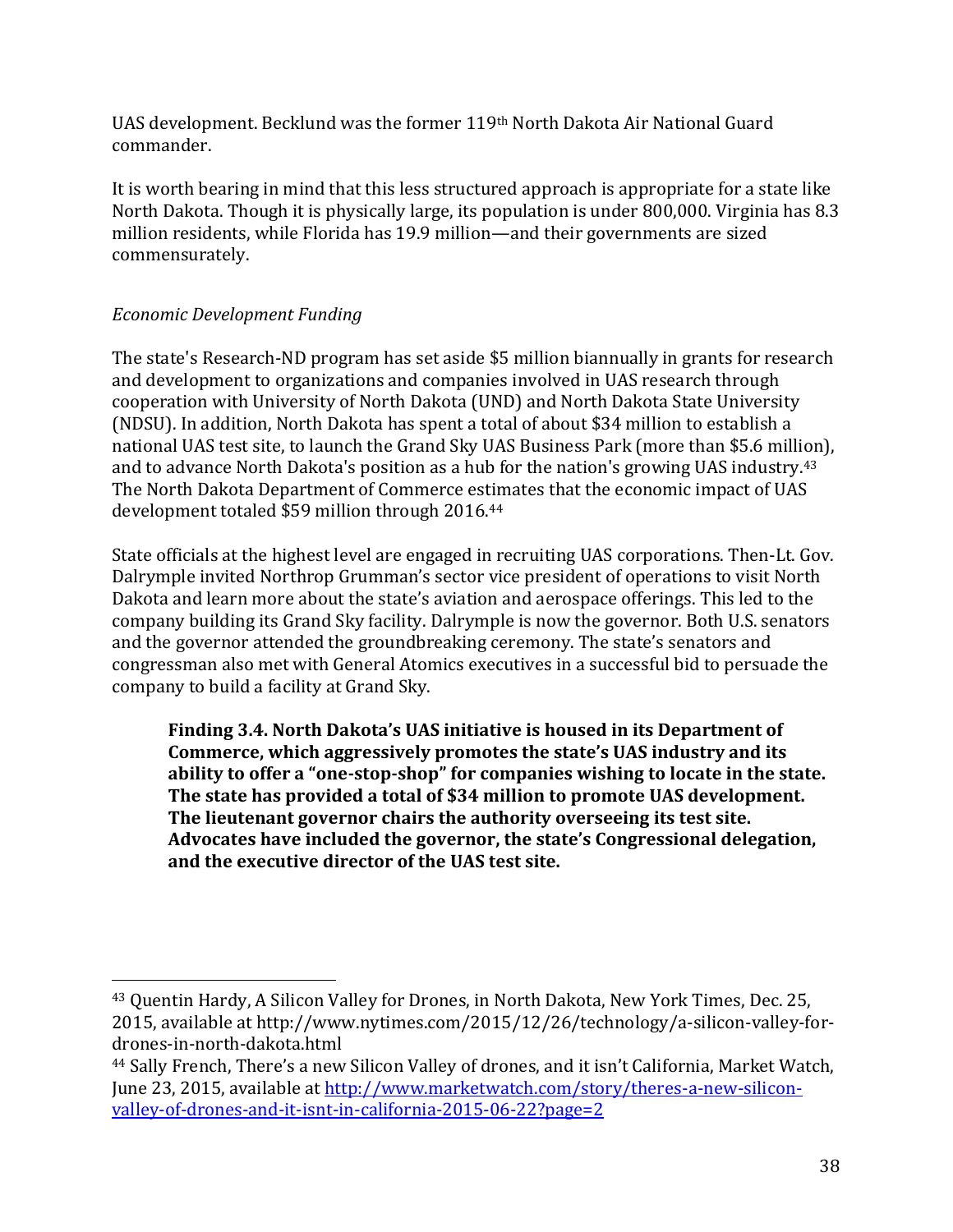#### **Best Practices Lead to Recognition**

Thanks to these efforts, Florida is known for commercial space and North Dakota for UAS. The area around Cape Canaveral and the Kennedy Space Center is called the "Space Coast and North Dakota is widely referred to as the "Silicon Valley for Drones."

**Finding 3.5. One indication of a state's success at space and/or UAV economic development is that it is widely recognized as a space- or UAS-focused state. States like Florida and North Dakota have made aerospace a signature priority, devoting time and resources to supporting existing space and UAS endeavors and welcoming newcomers. The Commonwealth of Virginia is not considered an aerospace state.**

# **b) Company Case Studies**

The following case studies highlight the strengths and weaknesses of Virginia's aerospace economic development efforts. They are based on interviews with corporate personnel and other knowledgeable sources.

### **Blue Origin**

Blue Origin is a privately-funded aerospace manufacturer and spaceflight services company that Amazon founder Jeff Bezos incorporated in 2000. The company is developing technologies that dramatically lower the costs and increase the reliability of spaceflight, setting the stage for private citizens to travel into space. Blue Origin is developing a variety of technologies, with a focus on rocket-powered vertical takeoff and vertical landing (VTVL) vehicles for access to suborbital and orbital space.

Blue Origin's engineering, manufacturing, and business teams work in a 260,000-squarefoot facility on 26 acres in Kent, Washington, just 20 minutes south of Seattle. In 2003, Bezos bought land in West Texas two hours east of El Paso and established an engine-test and suborbital test-flight facility. In September 2015, Blue Origin leased Launch Complex 36 in Cape Canaveral, Florida, to build a launchpad for its orbital launch vehicle. It also plans to manufacture its new BE-4-powered orbital launch vehicle at the nearby NASA property at Exploration Park. Groundbreaking for the facility occurred in June 2016. In 2015, the company had approximately 400 employees, just 50 of whom were in Texas.

Florida was chosen as the launchpad and manufacturing facility after an extensive search. Twelve states were selected for initial consideration. The list was quickly trimmed to six. These six states were Virginia, North Carolina, Georgia, Texas, Nevada, and Florida. The list was again trimmed to three states: North Carolina, Georgia, and Florida. These three states were asked to provide a proposal for the facility.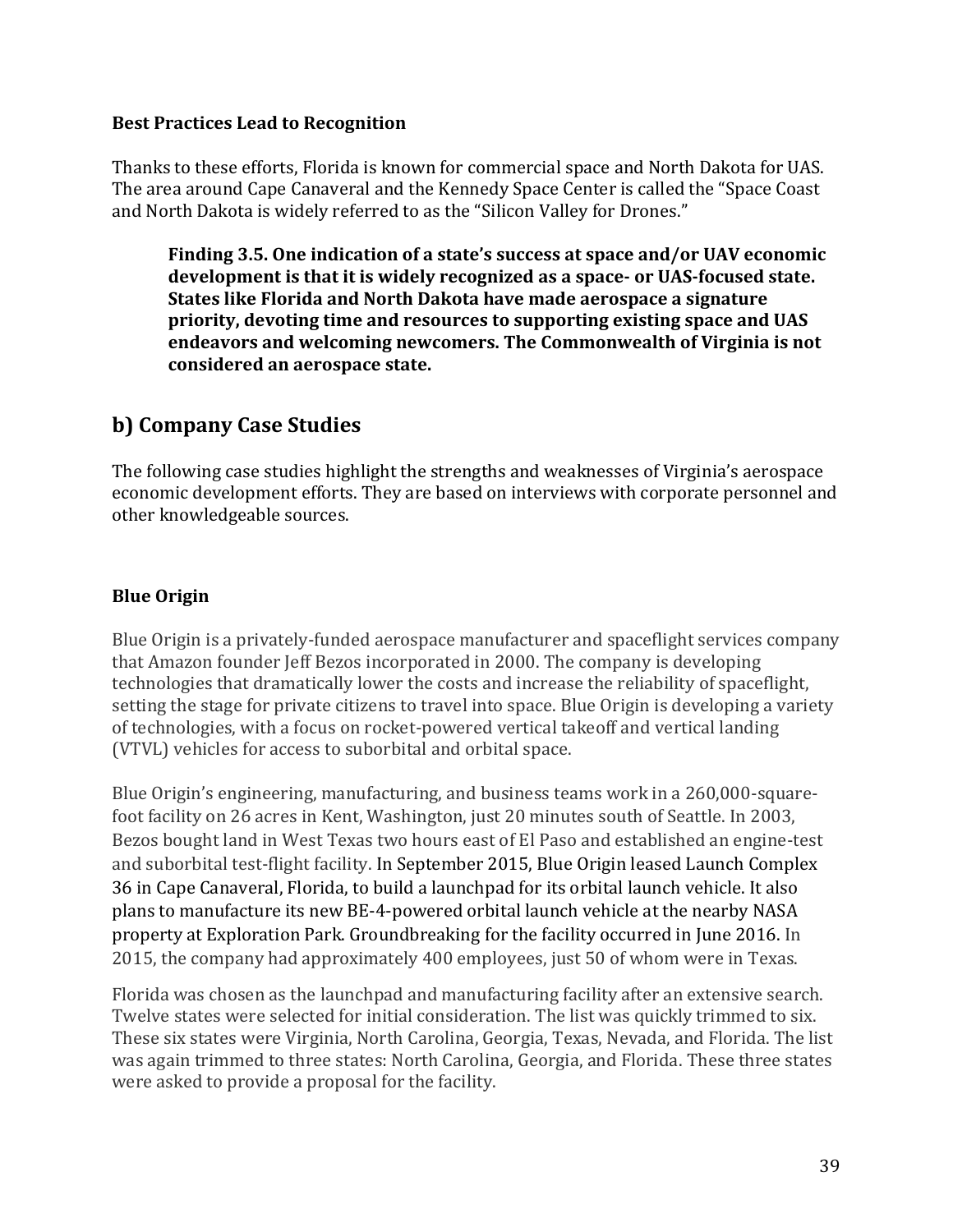Blue Origin considered five factors when making its decision about placing the facility:

- 1. A location that would allow rockets to achieve the necessary flight trajectory
- 2. A launchpad that could accommodate large rockets safely
- 3. A workforce that could provide the 300 to 500 engineers and technicians the project would require.
- 4. Proximity to a deepwater port
- 5. Attractive tax incentives and contributions of property.

Virginia did not make the final consideration round for several reasons. The Virginia Commercial Space Flight Authority had proposed placing the facility at Wallops Island. Blue Origin reviewers determined that the location was too isolated, making it difficult to attract a talented workforce. They felt that existing launchpads could not accommodate larger rockets safely and estimated that modification of the pads and related infrastructure would require an investment of \$100 million. Furthermore, they found that the site was too far from a deepwater port. In addition, Blue Origin was not pleased that Virginia intended to charge a flight fee. A final reason may have been the failure of the Orbital ATK Antares ISS supply mission before this decision was announced. At that point, Virginia leadership had publicly adopted an antagonistic relationship to Orbital ATK and NASA.

On a positive note, the reviewers appreciated Virginia's efforts to provide them with direct contact with state decision-makers, in this case the secretary of commerce and trade. They also felt it was helpful that Virginia had created a single entity – the Virginia Commercial Space Flight Authority – staffed by knowledgeable and responsive personnel, an advantage over other states with the exception of Florida. The crucial difference was that, unlike its counterpart in Florida, the Virginia Commercial Space Flight Authority had no negotiating power, a fact that the Blue Origin reviewers felt was a disadvantage.

**Finding 3.6. Virginia lost the competition for Blue Origin because it lacks a single authority with negotiating power, it couldn't accommodate larger rockets, and the Wallops Island launch site was viewed as too isolated for workforce availability and as too distant from a deepwater port.**

# **Orbital ATK**

Orbital ATK, Inc., formed in 2015 from the merger of Orbital Sciences Corporation and ATK, is an aerospace and defense systems company. Its customers include the U.S. government, allied nations, and prime contractors. Its main products are launch vehicles and related propulsion systems; satellites and associated components and services; composite aerospace structures; tactical missiles, subsystems, and defense electronics; and precision weapons, armament systems, and ammunition. Orbital ATK is headquartered in Dulles, Virginia, with locations in 20 U.S. states as well as in several other countries. It employs 4,000 engineers, 7,000 manufacturing and operational specialists, and 1,000 management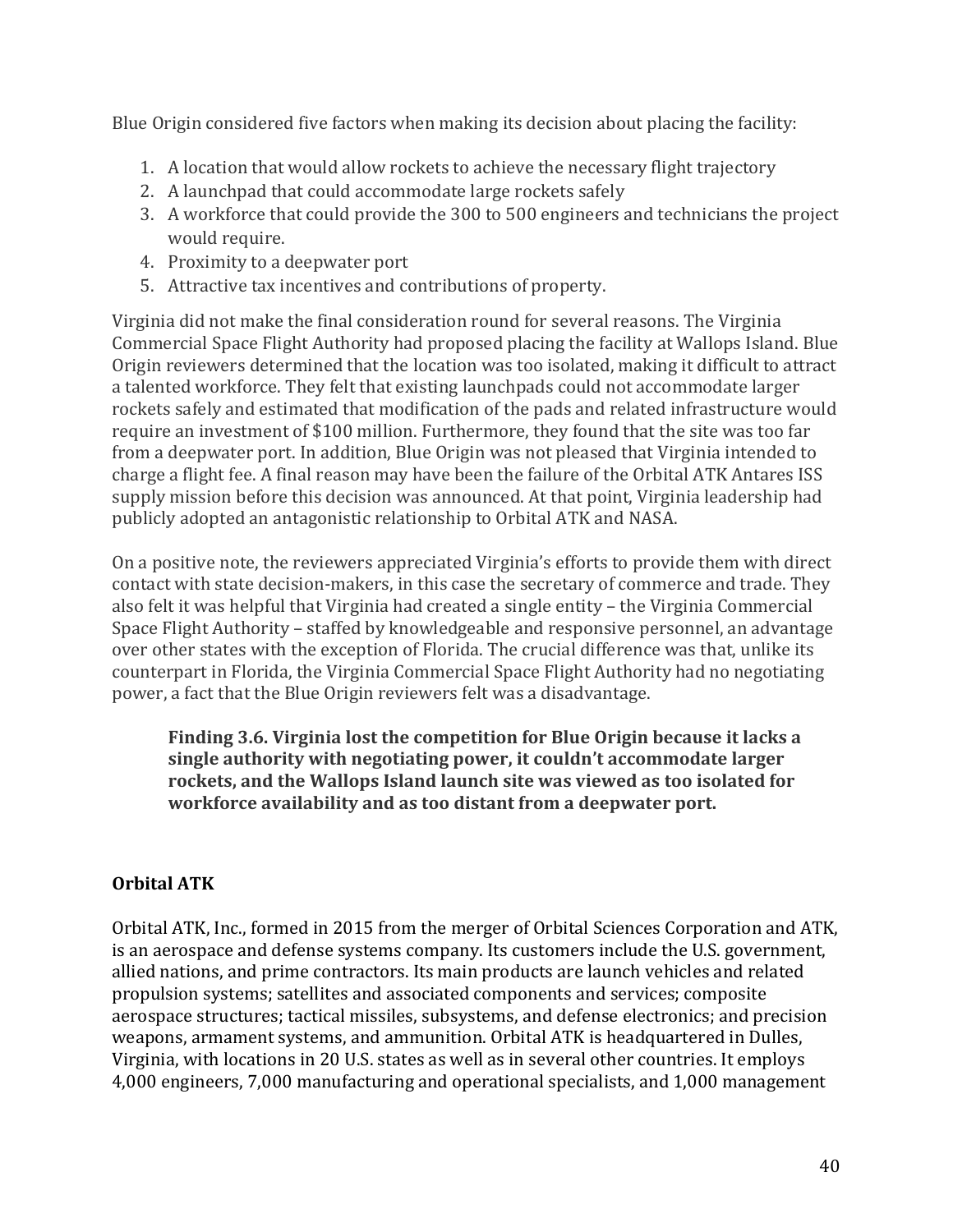and administration personnel. As of 2015, Orbital ATK had annual revenue of approximately \$4.5 billion.

The company has three major divisions. Orbital ATK's Flight Systems Group, headquartered in Chandler, Arizona, provides systems and products that span the space launch, strategic missile and missile defense, and aerospace structures markets. Orbital ATK's Defense Systems Group, headquartered in Baltimore, Maryland, produces precision weapons, tactical rocket motors and warheads used in air-, sea- and land-based systems, missilewarning products, and advanced gun systems. Finally, Orbital ATK's Space Systems Group in Dulles builds satellites and advanced space systems. It offers a broad portfolio of products for commercial, military, scientific, and international customers.

Orbital ATK is headquartered in Northern Virginia because its predecessor company, Orbital Sciences Corporation, was formed there in 1982 to take advantage of proximity to the federal government and agencies such as NASA. The company subsequently added personnel to its Dulles facility while expanding its presence around the nation and the world via acquisitions. Although the Commonwealth was not a player in most of this growth, the Virginia Center for Innovative Technology did make a minor co-investment in the company in 1990.

A relationship between Orbital Sciences Corporation and NASA Wallops Flight Facility began during the 1990s when the two organizations collaborated on the launching of the Pegasus rocket. Although Orbital Sciences conducted some small ground launches from Wallops during the same period, there was a pause in the relationship until 2008 when the company won the NASA Space Station Resupply contract. It bid the contract based on using Wallops as its launch site. The company felt that Wallops would be a better collaborative partner when it came to controlling such issues as launch time, and it had excellent relationships with the governor and secretary of commerce and trade. Using Wallops required a \$140 million launchpad renovation, to which the Commonwealth contributed approximately \$95 million. Launches for Space Station resupply continue to take place from the Wallops Facility.

**Finding 3.7. Even though siting its International Space Station resupply mission at the NASA Wallops Flight Facility required Orbital ATK to invest heavily in launchpad upgrades, it chose Wallops because of the knowledge and flexibility of its management and the good relationships it had with the governor and his administration.** 

### **Aerojet Rocketdyne**

Aerojet Rocketdyne is a leading supplier of space propulsion system products and services. It offers a full spectrum of flight-qualified propulsion products ranging from chemical and electrical propulsion systems to individual monopropellant, bipropellant, and electric propulsion engines. In addition, it provides services for architecture and mission design,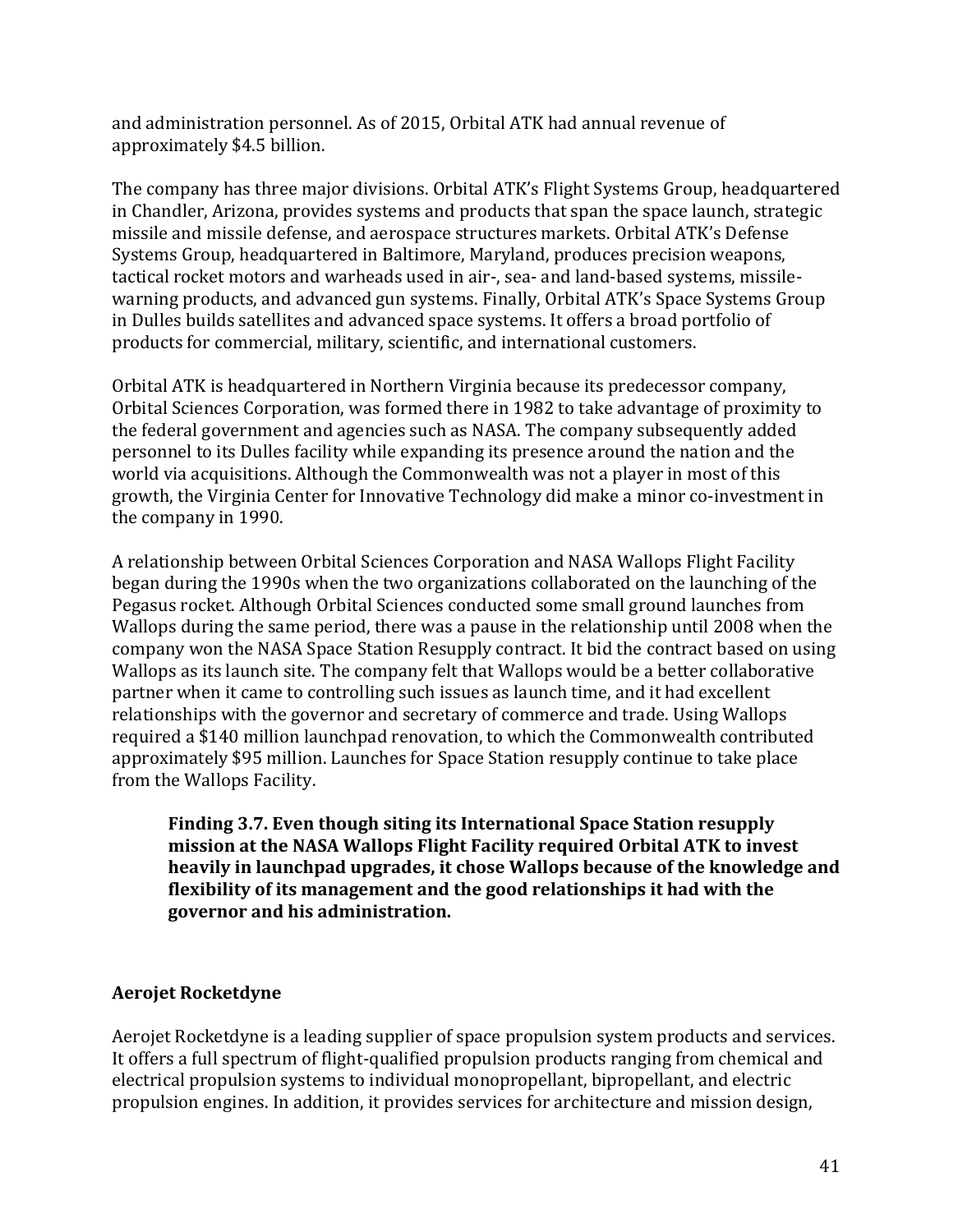systems engineering, design and development, manufacturing, and testing. Its customers include U.S. military and both U.S. and foreign civil and commercial customers. Aerojet Rocketdyne is a \$1.7 billion company.

Aerojet Rocketdyne has numerous locations in the United States, including California, New Jersey, Alabama, Tennessee, Washington, Arizona, Utah, New Mexico, Mississippi, and Florida. It has three locations in Virginia. Its Arlington office focuses on governmental relations and liaison with its government and corporate customers base. Orange County is the home of its Manufacturing Center for Strategic Solid Post Boost Propulsion, its Technology Development Center, its Laboratories for Solid Propulsion, and its test facilities for rocket motors and air-breathing propulsion. Finally, Aerojet Rocketdyne's Gainesville facility houses engineering design and analysis for tactical rocket, strategic solid postboost, and ramjet propulsion and innovative advanced product technologies. The Gainesville office also provides development and production program management as well as administrative support for East Coast Aerojet Rocketdyne facilities.

In the process of acquiring and integrating five companies over the last 15 years, Aerojet Rocketdyne has interacted with the economic development organizations and key decisionmakers in numerous states. In an interview, Aerojet Rocketdyne noted that a number of the states offered more meaningful incentives than Virginia, and that the Commonwealth seems to concentrate its economic development efforts on a few big prizes rather than the incremental growth of established companies. However, the company emphasized that it had good relationships with the state's universities, an important consideration given its needs for a highly skilled workforce and research support.

The weakness of Virginia's approach to economic development was underscored by Aerojet Rocketdyne's 2014 decision to add a major research program to its Huntsville, Alabama, facilities. It chose Alabama rather than many other suitable sites because Alabama made a coordinated effort to secure the program. Alabama deployed its governor, local officials, and educational leaders at opportune moments in the negotiating process to demonstrate its commitment. The company appreciated this team effort, something it found lacking in Virginia.

**Finding 3.8. Aerojet Rocketdyne chose to locate a research facility in Alabama because it felt that the state made a coordinated and substantial effort to secure the facility, an installation that Virginia might not have thought a substantial enough target for economic development.**

### **Rolls-Royce**

Rolls-Royce, a power systems provider that designs, manufactures, and supports a range of products and services for air, sea, and land applications, has been in North America for over 100 years and employs more than 7,000 workers in the United States. Over the last decade, it has invested over \$1 billion in the United States, enabling it to expand and develop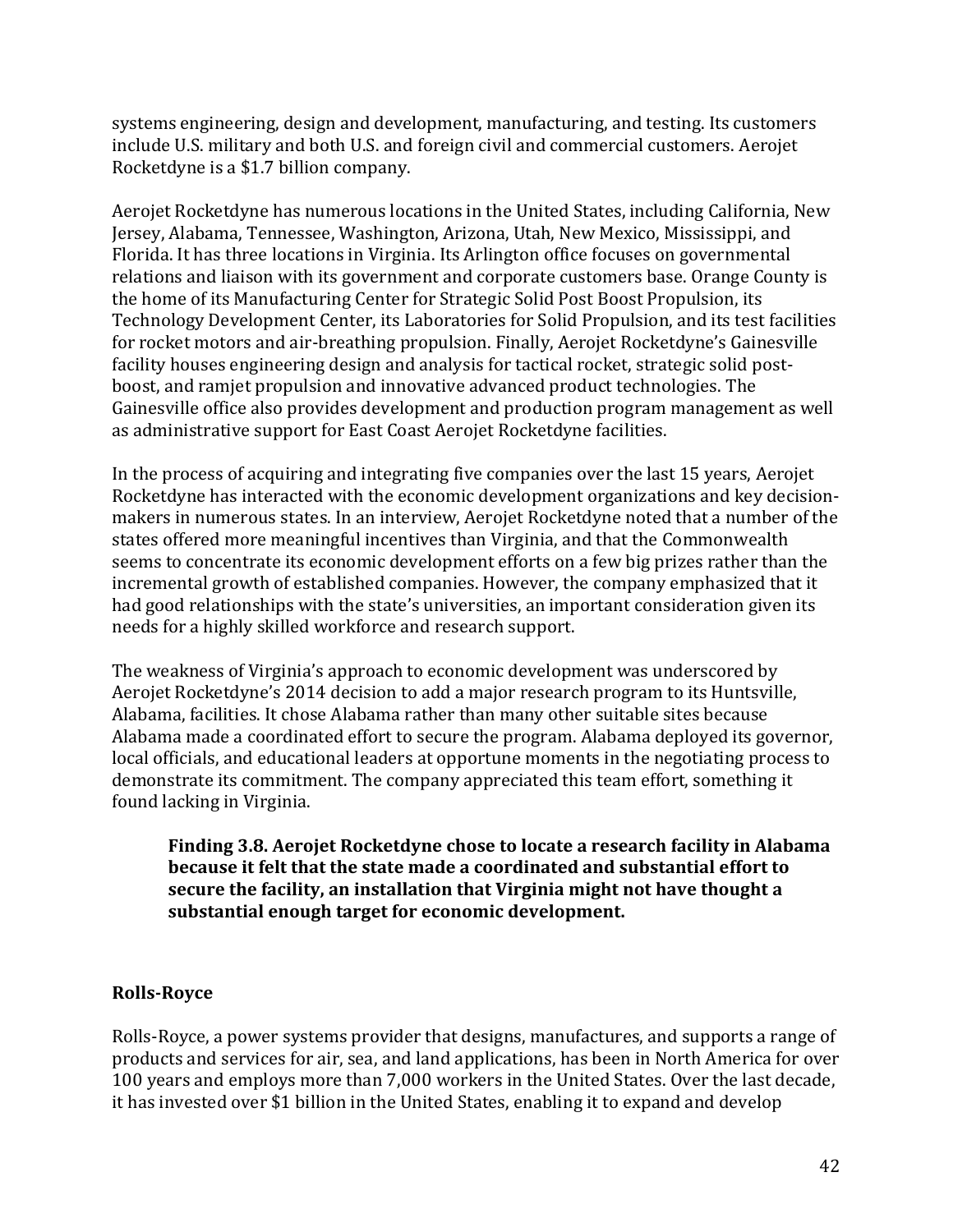several new state-of-the-art facilities including its Crosspointe advanced manufacturing and research campus in Prince George County, Virginia. The plant is located on 1,000 acres 30 miles south of Richmond, and includes two production factories. The first plant at Crosspointe, the Rotatives Factory, began production in 2011. The second, the Advanced Airfoil Machining Facility, began production in 2014. The Crosspointe facility is the first advanced manufacturing facility that Rolls-Royce has built from the ground up in the United States. Rolls-Royce decided to build this new facility near Petersburg, Virginia, in 2007.

Rolls-Royce's goal for Crosspointe was two-fold: to expand its presence in the United States and to build the most advanced and most efficient manufacturing facility in the world. Rolls-Royce did significant research before deciding what to build and where to build. As part of this process, it studied the manufacturing processes of its competitors and other large manufacturing companies such as Airbus, Boeing, and Caterpillar, as well as considered its own needs. It determined that it required a large tract of land, which would give it room to expand and provide the buffer necessary to build a jet engine test facility on the site. Because it needed access to a trained workforce, Rolls-Royce preferred a state with an excellent education system including institutions of higher education as well as trade schools. It was also looking for a pro-business, right-to-work state where it could have a close relationship with state leadership. Ultimately, it wanted to feel that its activities would be important to the state.

Rolls-Royce decided to study the assets of a number of states before approaching any single state with its plans. Its philosophy was to involve only those states with the assets it needed in order to limit the loser pool. It determined early in its search process to focus on the Southeast, already a center for aerospace manufacturing.

The final three states under consideration were Georgia, South Carolina, and Virginia. There were two primary reasons that Rolls-Royce chose Virginia. It is a right-to-work state and it was aggressive in securing its business. Prince George County provided 1,000 acres of land in a good location, as well as tax incentives based on the jobs created. The Commonwealth also allocated funds to the University of Virginia and Virginia Tech to enhance their research and educational capabilities in areas that supported the mission of the new facility. This allowed Rolls-Royce to establish collaborative relationships with them early in the negotiation process, an important factor for creating such an advanced facility. In addition, Virginia was willing to provide the company access to state decisionmakers. Rolls-Royce interacted with the governor and the relevant cabinet secretaries, not just with the economic development community.

One reservation that the company had, however, was the need for a trained workforce, prepared at the community college and trade school level to operate the company's advanced equipment. This issue has persisted. Rolls-Royce is currently concerned that it cannot continue to expand unless this issue is addressed.

### **Finding 3.9. Rolls-Royce chose Virginia because it is a right-to-work state, Virginia aggressively pursued their business, and Virginia's universities were**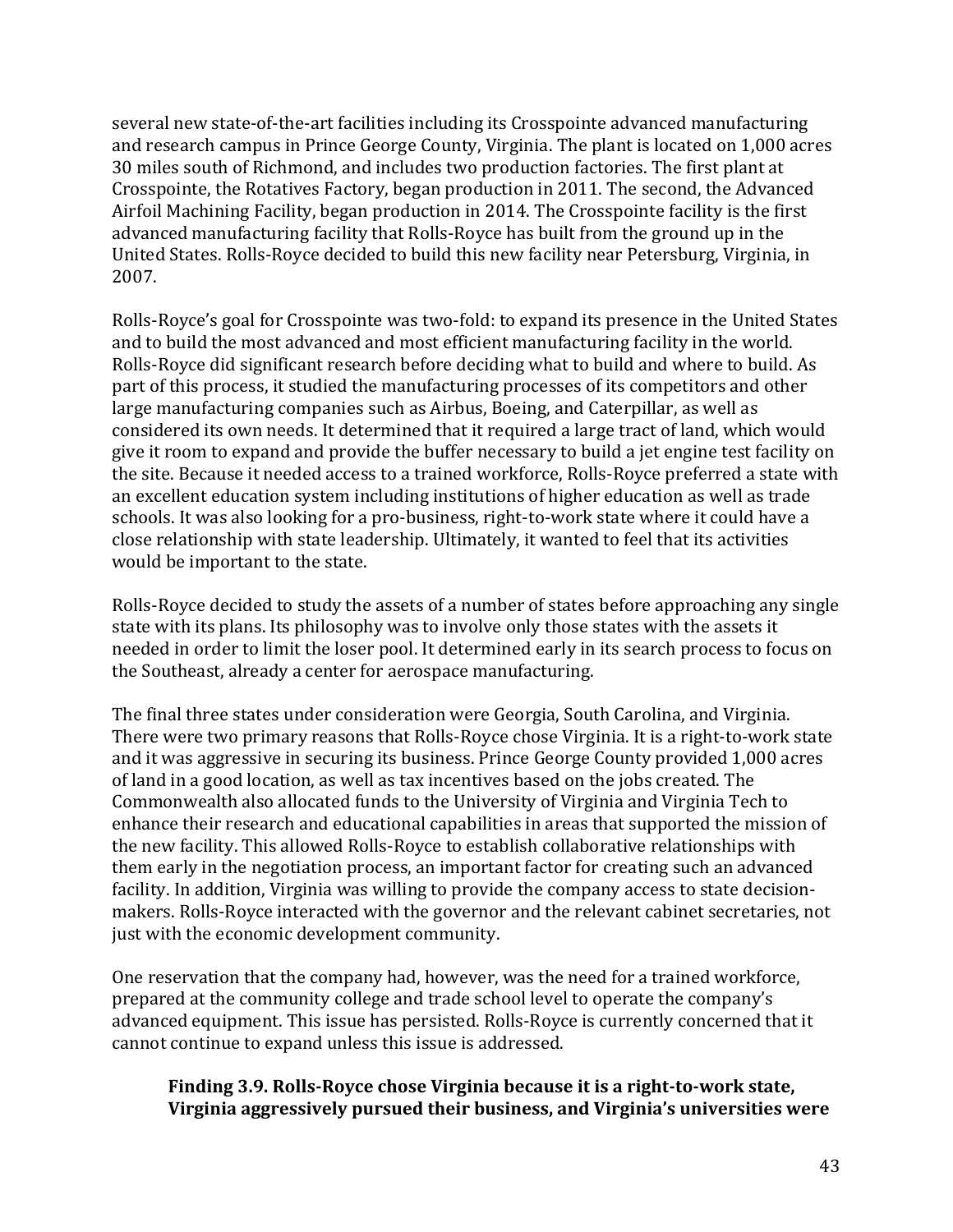**proactive in meeting its needs. It is concerned about shortages of trained workers.**

# **Advanced Aircraft Company**

Advanced Aircraft Company (AAC) is an aeronautical engineering and manufacturing startup located in the Peninsula Technology Incubator in Hampton, Virginia. Bill Fredericks, the company's CEO and founder, created the company in 2016 to license the Greased Lightning (GL-10) vertical takeoff and landing (VTOL) UAS developed at NASA Langley Research Center.

This 62-pound UAS has a 10-foot wingspan and was flight-tested successfully at NASA Langley in June 2015. The design improves on the speed, range, and endurance of existing multirotor VTOL UAS thanks to the aircraft's ability to transition from hovering to winged flight. This development alone generates more than a seven-fold improvement in aerodynamic efficiency. Linear inspection, package delivery, and Department of Defense Group 2 Tactical UAS applications are initial target markets for the GL-10.

Developing GL-10 is a capital-intensive effort. While it is raising funds, AAC has designed and is now prototyping an octorotor UAS it calls Hercules. Powered by a hybrid system consisting of a two-stroke gas engine turning an electrical generator, Hercules offers a level of endurance that battery-powered multirotor UAS cannot equal as well as an improved aerodynamic design. Hercules will have a \$60,000 price tag.

To date, AAC has raised small start-up funding from family and friends and hopes to complete its first round of angel investment by the end of 2016. It plans to fly its Hercules #3 by first quarter 2017 and produce two per month by first quarter 2018.

AAC's primary reason for being in Virginia is the proximity to NASA Langley, where the GL-10 was developed. However, North Dakota economic development officials have shown interest in AAC moving to Grand Forks, and Fredericks is considering the option. In addition to capital, AAC needs free or low-cost access to FAA-approved flight test facilities, especially facilities that support beyond visible line of sight (BVLOS) flight.

**Finding 3.10. To flourish, UAS start-ups need a suite of services, the most pressing of which are incubators, funding for prototyping and testing, and access to capital.** 

### **OmniEarth**

OmniEarth illustrates the potential of space and UAS platforms and the data they generate to support information enterprises. Established in 2014, OmniEarth is a privately funded aerospace manufacturer and spaceflight services company in Arlington, Virginia, that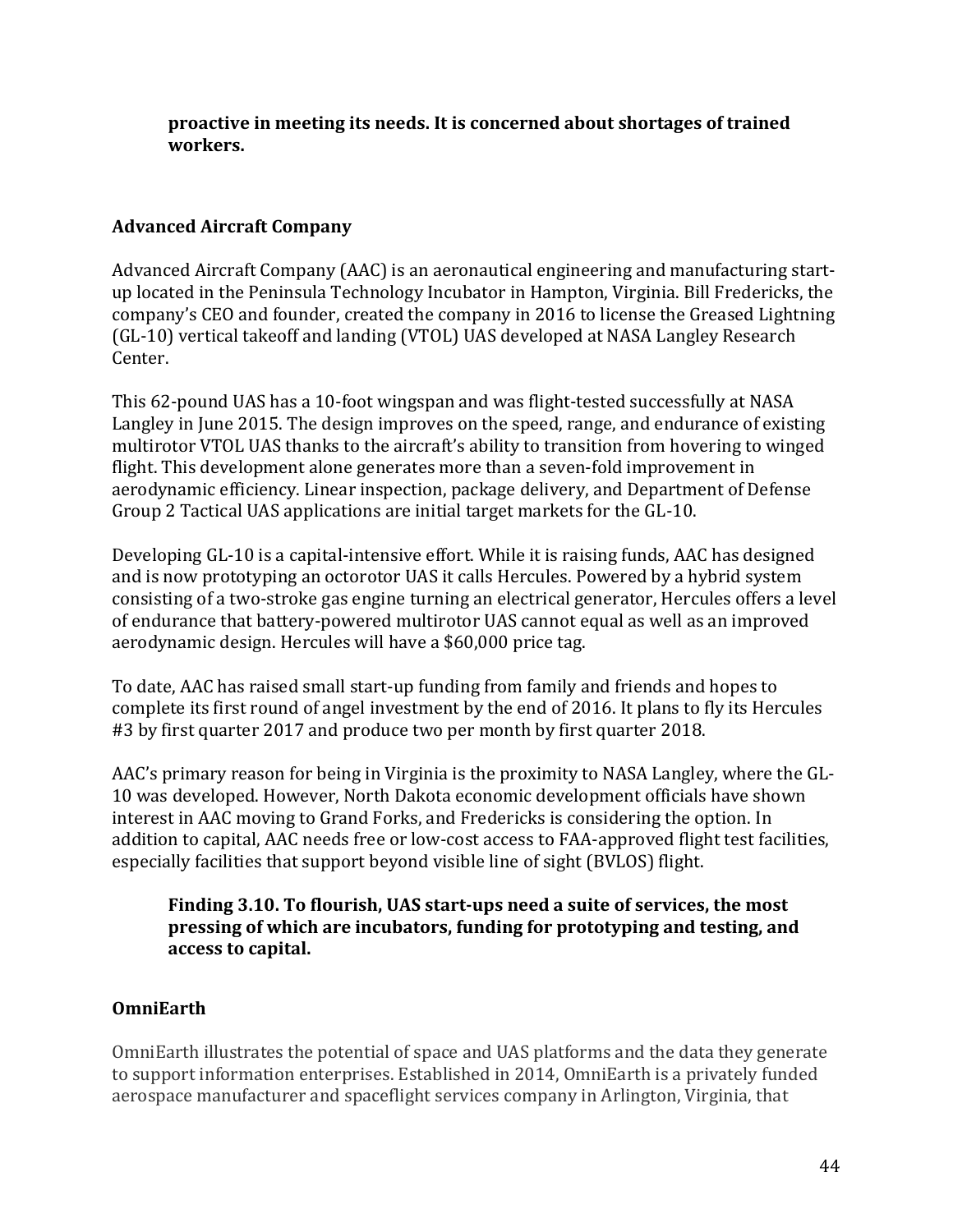specializes in advanced geoanalytics. The company exploits data from aerospace systems satellites, UAS and other sources of information—to develop solutions as a service (SaaS) for multiple users, including insurance companies, municipalities, natural resource managers, and other clients.

The company has 34 staff members, scientists, and engineers and serves more than 35 customers. It has five patents, either issued or pending, on automated derivation of information for aerial and satellite imagery as well as proprietary algorithms and trademarks in remote sensing. It has content partnerships with national data providers including aerial imagery as well with virtually all commercial satellite companies.

OmniParcel™ is an example of the kind of product OmniEarth develops. OmniParcel applies artificial intelligence and machine learning to aerial and satellite imagery and property data to automate the verification and identification of infrastructure and commercial and residential parcel features, currently a time-intensive process. Its parcel-by-parcel analysis is available by state, county, or zip code. The OmniParcel platform is cloud-based and easily scalable to encompass as much, or as little, territory as required. The data are updated several times per year.

OmniParcel can be customized for different industry segments. OmniParcel™ for Water Resource Management is delivered to nearly 90 California water agencies, either directly or through their wholesalers, to help identify lost revenue due to water leakage. In this case, OmniEarth creates additional water efficiency analytics by fusing weather, image, property, and water-meter data.

OmniEarth chose to locate in Crystal City for its access to transportation (METRO, Virginia Railway Express), availability of skilled workforce, and proximity to large aerospace companies, such as Orbital ATK, Boeing, and Lockheed Martin. Virginia tax incentives did not influence its decision.

### **Finding 3.11. OmniEarth demonstrates the potential of an active aerospace sector, including commercial space and UAS, to promote the development of companies that provide data analytics and other services.**

*Recommendation 3.1. Virginia must create a senior, high-level aerospace economic development position with direct access to the governor and the authority to negotiate with aerospace companies considering investing in Virginia.*

*Recommendation 3.2. Virginia must commit significant existing and new resources, including budget and tax incentives, to be used in attracting new aerospace investments to Virginia.*

*Recommendation 3.3. Virginia must support, strengthen, and market its current aerospace assets including its governmental, commercial, and academic assets.*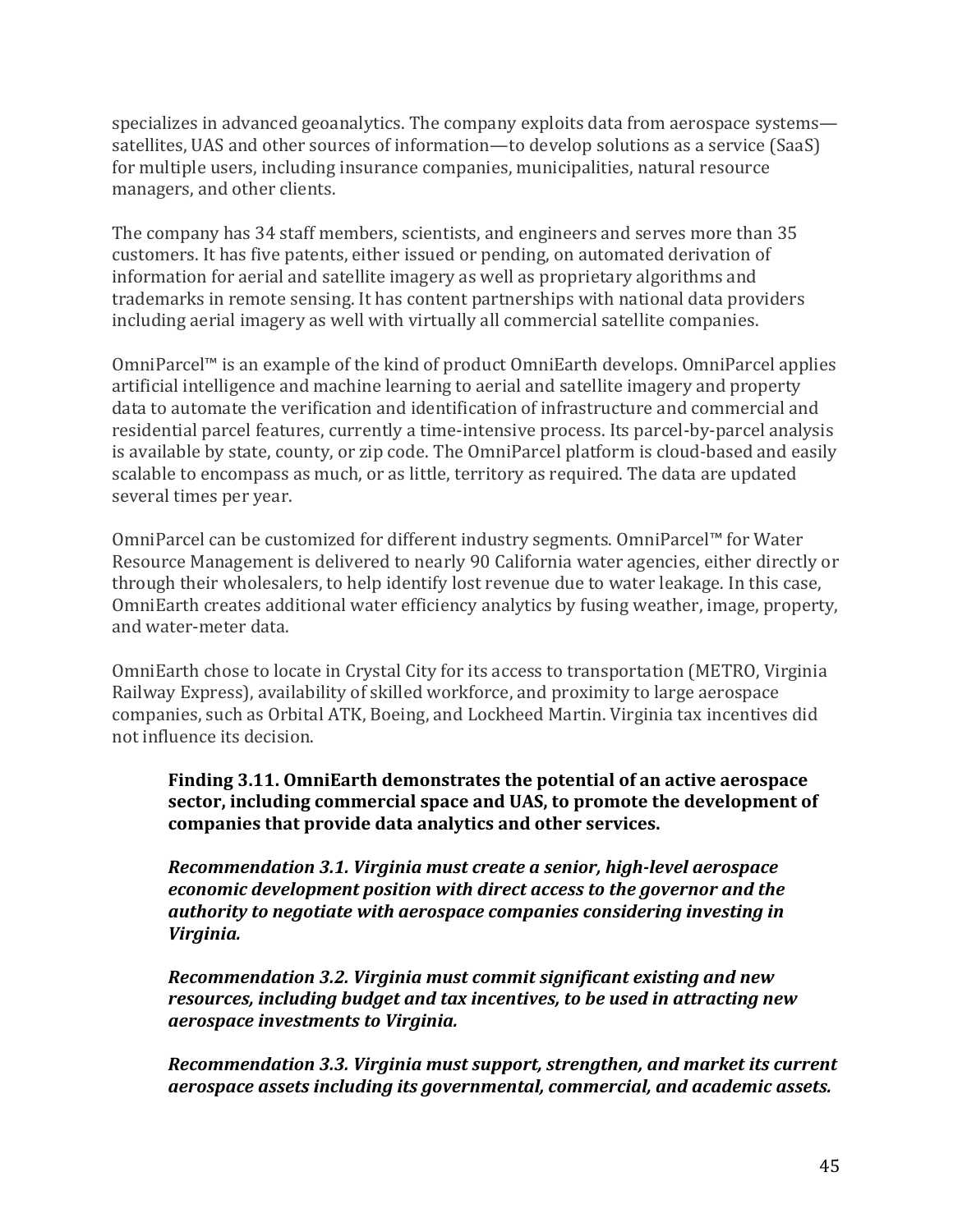*Recommendation 3.4. Virginia must coordinate its existing set of government, commercial, and academic institutions within the state to achieve an effective economic development capability.*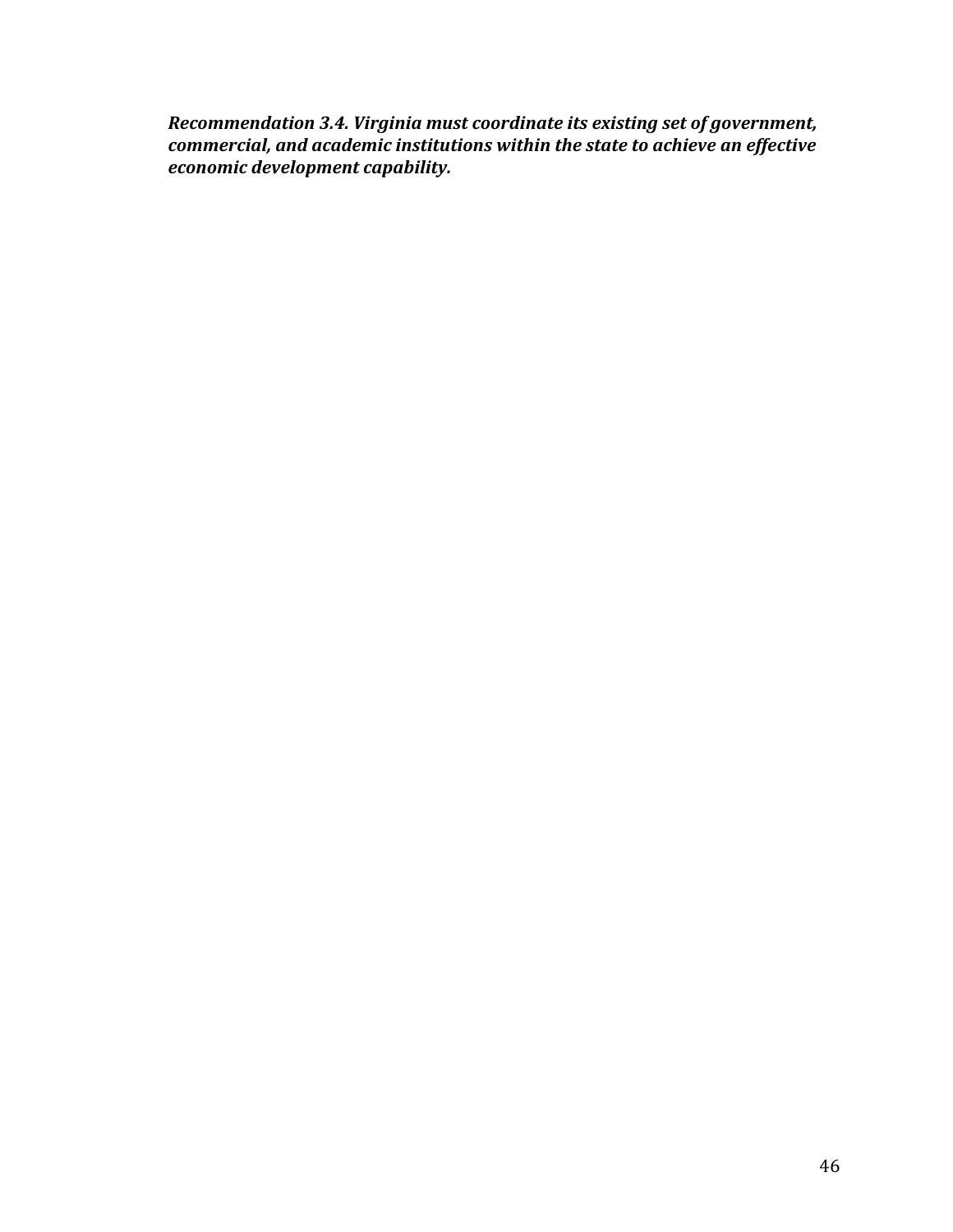# **Section 4. Outlook for Federal Aerospace Spending**

The Commonwealth of Virginia's aerospace industry is now, and will likely remain for many years, heavily dependent on federal spending. The overall outlook is that federal spending for aerospace programs, in total, will remain relatively flat for the next few years, with potential future increases tied, in part, to the expiration of Budget Control Act caps in 2021.<sup>45</sup> Therefore, continued success will depend on enhancing the state's competitive positioning.

Federal spending that supports the aerospace industries is channeled through many agencies and programs. A few examples include:

- Department of Defense (DoD)
	- o DARPA/National Institute for Aerospace
	- o Air Force Office of Science and Research/National Center for Hypersonic Combined Cycle Propulsion
	- o Procurement spending related to:
		- Weapons systems
		- **Intelligence systems**
		- Other R&D
	- o Military bases
- National Aeronautics and Space Administration (NASA)
	- o Langley Research Center
	- o Wallops Flight Facility
- National Science Foundation
	- o University grants
		- Community college curricula for UAS operations technicians
	- o Research Center grants
		- National Center for Coatings, Application, Research, and Education
		- **Other**

l

Other federal agency research and procurement spending

The Budget Control Act of 2011 and the subsequent failure of the Joint Select Committee for Budget Reduction to reach a mandated agreement sparked budget sequestration cuts that lowered DoD spending by \$131 billion in FY2015 compared to FY2010. More positively, DoD total spending budgeted for FY2016 rose by \$20 billion. Assuming no significant changes in budget caps, and if Congress passes budgets that do not invoke future sequestration provisions,<sup>46</sup> the CBO January 2016 baseline budget projections show

<sup>45</sup> This assessment does not include specific assumptions about changing spending priorities related to the outcome of the November 2016 elections.

<sup>46</sup> OMB's August 2016 report on the proposed federal budget shows that the Senate budget for FY2017 meets all specified budget caps, while the House budget would trigger a relatively modest \$17 million sequester in defense spending if passed as presented.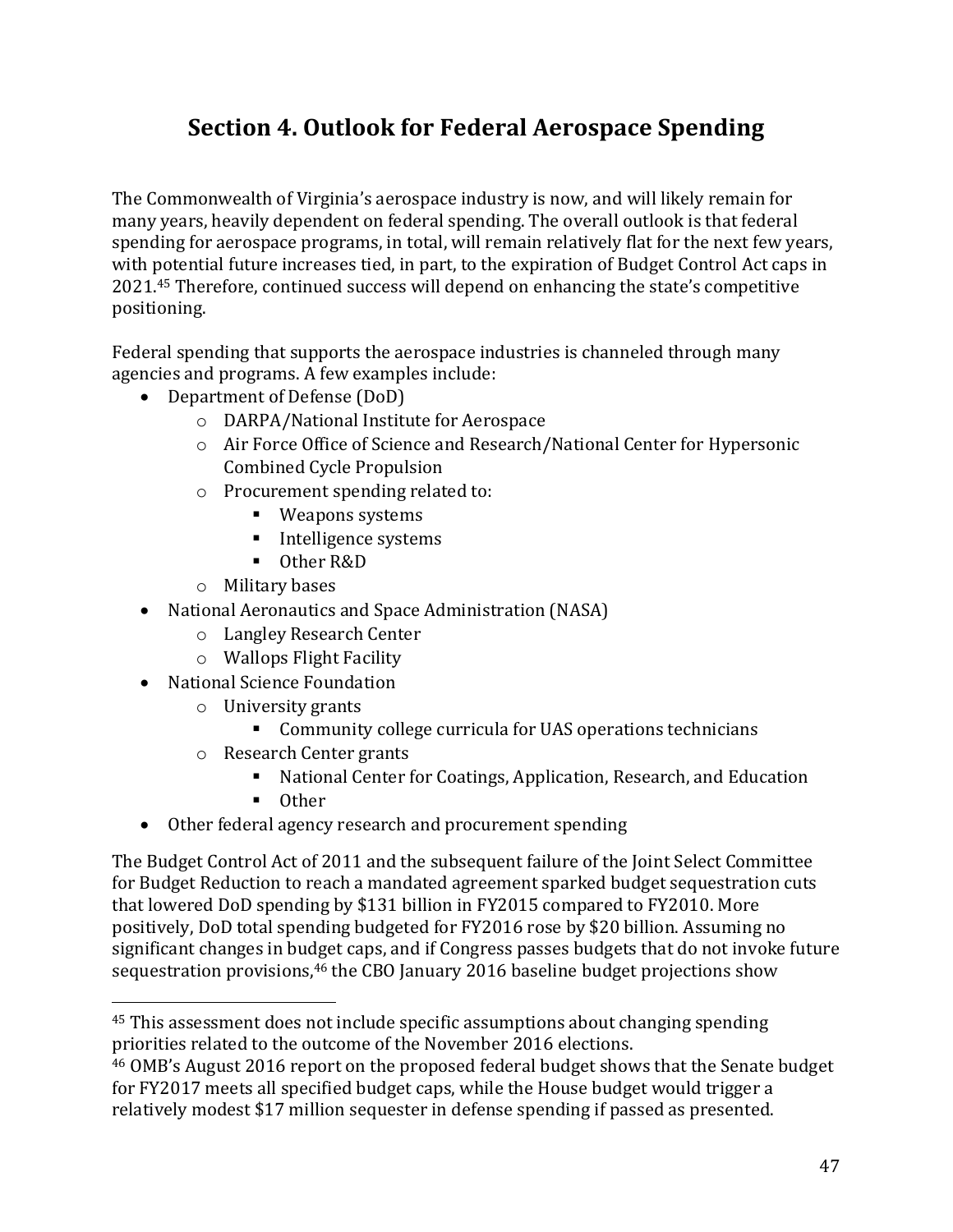defense spending staying relatively flat for the next few years until Budget Control Spending Caps expire in 2020, and then slowly increasing over the next several years (see figure below).



Shifting priorities in DoD spending have not been favorable for space-related activities. Based on data from the Center for Innovative Technology (CIT), <sup>47</sup> spending for space-based systems in the defense budget declined by 4.1 percent between FY2015 and FY2016, a drop of \$7.1 billion. While not drawing specific conclusions about future spending priorities, spending for space is likely to be affected by increased spending for aircraft and related systems due in part to higher demand for maintenance, repair, and overhaul (MRO) spending to support an aged military aircraft fleet. According to CIT, the overall average age of Air Force aircraft is 31 years, with the refueling fleet now averaging more than 50 years old. Recently awarded contracts for new tankers and other aircraft will likely result in shifts in spending, with space systems being a *potential* target for future cuts.

Over the past several years, one of the fastest growing segments of aerospace spending has been in unmanned aerial systems (UAS), at least in terms of percentage increases. *Business Insider* estimates that the global UAS market totals roughly \$9.5 billion in 2016,<sup>48</sup> with the vast majority of that market being defense-related purchases. Its outlook for sales trends in the defense segment of this industry generally tracks with overall U.S. defense budgets. However, as U.S. services have met their fleet targets for UAVs, spending is projected to drop in the near term. An analysis conducted by the Center for the Study of the Drone at Bard College reports that the President's FY2017 budget reduces UAV spending by \$1.2

 $\overline{a}$ 

<sup>47</sup> https://www.cit.com/thought-leadership/us-defense-spending-industry-outlook/

<sup>48</sup> http://www.businessinsider.com/uav-or-commercial-drone-market-forecast-2015-2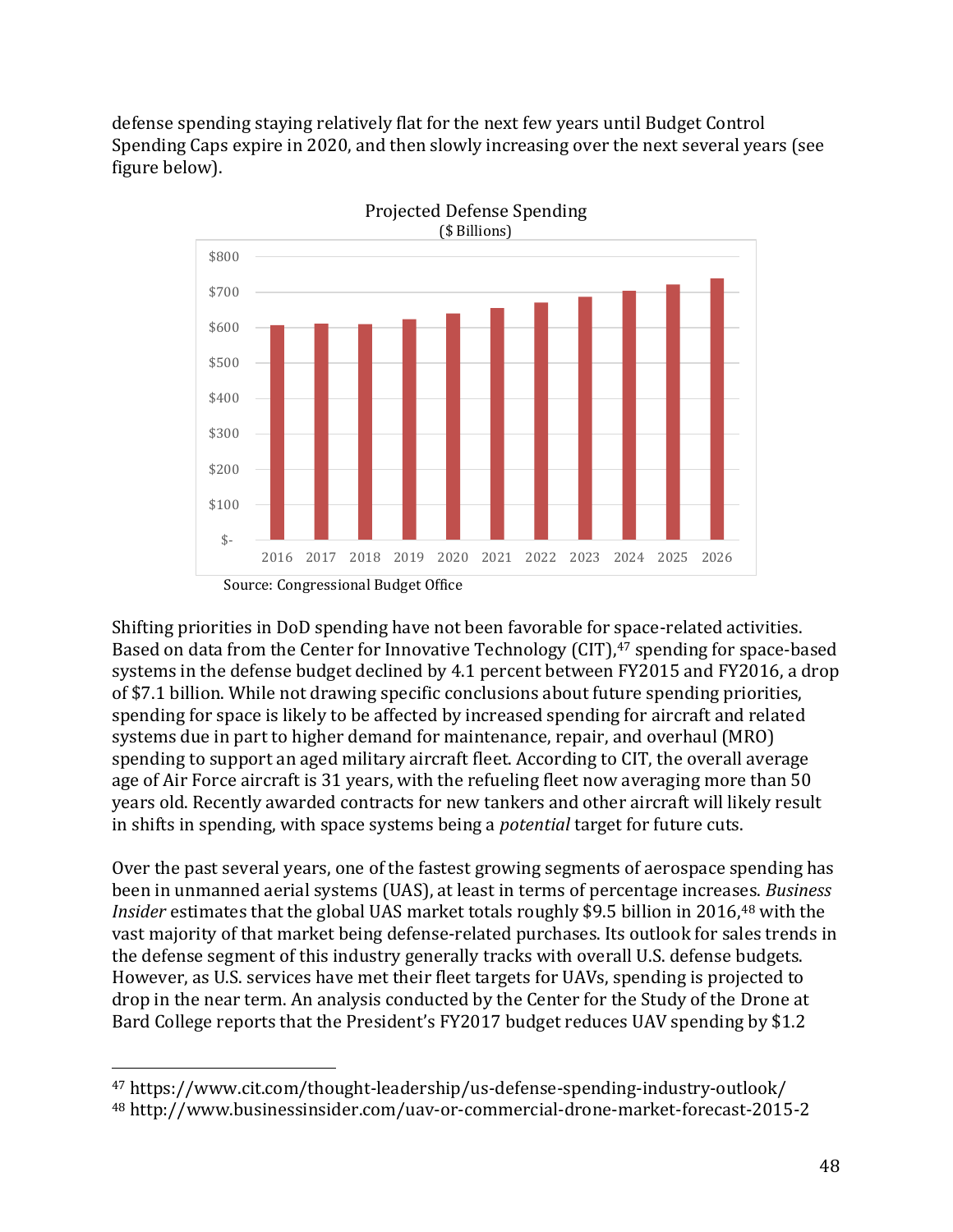billion compared to FY2016.<sup>49</sup> Companies supplying drones for military uses will likely attempt to build the nonmilitary segments of their business.

The near-term story is bleaker for non-defense discretionary federal spending that may impact aerospace. Over the next few years, non-defense discretionary spending, which includes NASA, NSF, and other departments and programs that support aerospace-related research and activities, is projected to decline compared to FY2016 (see figure below). Spending will rise as budget control caps expire in 2021. As of August 2016, the OMB estimates that the FY2017 budget prepared by the U.S. House of Representatives would trigger \$775 million in nondefense sequestration cuts, while the Senate version would not trigger sequestration cuts. As this report is written, there has been no budget agreement reached in Congress for FY2017.



Non-Defense Discretionary Spending

NASA is also experiencing budget pressure. According to industry group presentations, the president's FY2017 budget reduces NASA's \$19 billion 2016 budget by about \$300 million. More importantly, this reduction targets deep space exploration programs with a proposed 19 percent cut to Exploration Systems Development, possibly reflecting a shift in administration priorities. Of course, the enacted budget could see some of these cuts restored, but there is a clear preference in the current administration's last year to shift space exploration funding to other priorities.

The general outlook for the federal budget over the next few years suggests that aerospacerelated spending will remain, at best, relatively flat with opportunities for growth starting in FY2021, assuming that Budget Control Act spending caps are allowed to expire. The

l

<sup>49</sup> http://dronecenter.bard.edu/drones-in-the-fy17-defense-budget/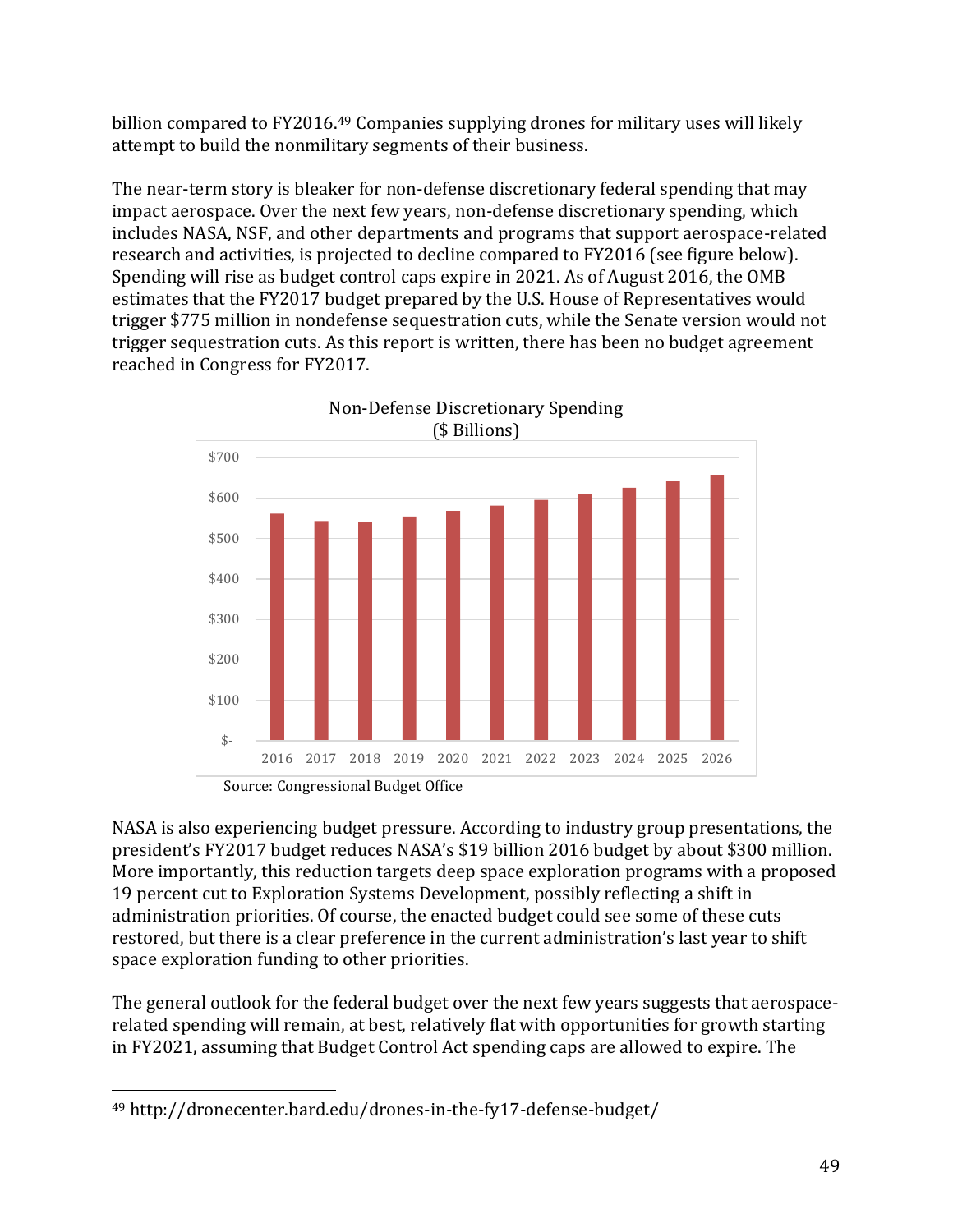budget outlooks coincide with widely accepted economic forecasts that the U.S. economy will continue to grow, but at a historically modest pace. However, given the need to replace or modernize a wide range of systems (weapons, command/control, cybersecurity) and facilities within the defense budget, some aerospace industry initiatives will be challenged in maintaining their existing spending levels.

### **Finding 4.1. Defense and civil aerospace spending is uncertain but is likely to be flat in the near term. As a result, federal spending on aerospace initiatives, programs, and research will face increased competition from other spending priorities.**

This is not to say that there will not be federal funding opportunities in commercial space and UAS. For instance, in September 2016 the U.S. Navy awarded Northrop Grumman a \$255.2 million contract to build the first three MQ-4C Tritons, its new intelligence, surveillance, and reconnaissance UAS designed for oceans and coastal regions. A few days later, the Navy ordered \$95 million in spare parts and \$49.4 million to procure long-lead components. Triton is designed to fly for 24 hours at a time, at altitudes in excess of 10 miles, and for distances as far as 8,200 nautical miles.

The Navy plans to purchase 68 aircraft at an estimated cost of \$130 million each. It is deciding on the location of the program's East Coast home base, which would host launch and recovery operations as well as a maintenance facility. Initially, the base would be home to four Tritons with room for up to four more undergoing maintenance and will bring with it more than 400 jobs. Wallops Flight Facility as well as two installations in Florida—the Naval Station Mayport in Jacksonville and the Naval Air Station in Key West—are in the running for the base.

The Wallops Island Regional Alliance has been a leading proponent for locating the facility in Virginia. It has faulted Virginia for being slow to recognize the potential of this contract. Among Wallops Island's strengths are its proximity to Naval Air Station Patuxent River, where the Triton aircraft were first developed and tested, as well as to Navy facilities in the Hampton Roads vicinity. They also cited Wallops' experience with similar unmanned aerial vehicles, including NASA's RQ-4 Global Hawk, and the fact that Virginia is less adversely impacted by hurricanes and other severe weather events. Finally, they noted that the 400 jobs associated with the initiative would have a much greater impact on the Wallops-area economy than on the areas surrounding the Florida sites. 50,51 Similar arguments are being proposed to persuade the Department of Homeland Security to base a new science and

l

<sup>50</sup> Jeremy Cox, *delmarvanow*, 3 Governors, 1 Mission: Bring Drones to Wallops, available at [http://www.delmarvanow.com/story/news/local/virginia/2016/06/24/navy-triton](http://www.delmarvanow.com/story/news/local/virginia/2016/06/24/navy-triton-drones-wallops/86332348/)[drones-wallops/86332348/](http://www.delmarvanow.com/story/news/local/virginia/2016/06/24/navy-triton-drones-wallops/86332348/)

<sup>51</sup> Peter Bale, Wallops Island Regional Alliance, Presentation to VASEM Aerospace Committee, October 10, 2016.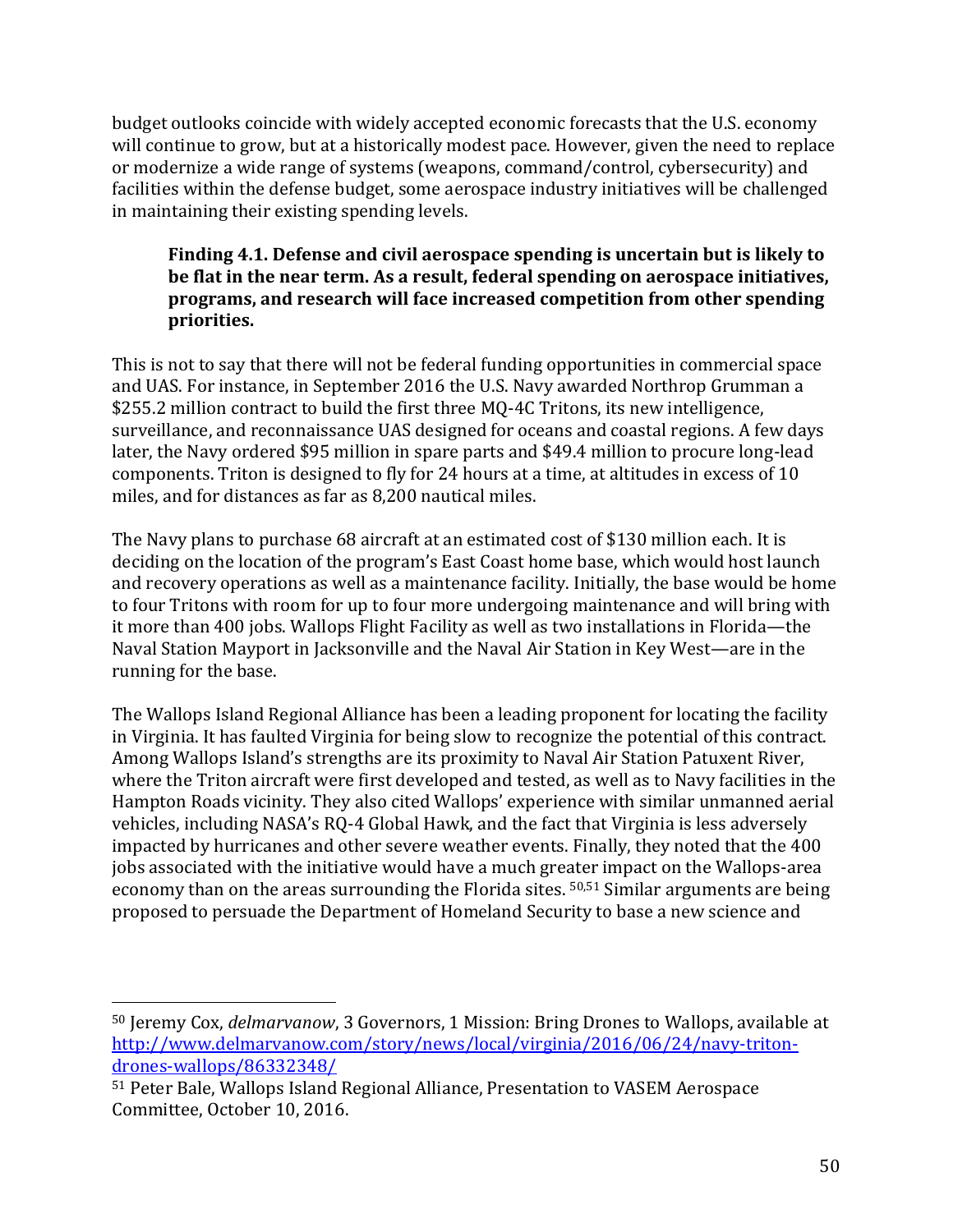technology testing ground for unmanned vehicle systems (operating in the air and underwater) in Virginia. 52

The recently announced Harnessing the Small Satellite initiative, created by the White House Office of Science and Technology Policy, represents an opportunity for commercial space. A collection of programs from NASA, the National Geospatial-Intelligence Agency, the Department of Commerce, and the Intelligence Advanced Research Projects Activity, the small satellite initiative is designed to promote government and private use of small satellites for remote sensing, communications, science, and the exploration of space. It includes a \$30 million NASA program to support data buys derived and purchased from nongovernmental small spacecraft constellations and to advance small spacecraft constellation technologies; \$20 million to Planet, a startup currently building out a constellation of imagery smallsats in low-Earth orbit; and a NOAA contract to two smallsatconstellation operations, GeoOptics and Pire Global, to provide space-based radiooccultation data for the purpose of demonstrating data quality and the potential value to NOAA's weather forecasts and warnings.<sup>53</sup>

There is no doubt that numerous other opportunities will arise if close collaboration is maintained between the Commonwealth and federal facilities located in Virginia. One example is the Air Force Air Combat Command, headquartered at Joint Base Langley-Eustis and the primary provider of air combat forces to America's warfighting commanders. Replacement and upgrades for such equipment as the MQ-9 Reaper, a long-endurance remotely piloted aircraft, are always issues for the command. Other opportunities may arise from the growing interest in the X-plane and the related increase in NASA's budget to support aeronautics research.

**Finding 4.2. Despite anticipated flat federal spending, there nonetheless are large federally-funded opportunities like the Triton program, which would result in 400 jobs.** 

*Recommendation 4.1. Virginia must aggressively search for new opportunities in the financially-constrained federal sector and secure these opportunities for the Commonwealth.*

<sup>52</sup> Michael Martz, *Richmond Times Dispatch*, Virginia Looks at New Opportunities for Wallops Spaceport, available at [http://www.richmond.com/news/virginia/government](http://www.richmond.com/news/virginia/government-politics/general-assembly/article_24351021-ee16-5e65-8df0-aff600fae3ef.html)[politics/general-assembly/article\\_24351021-ee16-5e65-8df0-aff600fae3ef.html](http://www.richmond.com/news/virginia/government-politics/general-assembly/article_24351021-ee16-5e65-8df0-aff600fae3ef.html)

 $\overline{a}$ 

<sup>53</sup> The White House, "Harnessing the Small Satellite Revolution to Promote Innovation and Entrepreneurship in Space, October 21, 2016, available at

[https://www.whitehouse.gov/the-press-office/2016/10/21/harnessing-small-satellite](https://www.whitehouse.gov/the-press-office/2016/10/21/harnessing-small-satellite-revolution-promote-innovation-and)[revolution-promote-innovation-and](https://www.whitehouse.gov/the-press-office/2016/10/21/harnessing-small-satellite-revolution-promote-innovation-and)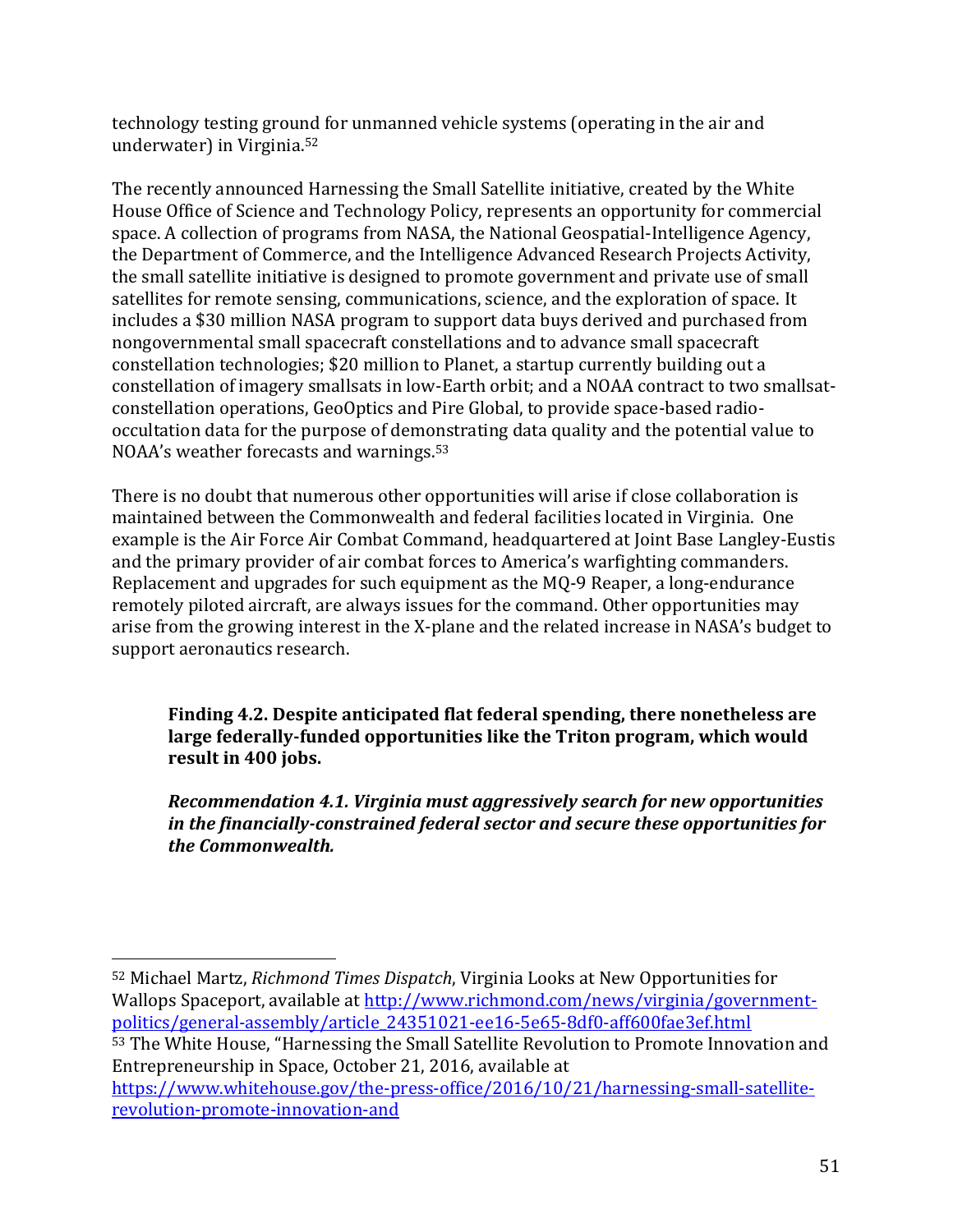# **Section 5. Conclusion**

Commercial space and UAS are two of the fastest growing segments of the aerospace industry, generating thousands of well-paying jobs, both directly and indirectly, and producing substantial growth for states supporting economic development in these areas. In commercial space, companies like SpaceX, Blue Origin, Virgin Galactic, Orbital ATK, and Bigelow Aerospace are taking over many activities formerly conducted by NASA, including supplying the International Space Station. The UAS industry is at an earlier stage of its life cycle, but the Federal Aviation Agency has begun to move forward with a series of regulations that will accelerate the use of high-end drones for commercial activities like pipeline inspection and logistics. At the same time, the military continues to invest in drones, like the MQ-4C Triton, with ever more advanced capabilities.

Virginia has assets in both commercial space and UAS that could position it for leadership. This includes one of four spaceports with FAA approval to launch into space, one of just six FAA UAS test sites, the NASA Wallops Flight Facility and the NASA Langley Research Center, the presence of every major aerospace company in the nation, proximity to the nation's capital, and top-rated universities.

Despite these advantages, a number of other states have outpaced the Commonwealth, particularly Florida in commercial space and North Dakota in UAS development and application. Florida's assets are the result of almost sixty years of space flight, but North Dakota has amassed a flourishing UAS sector in less than a decade. The difference between these two states and Virginia is the focus with which they coordinate existing assets to maximize their value and the single-mindedness with which they support economic development in aerospace.

Florida has a dedicated aerospace economic development agency that has power to negotiate on behalf of the state, a board chaired by the governor, an extensive variety of financial tools, and an annual budget of approximately \$40 million to incentivize aerospace companies to locate in Florida. North Dakota, because of its size, takes a simpler but no less focused approach. North Dakota's UAS initiative is housed in its Department of Commerce, which aggressively promotes the state's UAS industry and its ability to offer a "one-stopshop" for companies wishing to locate in the state. The lieutenant governor chairs the authority overseeing its UAS test site, and UAS advocates have included the governor and members of its Congressional delegation.

By contrast, the Virginia Economic Development Partnership has limited authority to negotiate with private companies and a limited number of incentives to offer them. In addition, it has pursued a regional economic development strategy that has proven itself to be unequal to the challenge of conveying the totality of Virginia's aerospace assets or of encouraging coordination among these regions. As a result, the Commonwealth has not secured a commitment from a major commercial aerospace company since it signed its first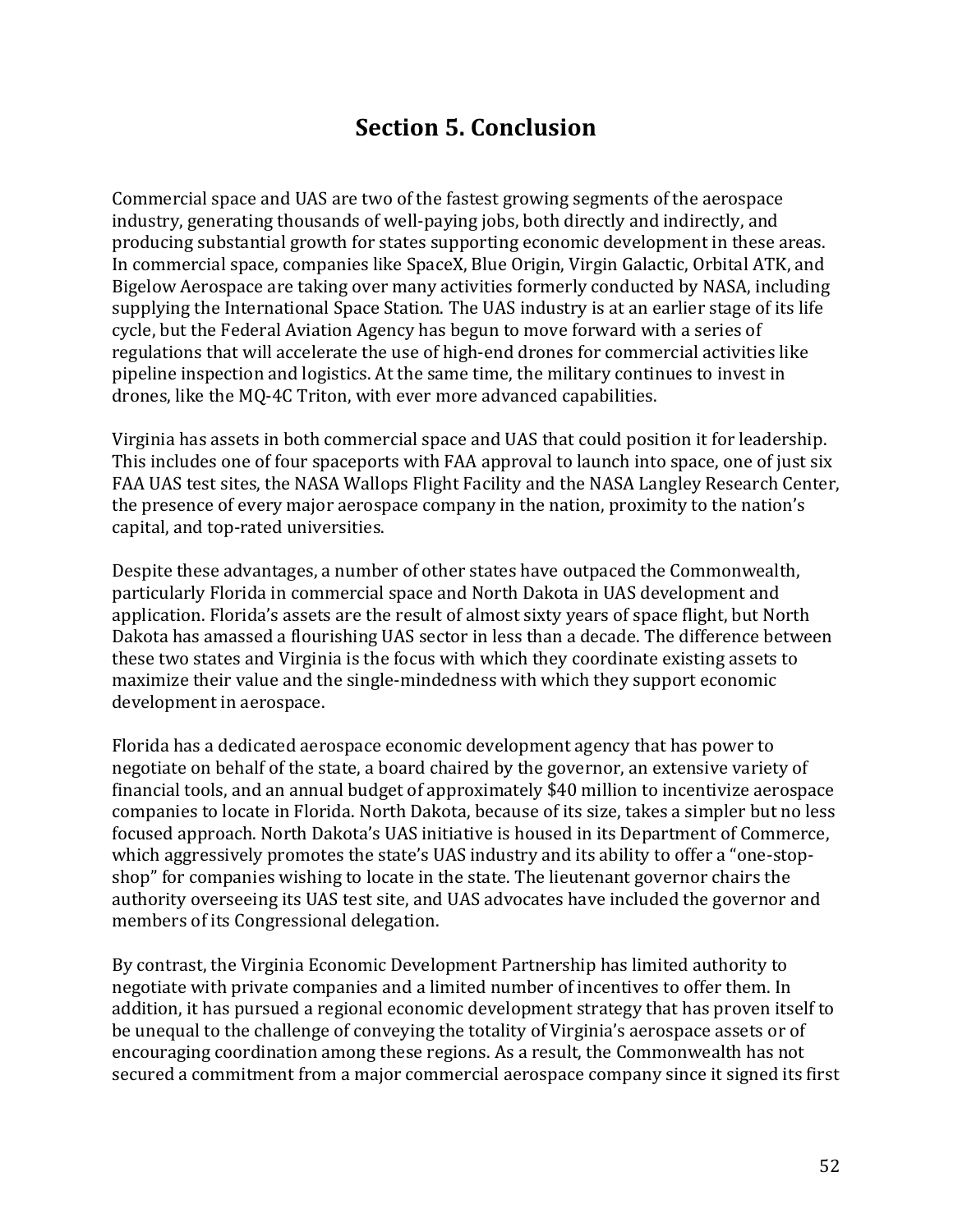agreement with Orbital ATK in 2008. Today, Florida and North Dakota are known as aerospace states; Virginia is not.

The findings and recommendations in this report show that Virginia still has an opportunity to become a national leader in the commercial space and UAS industries, but that window is limited. If Virginia is to realize the potential of its substantial assets and its opportunities, it must act now.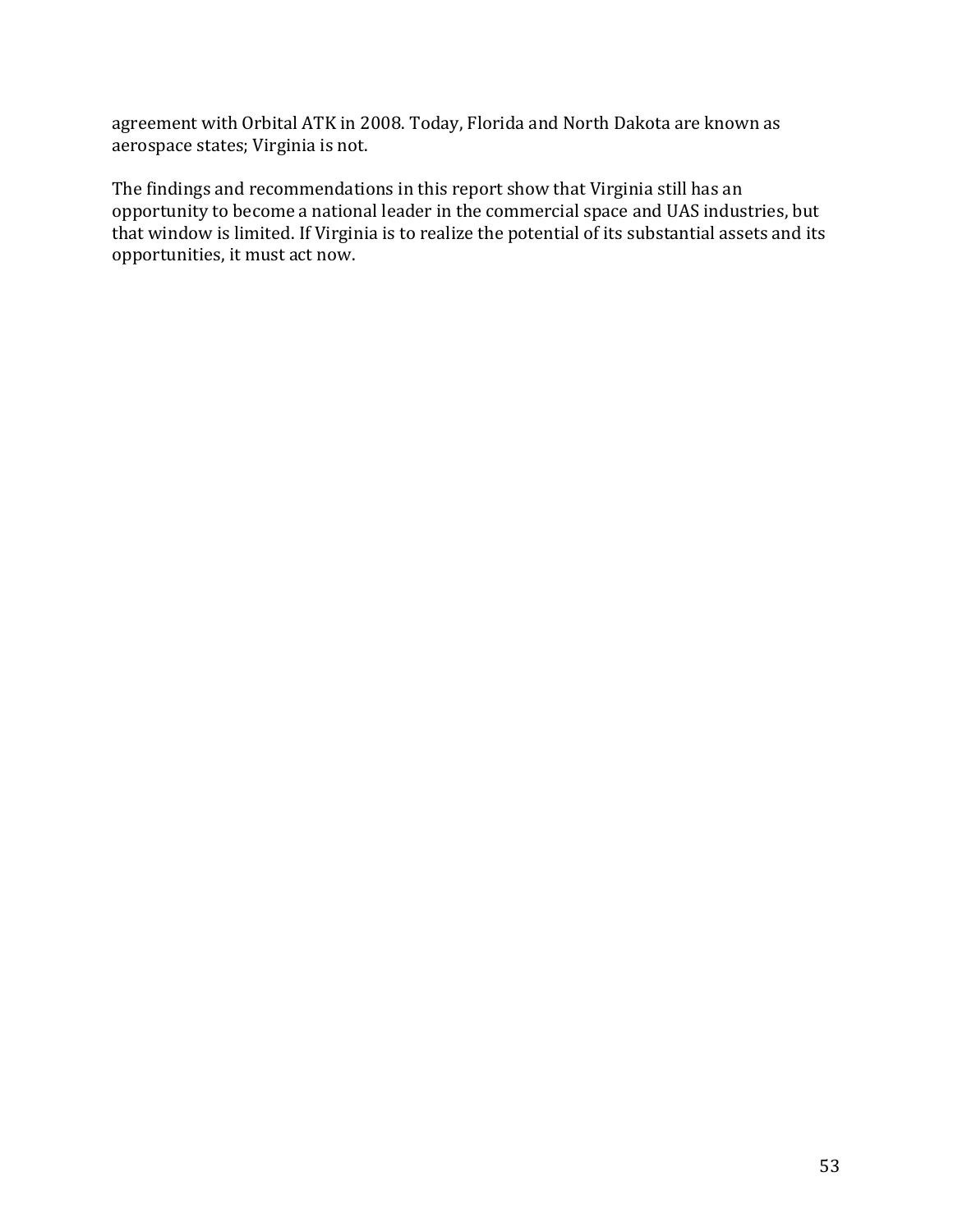# **Appendix A. Committee Member and Staff Biographies**

### **Committee Leadership**

# **A. Thomas Young, Chair**

Thomas Young is the former Director of NASA's Goddard Space Flight Center, former President and COO of Martin Marietta, and former Chairman of SAIC. He retired from Lockheed Martin in 1995. During his NASA career, he served as Deputy Director of the Ames Research Center, Director of the Planetary Program, and Mission Director of the Viking Mars Project.

Mr. Young has been a member of the Board of Directors of the Goodrich Corporation, SAIC, Martin Marietta, Cooper Industries, Dial Corporation, Salomon Corporation, and Potomac Electric and Power Company. He is a member of the National Academy of Engineering and a member of the Virginia Academy of Science, Engineering and Medicine.

He received a B.S. in aeronautical engineering and a B.S. in mechanical engineering from the University of Virginia and an M.S. in management from the Massachusetts Institute of Technology as a Sloan Fellow.

## **James H. Aylor, Vice Chair**

Dr. James Aylor served for 11 years as the dean of the School of Engineering and Applied Science at the University of Virginia, having previously served as associate dean of academic programs and chair of the Department of Electrical Engineering. He is currently Louis T. Rader Professor and Dean Emeritus.

His research focuses on computer system design, including computer technology for persons with disabilities. His accomplishments include participating in the development of the VHSIC Hardware Description Language (VHDL), the development of a new "mixedlevel" modeling technology to support the early phases of the computer systems design process, and the development and implementation of automatic test pattern generation techniques. Dr. Aylor was instrumental in the founding of the Engineering School's Center for Semicustom Integrated Systems, which focuses on the design and implementation of complex electronic systems.

Dr. Aylor has also been extremely active in professional activities both in technical and administrative capacities. He served as the president of the Institute of Electrical and Electronic Engineers (IEEE) Computer Society and served as a division director (and a board of directors member) of IEEE. He is a past Editor-in-Chief of *IEEE Computer*, received by the more than 100,000 IEEE Computer Society members. He served as president of the Electrical & Computer Engineering Department Heads Association. He is a fellow of IEEE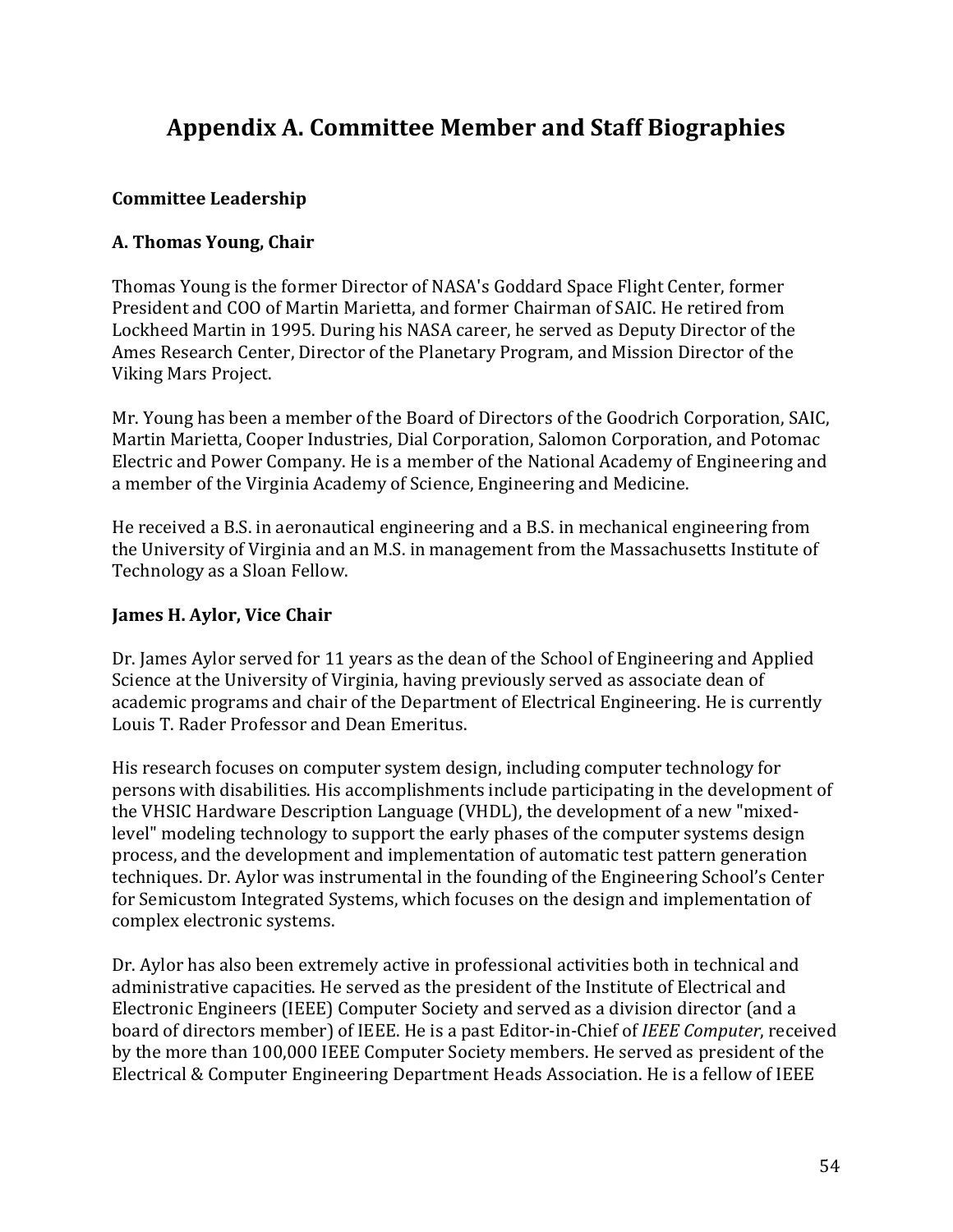and a fellow of the American Association for the Advancement of Science. He is a member of the Virginia Academy of Science, Engineering and Medicine.

Dr. Aylor received the B.S., M.S., and Ph.D. degrees in electrical engineering from the University of Virginia.

## **Committee Members**

# **David Bowles**

Dr. David Bowles, director of NASA's Langley Research Center, Hampton, Virginia, has been an active member of the NASA Langley community for more than 35 years. He began his career conducting research in advanced materials for use on aerospace vehicles and then focused on materials to be used in space. He has published many research papers on the effects of materials degradation on structural and thermal properties.

As the director of Langley's Exploration and Space Operations Directorate from 2007 to 2012, he had overall management responsibility for identifying opportunities, defining implementation strategies, and delivering on mission commitments. He supported NASA's Human Exploration and Operations Mission Directorate along with the Space Technology Program in the Office of the Chief Technologist. He has been the recipient of numerous awards, including NASA's Outstanding Leadership Medal in both 2005 and 2015.

Dr. Bowles earned his bachelor's, master's and doctoral degrees in engineering mechanics from Virginia Tech.

# **Terry Clower**

Dr. Terry Clower is Northern Virginia chair and professor of public policy at George Mason University. He is also director of GMU's Center for Regional Analysis. The center provides economic and public policy research services to sponsors in the private, nonprofit, and public sectors.

Prior to joining GMU, Dr. Clower was director for the Center for Economic Development and Research at the University of North Texas. Dr. Clower also spent 10 years employed in private industry in logistics and transportation management positions.

Dr. Clower has authored or co-authored over 150 articles, book chapters, and research reports reflecting experience in economic and community development, economic and fiscal impact analysis, transportation, land use planning, housing, and economic forecasting.

Dr. Clower received a B.S. in marine transportation from Texas A&M University as well as an M.S. in applied economics and a Ph.D. in information sciences from the University of North Texas.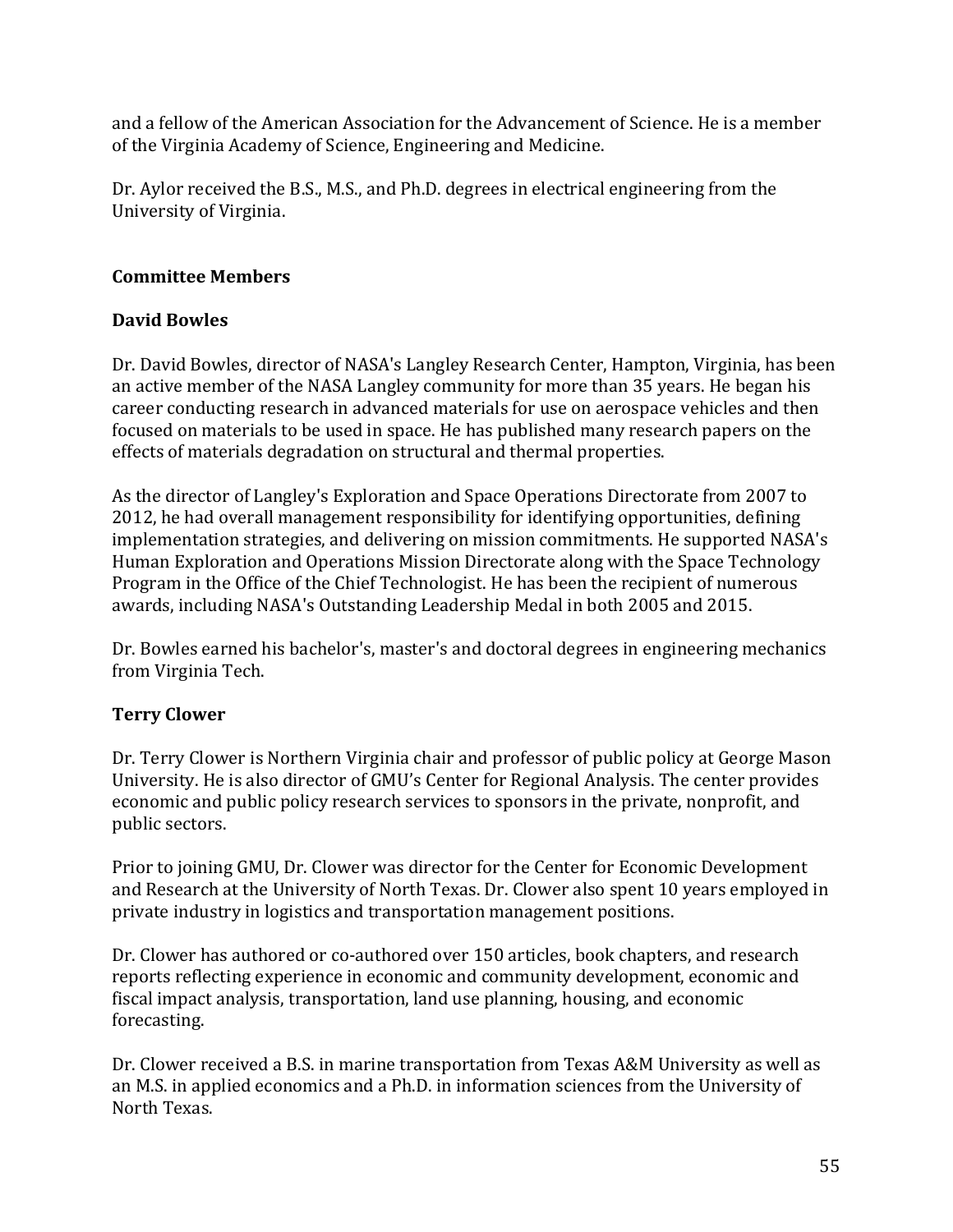### **Senator John Cosgrove**

Senator John Cosgrove was elected to the Virginia Senate in 2013, representing the 14th Senate District, which includes parts of Chesapeake, Virginia Beach, Suffolk, Portsmouth, Southampton County, Isle of Wight County, and Franklin. Previously, he served on the Chesapeake City Council and then as vice-mayor before being elected to the House of Delegates in 2001. He represented the citizens of the 78th House District for over 12 years.

In the Virginia Senate, Senator Cosgrove serves on five committees: Commerce and Labor, Transportation (as vice chair), Education and Health, Rehabilitation and Social Services (as vice chair), and Local Government. In his 15 years as a state legislator, he has received numerous awards and accolades.

Senator Cosgrove is a graduate of Tidewater Community College and Old Dominion University where he received his B.S. in engineering.

### **Antonio Elias**

Dr. Antonio Elias is executive vice president and chief technical officer of Orbital ATK, posts he held at its predecessor company, Orbital Sciences. During his career at Orbital, Dr. Elias led the technical team that designed and built the Pegasus air-launched booster, Orbital's APEX and SeaStar satellites, and the X-34 hypersonic research vehicle.

Prior to joining Orbital, Dr. Elias held various teaching and research positions in the Department of Aeronautics and Astronautics at the Massachusetts Institute of Technology. During the 1970s, he worked on the design of the Space Shuttle Orbiter avionics system at Draper Laboratory, where he originated the Shuttle's Terminal Area Energy Management (TAEM) guidance concept.

Dr. Elias is a member of the National Academy of Engineering and the Virginia Academy of Science, Engineering, and Medicine, and a fellow of the American Institute of Aeronautics and Astronautics, the American Astronautical Society, and the International Academy of Astronautics. His awards include the 1991 AIAA Engineer of the Year, AIAA Aircraft Design Award, and AAS Brouwer Award. He is a co-recipient of the 1991 National Medal of Technology and the 1990 National Air and Space Museum Trophy and holds FAA Airline Transport Pilot and Flight Instructor certificates.

Dr. Elias holds B.S., M.S., E.A.A., and Ph.D. degrees from the Massachusetts Institute of Technology.

### **Donald M. Kerr**

Dr. Donald M. Kerr has had a long and distinguished career in government and private industry. He has served as principal deputy director of National Intelligence, director of the National Reconnaissance Office, assistant to the secretary of the Air Force for Intelligence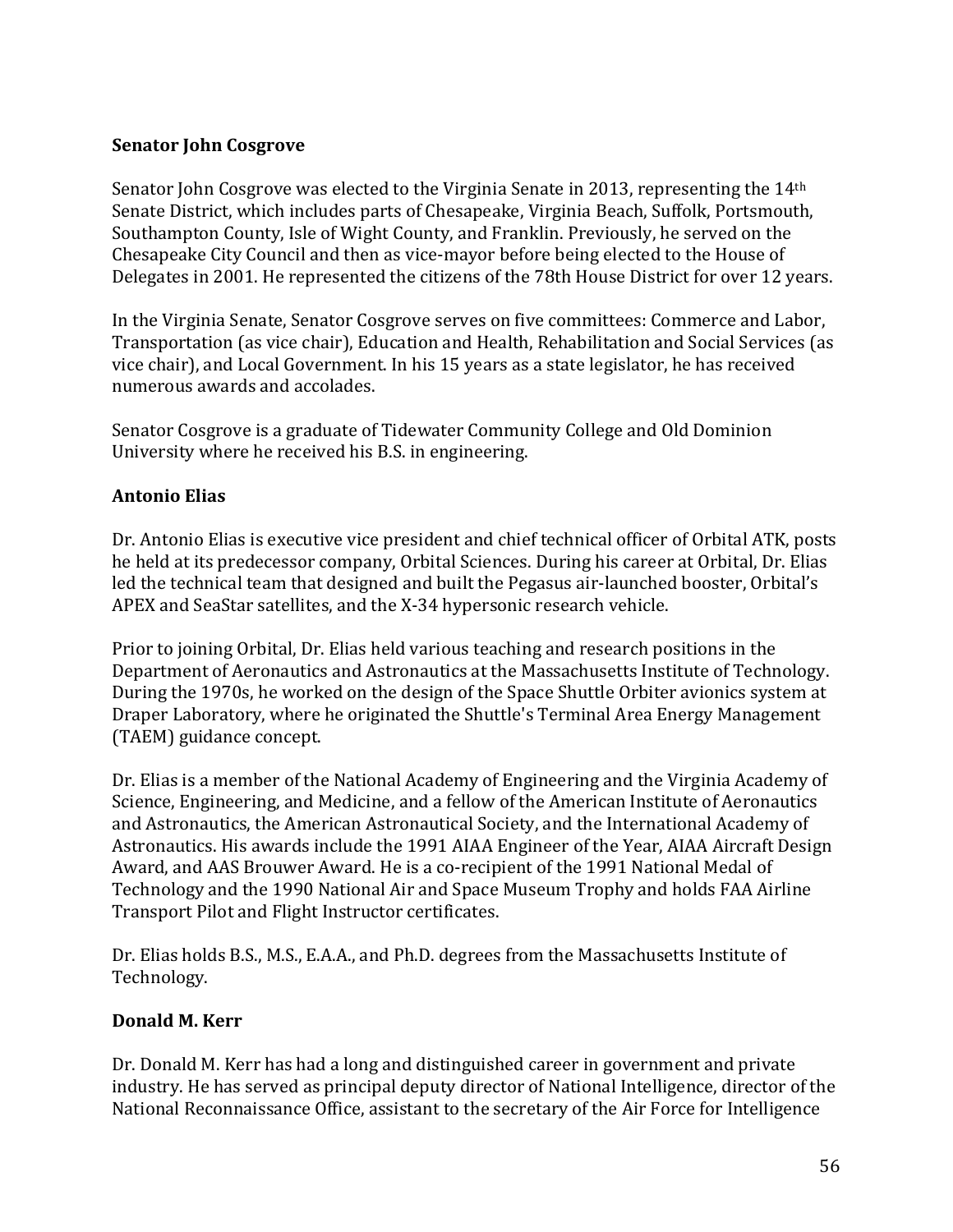space technology, and deputy director for science and technology at the CIA. He was also director of the Los Alamos National Laboratory.

In the private sector, Dr. Kerr has held several executive positions, including executive vice president and director at Information Systems Laboratories, Inc., corporate executive vice president and director at Science Applications International Corporation, and president and director of EG&G, Inc. He is vice chairman of the Board of Trustees of The MITRE Corporation and a director of Areté Associates, Michael Baker International, LLC, and Orbis Operations, LLC.

Dr. Kerr has received several awards for his public service. They include the National Intelligence Distinguished Service Medal, the CIA Distinguished Intelligence Medal, the NRO Distinguished Service Medal, and the DOE Outstanding Service Award. He is a fellow of the American Physical Society and the American Association for the Advancement of Science.

Dr. Kerr holds a B.S. in electrical engineering, an M.S. in microwave electronics, and a Ph.D. in plasma physics and microwave electronics from Cornell University.

# **Scott Kordella**

Dr. Scott Kordella is a director within MITRE's National Security Engineering Center, with responsibility for MITRE programs that support the National Reconnaissance Office and the Department of Defense Principal Defense Space Advisor Staff.

Dr. Kordella is a radio frequency systems engineer with over 30 years of experience in intelligence, surveillance, and reconnaissance system design, addressing space, missile defense, measurement, signal intelligence, and communications domains. In his current role, he leads MITRE's support to the Department of Defense and intelligence community national space programs, developing and implementing strategies that improve the posture of U.S. space-based capabilities. He has served as a subject matter expert on several intelligence community-wide studies, chief engineer for MITRE's NRO support, chief radar engineer for several DoD major system acquisitions, and researcher in multiple intelligence science and technology studies.

Prior to joining MITRE, Dr. Kordella was a senior fellow for Computer Sciences Corporation, leading support to the Missile Defense Agency, the Navy's Aegis Navy Theater-Wide development, and the Joint Theater Air and Missile Defense Organization. He is a registered professional engineer in the Commonwealth of Virginia and a senior member of the IEEE.

Dr. Kordella holds a B.S. in physics from the University of Maryland, an M.S.E.E. in electrophysics and a D.Sc. from George Washington University.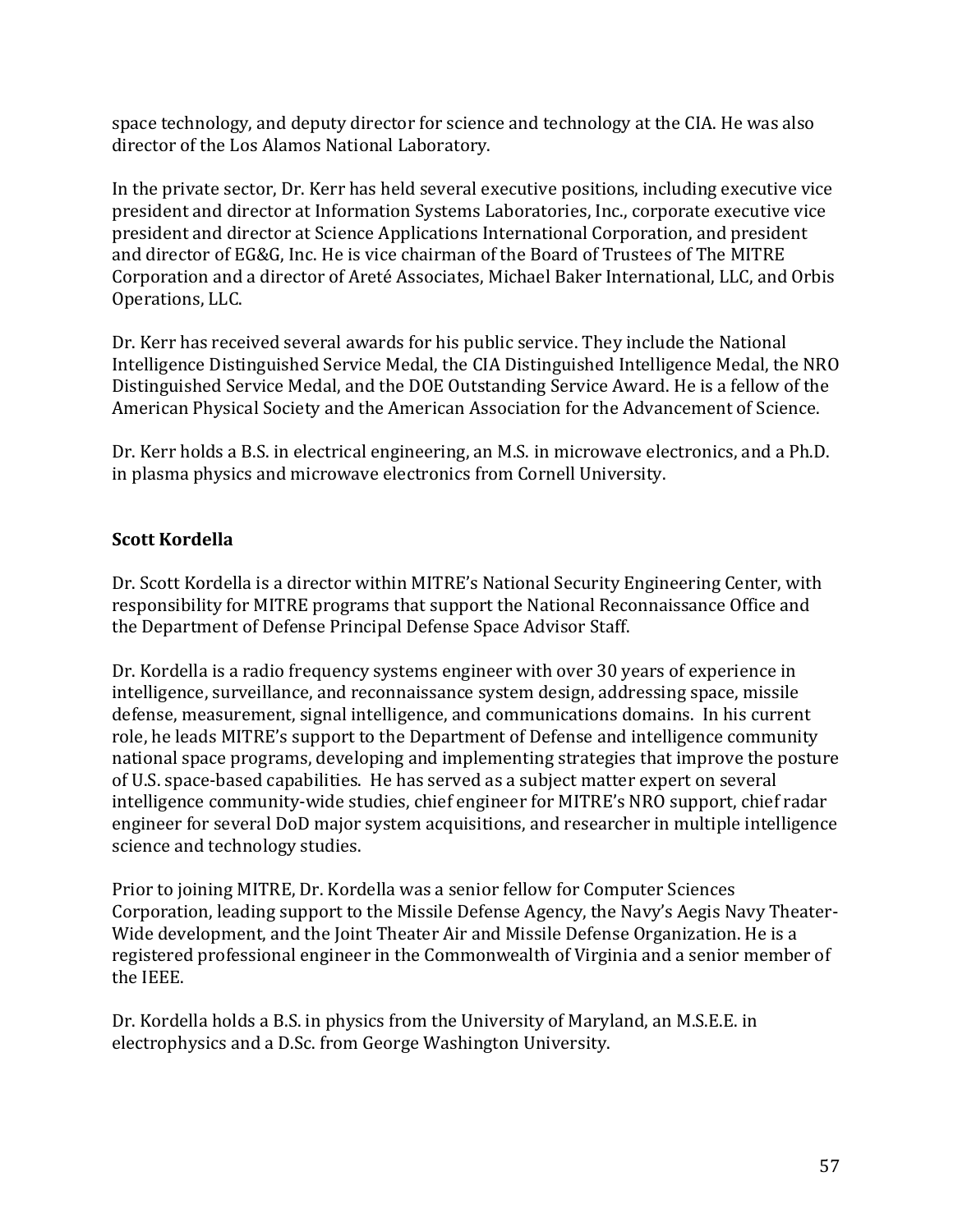### **John Langford**

Dr. John Langford is chairman and CEO of Aurora Flight Sciences Corporation, which he founded in 1989. He also co-founded Athena Technologies in 1998 and served as its CEO and chairman. While a student at MIT, Langford organized and led a series of humanpowered aircraft projects, culminating in the Daedalus Project, which in 1988 shattered the world distance and endurance records for human-powered flight with a 72-mile flight between the Greek islands of Crete and Santorini.

Dr. Langford has served on the Board of Directors of the National Aeronautics Association (NAA) and is a member of the Executive Committee of the Aerospace Industries Association (AIA). He serves on the NASA Advisory Council (NAC) and chaired the Subcommittee on Unmanned Air Systems. He has also served on academic advisory boards at MIT, the University of Maryland, and Mississippi State University, and on several study committees for the National Research Council. He was named by the governor of Virginia to chair the Virginia Commission on Unmanned Systems and is a fellow of the American Institute of Aeronautics and Astronautics (AIAA) and the Royal Aeronautical Society (RAeS).

Dr. Langford's awards include the Cliff Henderson Trophy from the NAA, the Kremer Speed Prize from the RAeS, the Barry M. Goldwater Educator Award from the AIAA, Virginia's Outstanding Industrialist award from the Commonwealth of Virginia, and the President's Award for Exceptional Service and the Howard Galloway Award from the National Association of Rocketry. He recently accepted the prestigious *Aviation Week* 2016 Laureate Top Innovation Achievement Award for Aurora's record setting UAS Orion.

Dr. Langford received his B.S. in aeronautics, M.S. in aeronautics and astronautics, M.S. in defense policy, and Ph.D. in aeronautics and public policy from MIT.

### **General Lester Lyles**

General Lester Lyles retired as a four-star general from the U.S. Air Force following a distinguished career that included posts as vice chief of staff of the Air Force, director of the Ballistics Missile Defense Organization, commander of the Space and Missile Systems Center, and Commander of Ogden Air Logistics Center. He completed his active duty career in 2003 as Commander of the Air Force Materiel Command at Wright-Patterson Air Force Base.

Since his retirement from the Air Force, he has served as a company director for General Dynamics, KBR Incorporated, Battelle Memorial Institute, and USAA among others. Among the many accolades General Lyles has received are the NASA Distinguished Public Service Medal and the Thomas D. White Award from the United States Air Force Academy. He is a member of the National Academy of Engineering and the Virginia Academy of Science, Engineering and Medicine.

General Lyles has a B.S. in mechanical engineering from Howard University and an M.S. in mechanical engineering from New Mexico State University.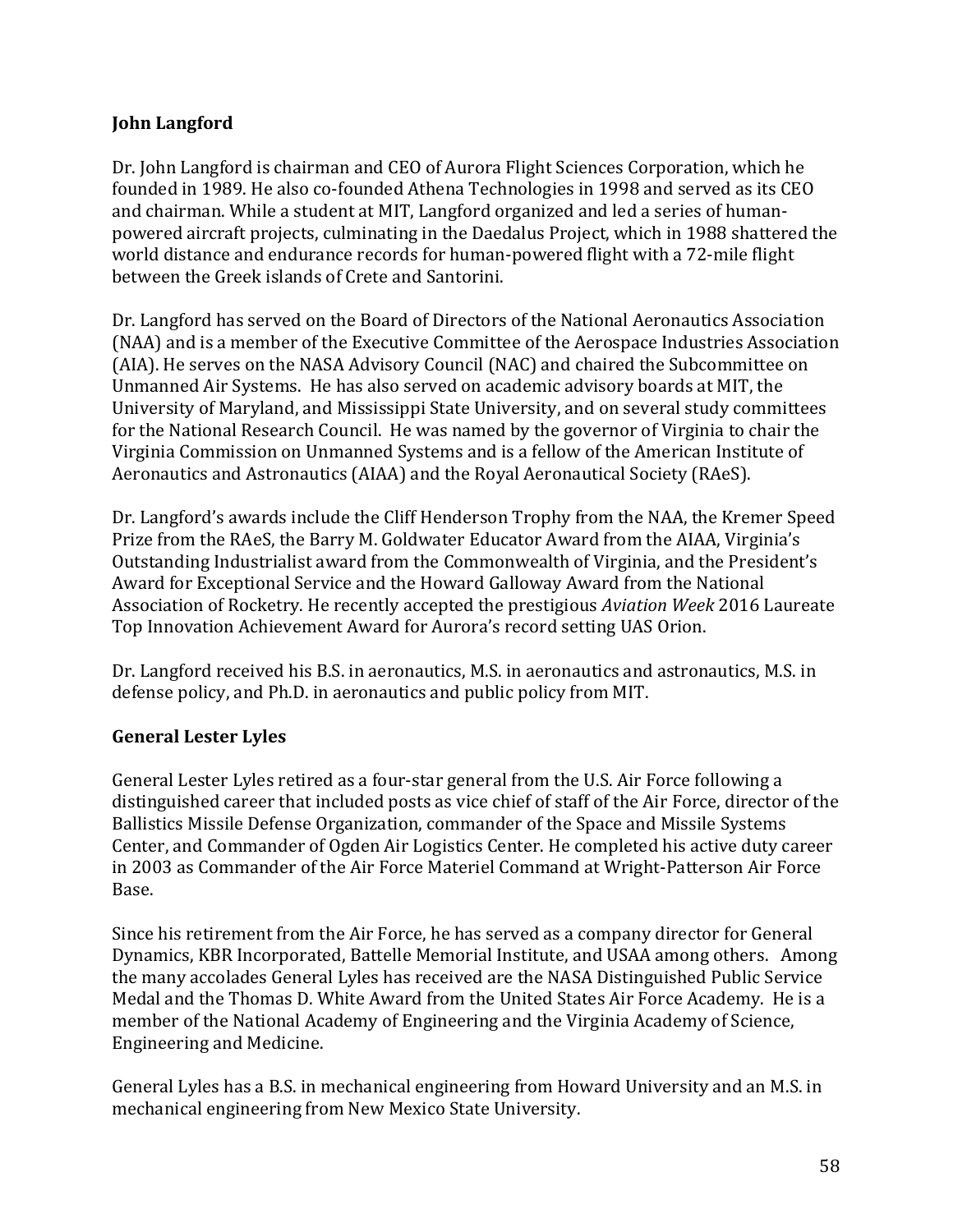### **Billie Reed**

Billie Reed served as executive director of the Virginia Commercial Space Flight Authority (Virginia Space) from its inception in 1995 until October 2012. During his tenure as executive director, he led the development of the only FAA-licensed commercial spaceport co-located on a NASA facility. It includes Launchpad 0A, the only new mid-to-heavy-class launch facility to be built in the United States in over 30 years. Currently, he is a private consultant to the aerospace sector and serves as the senior advisor to Virginia Space.

Before retirement, he was an assistant professor of Engineering Management at Old Dominion University for 22 years. In addition, Dr. Reed was an active member of the Commercial Space Transportation Advisory Committee (COMSTAC) to the Federal Aviation Administration's Office of the Associate Administrator for Commercial Space Transportation for 12 years and served on the Virginia Governor's Aerospace Advisory Council for four years.

Dr. Reed holds a B.S. in mechanical engineering, an M.S. in engineering management, and a Ph.D. in engineering management.

### **Kathryn Thornton**

Dr. Kathryn Thornton is a former astronaut and veteran of four space flights between 1989 and 1995. She has logged over 975 hours in space, including more than 21 hours of extravehicular activity. Among other achievements, she was a crew member on the maiden flight of the Space Shuttle Endeavour and performed space walks on the first Hubble Space telescope service mission.

Dr. Thornton left NASA in 1996 to join the mechanical and aerospace engineering faculty at the University of Virginia's School of Engineering and Applied Science, where she served as associate dean for graduate programs for 12 years. In addition, Dr. Thornton participated on several NASA review committees and task groups, including the Return to Flight Task Group that evaluated NASA's work in meeting goals set by the Columbia Accident Investigation Board. She has testified before Congress and served as a member or co-chair of several National Research Council studies.

She is the recipient of numerous awards including NASA Space Flight Medals, the Explorer Club Lowell Thomas Award, the National Astronautics Association Robert J. Collier Trophy, the Freedom Foundation Freedom Spirit Award, and the National Intelligence Medal of Achievement. She was inducted into the Astronaut Hall of Fame in 2010.

Dr. Thornton received a B.S. in physics from Auburn University and an M.S. and Ph.D. in physics from the University of Virginia.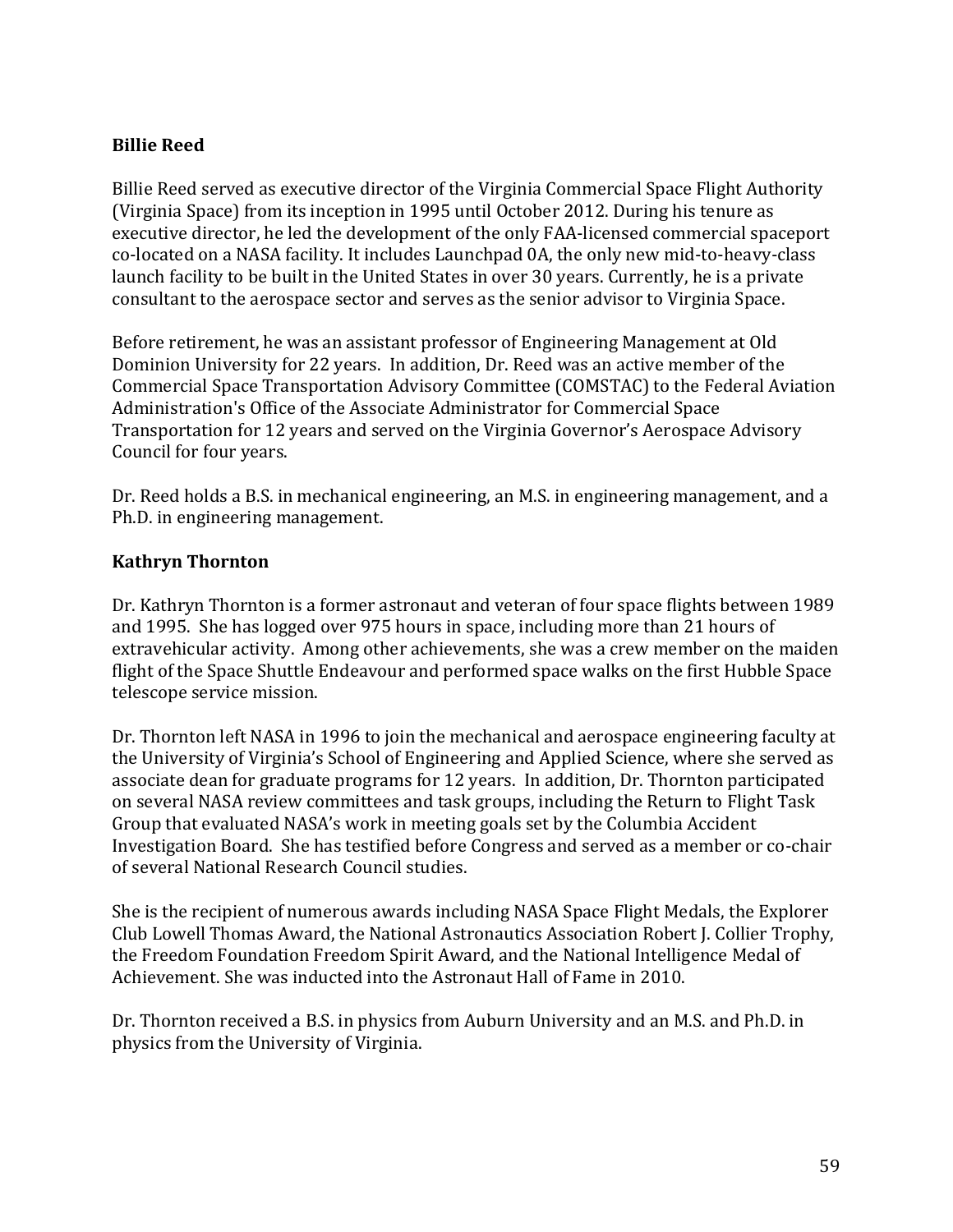### **William Wrobel**

William Wrobel is the director of the NASA Goddard Space Flight Center's Wallops Flight Facility. He also serves as the director of Suborbital and Special Orbital Projects and is responsible for Goddard Space Flight Center's suborbital and low-cost orbital flight projects. He was the recipient of NASA's Agency Honor Outstanding Leadership Medal in 2015.

Before coming to NASA in 2006, he worked for Orbital Sciences Corporation, working a variety of programs including TOS, Pegasus, X-34, APEX, and SeaStar. In 1999, Mr. Wrobel was named the program director for the Taurus Launch Vehicle Program at Orbital. He also supported the company's Advanced Programs Group, providing satellite development support for Department of Defense customers.

Mr. Wrobel earned his B.S. in aeronautics and astronautics from the Ohio State University.

### **Study Staff**

### **Andrew Densmore, Study Codirector**

Andrew Densmore has been the executive director of the Virginia Academy of Science, Engineering, and Medicine since 2015. Prior to VASEM, Mr. Densmore served for six years as a congressional staffer to U.S. Senator Mark R. Warner of Virginia, where he handled legislative work related to water resources development and the U.S. Army Corps of Engineers. He also worked as an outreach staffer on issues such as the Patient Protection and Affordable Care Act, the Dodd Frank Wall Street Reform and Consumer Protection Act, and the Startup Acts among others.

Mr. Densmore received a B.A. in history and a B.A. in international business from Virginia Tech.

### **Charles Feigenoff, Writer**

Dr. Charles Feigenoff is a freelance marketing consultant, publisher, and writer whose clients have included Capital One Bank, Metropolitan Life, General Electric, and Marriott International. He has also worked extensively for academic institutions such as Georgetown University, Washington and Lee University, the University of Colorado, and the University of Virginia. Most recently, he wrote UVA's strategic plan as well as its four-year financial plan.

Dr. Feigenoff received a B.A. in English from Cornell University, an M.A. in English from the University of Colorado, and a Ph.D. in English from the University of Virginia.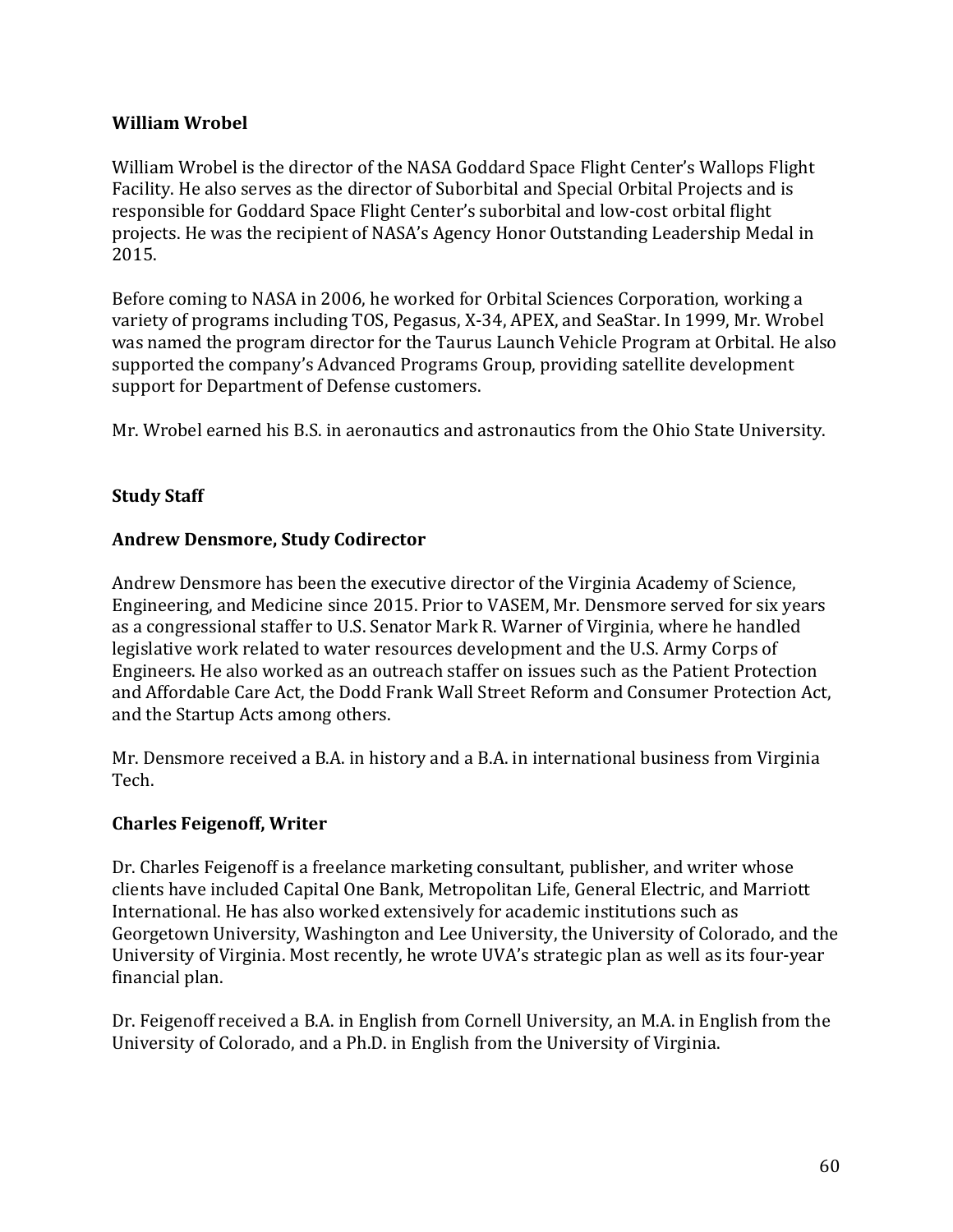### **Lisa Wallmeyer, Study Codirector**

Lisa Wallmeyer is a senior attorney at the Virginia Division of Legislative Services, and serves as the executive director of the Joint Commission on Technology & Science (JCOTS), a permanent, 12-member legislative commission. JCOTS' work focuses on examining and developing policy on a wide variety of technology-related issues, such as nanotechnology, traffic safety technology, and science and math education.

Ms. Wallmeyer also serves as counsel to the Senate Finance Committee. She previously served as counsel to the House Committee on Militia, Police, and Public Safety, and as the assistant director of the Virginia Freedom of Information Advisory Council.

She earned a B.A. in print journalism from Washington and Lee University and concurrently earned an M.A. in mass communications and a J.D. from the University of Florida.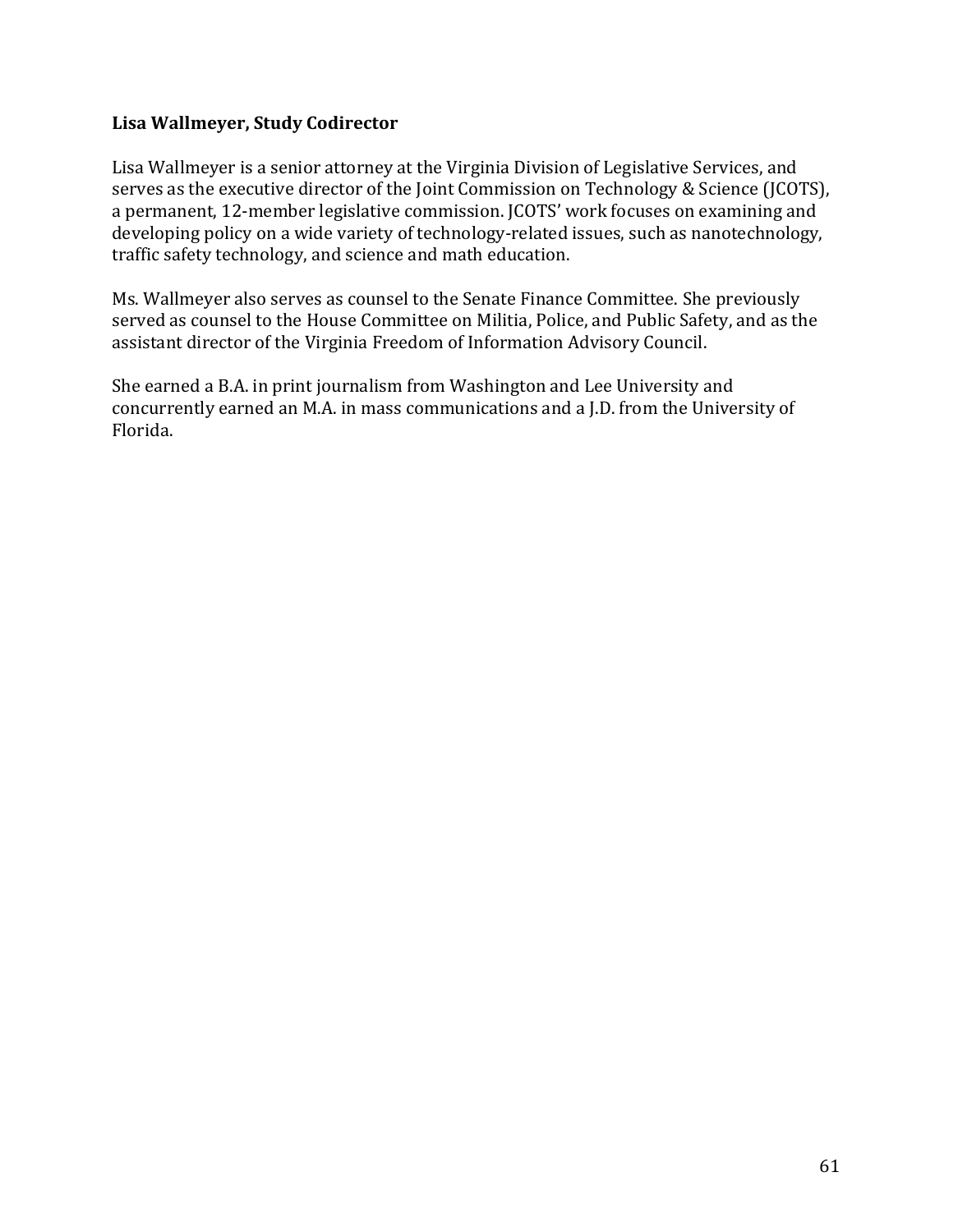# **Appendix B. Presentations/Interviews**

Peter Bale, Chairman, Wallops Island Regional Alliance Mark Blanks, Director, Mid-Atlantic Aviation Partnership Philip Duke, Managing Director, Aerospace and Defense Risk Advisory Practice, KPMG William Fredericks, CEO and Founder, Advanced Aircraft Company Jon Greene, Associate Director, Mid-Atlantic Aviation Partnership David Hinton, Senior Advisor for Unmanned Systems, Office of the Secretary of Technology Jack Kennedy, Member of Board of Directors, Virginia Commercial Space Flight Authority Brian Kroll, Senior Economist, Virginia Economic Development Partnership Aubrey Layne, Secretary, Virginia Department of Transportation Frank McKenna, Member of Advisory Board, OmniEarth Theresa Mayer, Vice President for Research and Innovation, Virginia Tech Steven B. Miner, Administrator, Accomack County Daniel Morris, Director, Peninsula Technology Incubator Dale Nash, Executive Director, Virginia Commercial Space Flight Authority Craig Quigley, Executive Director, Hampton Roads Military and Federal Facilities Alliance. Douglas Stanley, President and Executive Director, National Institute of Aerospace John Tylko, Chief Information Officer, Aurora Flight Sciences